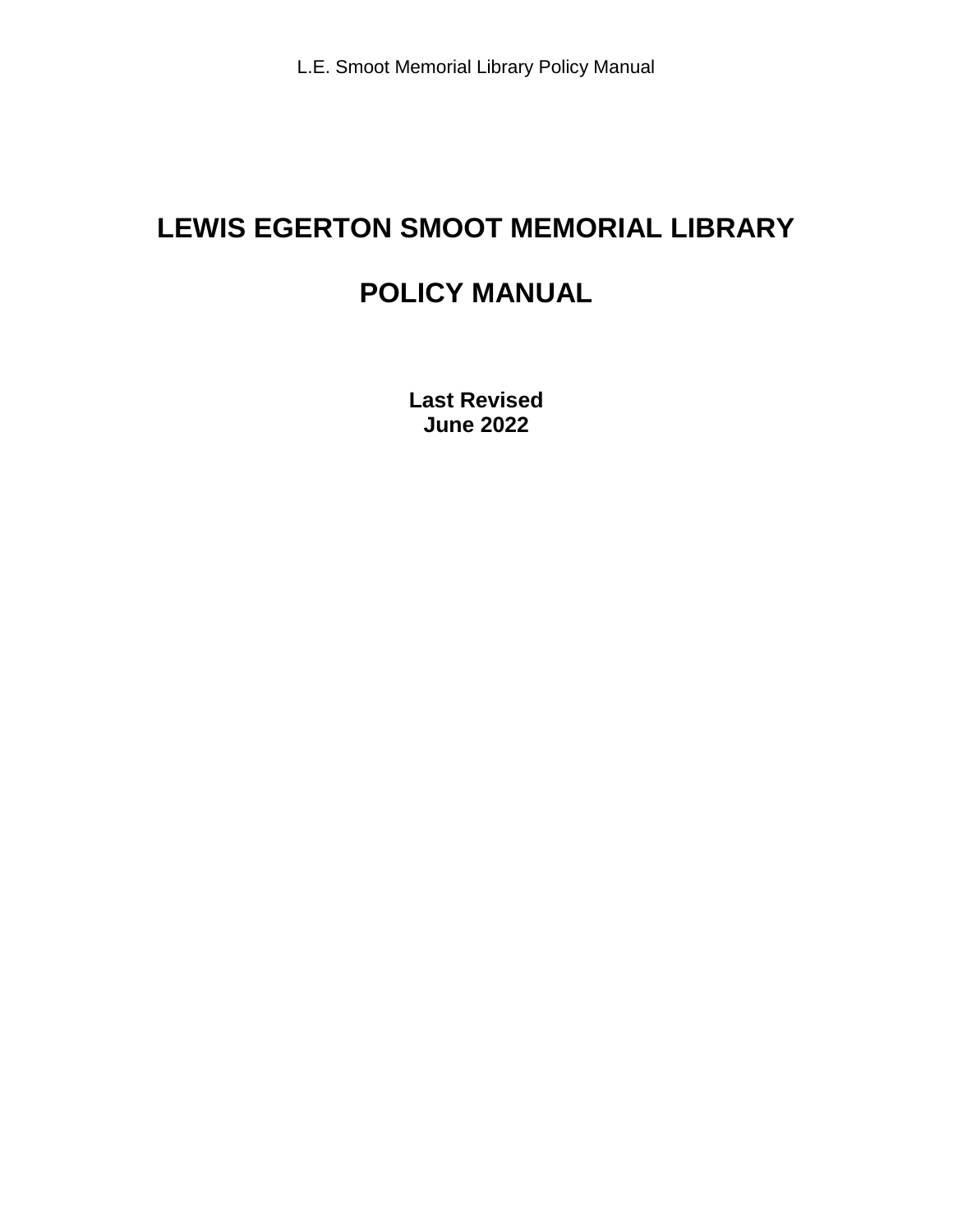L.E. Smoot Memorial Library Policy Manual

This page was intentionally left blank.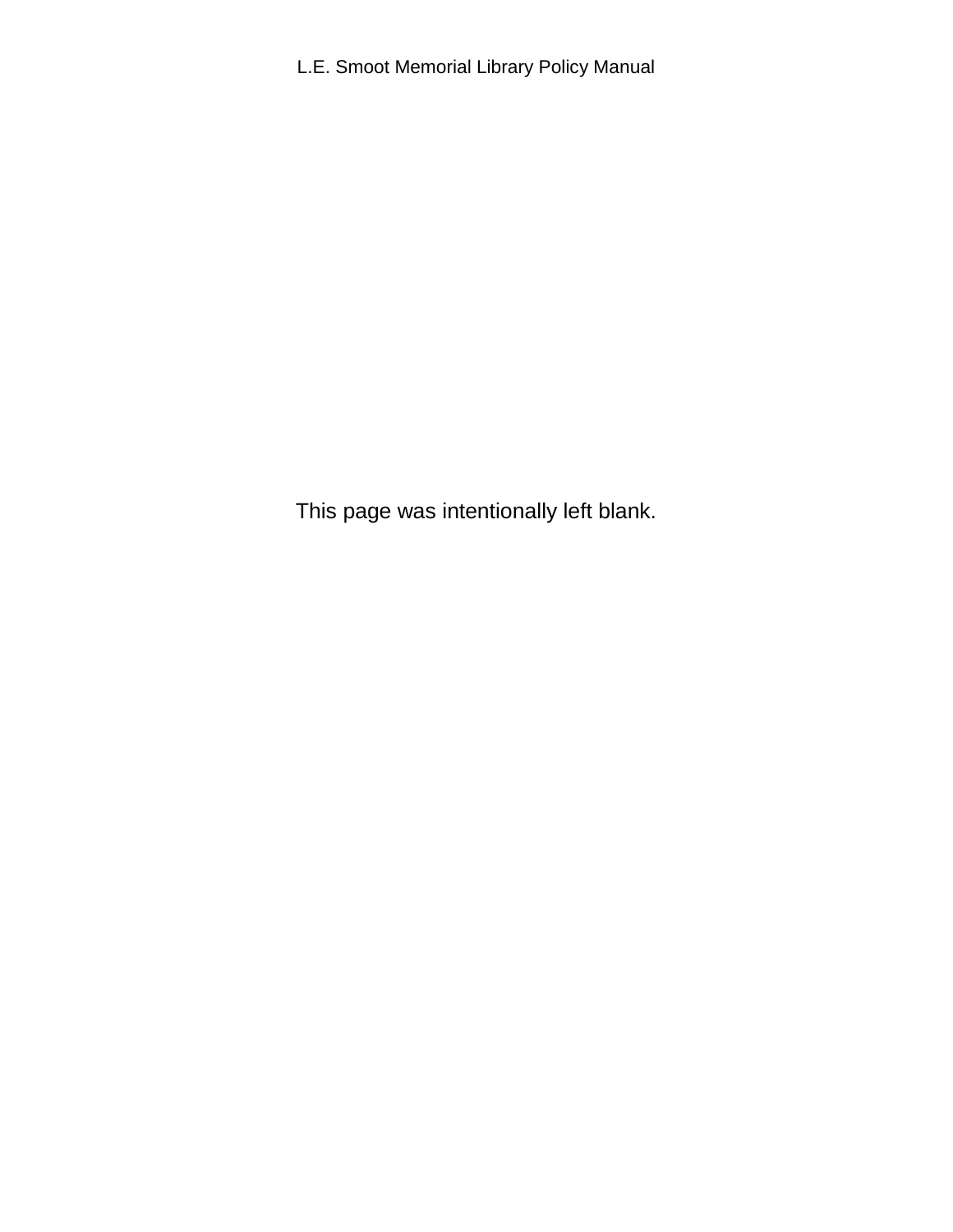# **TABLE OF CONTENTS**

| <b>Section 1:</b> |  |  |  |  |  |
|-------------------|--|--|--|--|--|
|                   |  |  |  |  |  |
|                   |  |  |  |  |  |
|                   |  |  |  |  |  |
|                   |  |  |  |  |  |
|                   |  |  |  |  |  |
| 1.5.1             |  |  |  |  |  |
| 1.5.2             |  |  |  |  |  |
| 1.5.3             |  |  |  |  |  |
| <b>Section 2:</b> |  |  |  |  |  |
|                   |  |  |  |  |  |
|                   |  |  |  |  |  |
| 2.2.1             |  |  |  |  |  |
| 2.2.2             |  |  |  |  |  |
| 2.2.3             |  |  |  |  |  |
| 2.2.4             |  |  |  |  |  |
| 2.2.5             |  |  |  |  |  |
| <b>Section 3:</b> |  |  |  |  |  |
|                   |  |  |  |  |  |
|                   |  |  |  |  |  |
|                   |  |  |  |  |  |
| 3.3.1             |  |  |  |  |  |
| 3.3.2             |  |  |  |  |  |
| 3.3.3             |  |  |  |  |  |
| 3.3.4             |  |  |  |  |  |
| 3.3.5             |  |  |  |  |  |
| 3.3.6             |  |  |  |  |  |
| 3.3.7             |  |  |  |  |  |
| 3.3.8             |  |  |  |  |  |
| 3.3.9             |  |  |  |  |  |
| 3.3.10            |  |  |  |  |  |
| 3.3.11            |  |  |  |  |  |
| 3.3.12            |  |  |  |  |  |
| 3.3.13            |  |  |  |  |  |
| 3.3.14            |  |  |  |  |  |
| 3.3.15            |  |  |  |  |  |
| 3.3.16            |  |  |  |  |  |
|                   |  |  |  |  |  |
| 3.4.1             |  |  |  |  |  |
|                   |  |  |  |  |  |
| 3.5.1             |  |  |  |  |  |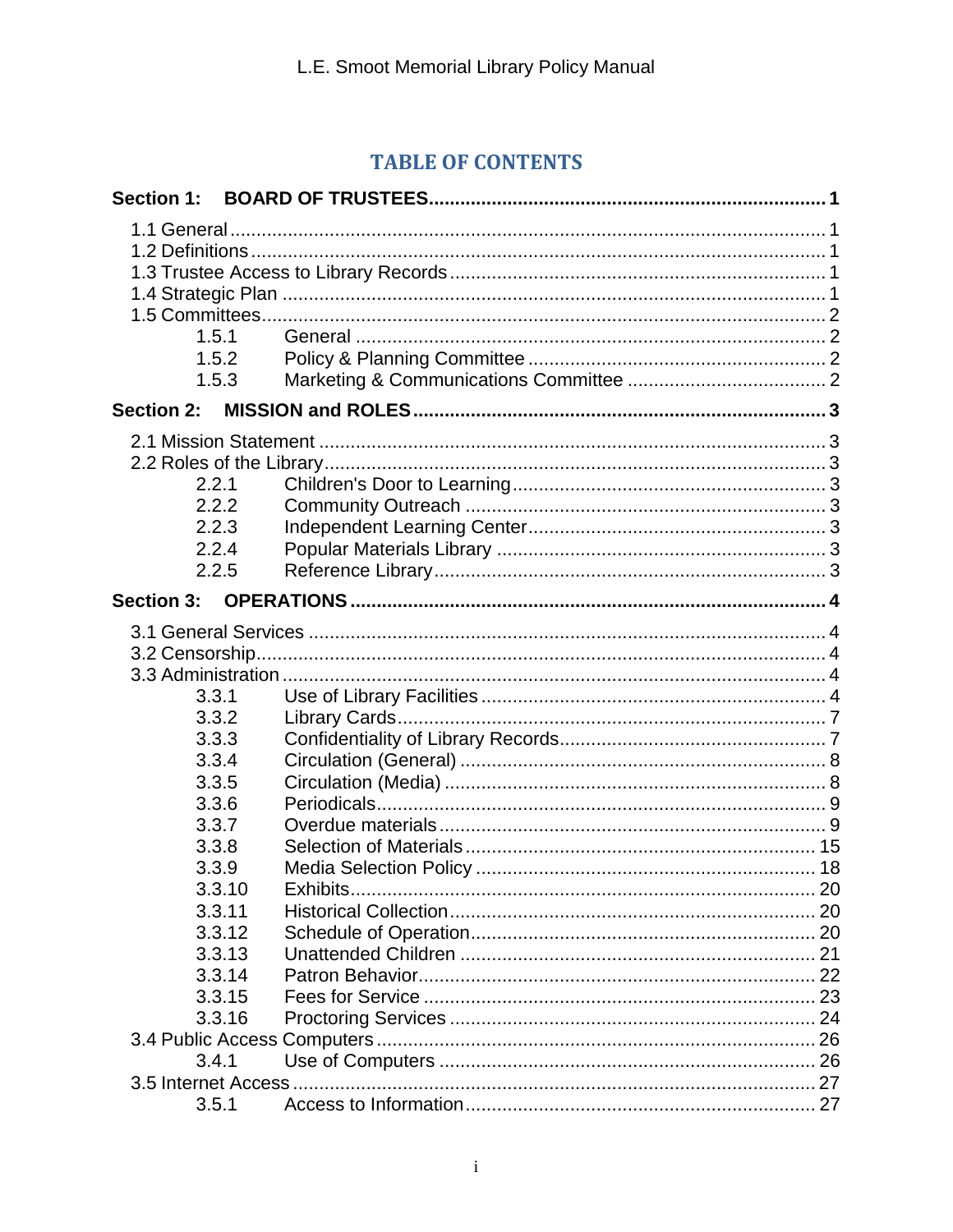# L.E. Smoot Memorial Library Policy Manual

| 3.5.3<br>3.5.4<br><b>Section 4:</b><br>4.1 Adoption of County Personnel Policies and Employee Manual  31<br>4.5.1<br>4.5.2<br>4.5.3<br>4.5.4<br>4.5.5<br>4.5.6<br>4.5.7<br>4.9.1<br>4.9.2<br>4.9.3<br>4.10<br>4.10.1<br>4.10.2<br>4.10.3<br>4.11<br>4.12<br><b>Section 5:</b> | 3.5.2 |  |  |  |
|-------------------------------------------------------------------------------------------------------------------------------------------------------------------------------------------------------------------------------------------------------------------------------|-------|--|--|--|
|                                                                                                                                                                                                                                                                               |       |  |  |  |
|                                                                                                                                                                                                                                                                               |       |  |  |  |
|                                                                                                                                                                                                                                                                               |       |  |  |  |
|                                                                                                                                                                                                                                                                               |       |  |  |  |
|                                                                                                                                                                                                                                                                               |       |  |  |  |
|                                                                                                                                                                                                                                                                               |       |  |  |  |
|                                                                                                                                                                                                                                                                               |       |  |  |  |
|                                                                                                                                                                                                                                                                               |       |  |  |  |
|                                                                                                                                                                                                                                                                               |       |  |  |  |
|                                                                                                                                                                                                                                                                               |       |  |  |  |
|                                                                                                                                                                                                                                                                               |       |  |  |  |
|                                                                                                                                                                                                                                                                               |       |  |  |  |
|                                                                                                                                                                                                                                                                               |       |  |  |  |
|                                                                                                                                                                                                                                                                               |       |  |  |  |
|                                                                                                                                                                                                                                                                               |       |  |  |  |
|                                                                                                                                                                                                                                                                               |       |  |  |  |
|                                                                                                                                                                                                                                                                               |       |  |  |  |
|                                                                                                                                                                                                                                                                               |       |  |  |  |
|                                                                                                                                                                                                                                                                               |       |  |  |  |
|                                                                                                                                                                                                                                                                               |       |  |  |  |
|                                                                                                                                                                                                                                                                               |       |  |  |  |
|                                                                                                                                                                                                                                                                               |       |  |  |  |
|                                                                                                                                                                                                                                                                               |       |  |  |  |
|                                                                                                                                                                                                                                                                               |       |  |  |  |
|                                                                                                                                                                                                                                                                               |       |  |  |  |
|                                                                                                                                                                                                                                                                               |       |  |  |  |
|                                                                                                                                                                                                                                                                               |       |  |  |  |
|                                                                                                                                                                                                                                                                               |       |  |  |  |
|                                                                                                                                                                                                                                                                               |       |  |  |  |
|                                                                                                                                                                                                                                                                               |       |  |  |  |
|                                                                                                                                                                                                                                                                               |       |  |  |  |
|                                                                                                                                                                                                                                                                               |       |  |  |  |
| <b>Section 6:</b>                                                                                                                                                                                                                                                             |       |  |  |  |
|                                                                                                                                                                                                                                                                               |       |  |  |  |
|                                                                                                                                                                                                                                                                               |       |  |  |  |
|                                                                                                                                                                                                                                                                               |       |  |  |  |
|                                                                                                                                                                                                                                                                               |       |  |  |  |
|                                                                                                                                                                                                                                                                               |       |  |  |  |
|                                                                                                                                                                                                                                                                               |       |  |  |  |
|                                                                                                                                                                                                                                                                               |       |  |  |  |
|                                                                                                                                                                                                                                                                               |       |  |  |  |
|                                                                                                                                                                                                                                                                               |       |  |  |  |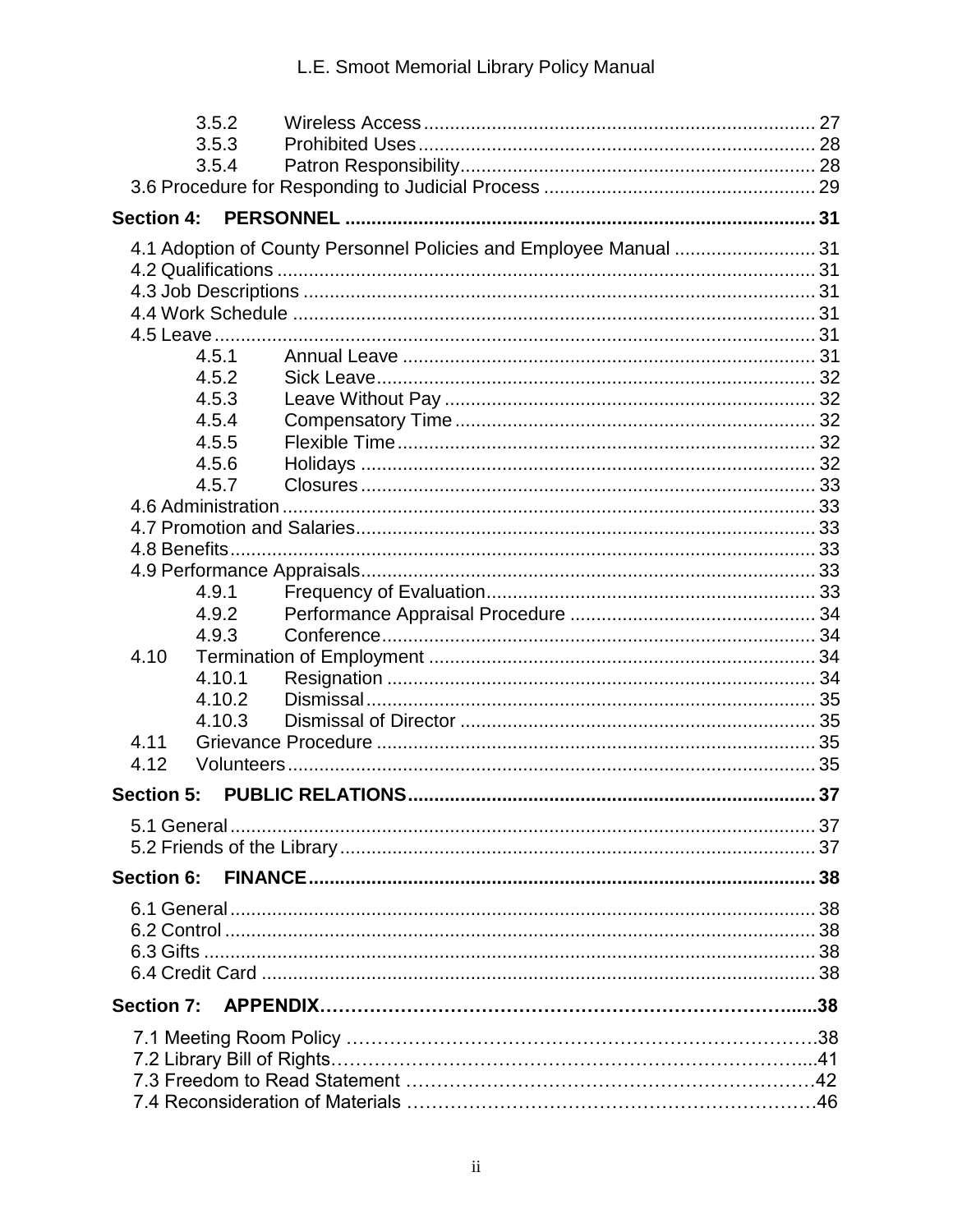L.E. Smoot Memorial Library Policy Manual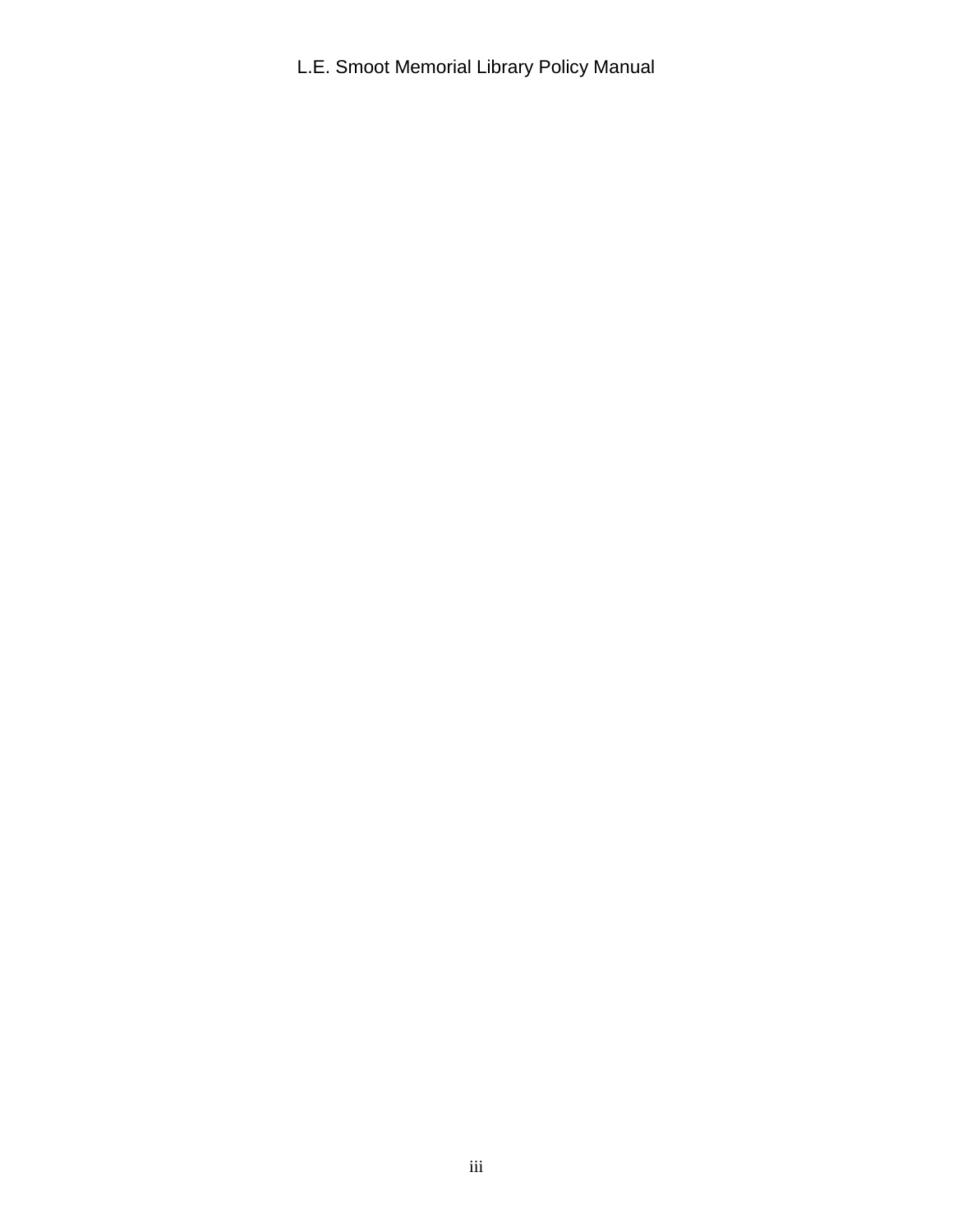# <span id="page-5-0"></span>**Section 1: BOARD OF TRUSTEES**

### <span id="page-5-1"></span>**1.1** *General*

The Lewis Egerton Smoot Memorial Library is a department of King George County, Virginia and its Board of Trustees is appointed in accord with the Code of Virginia Sections 42.1-33 to 42.1-45, by King George County Ordinance, dated October 18, 1973, the Virginia Public Library Trustee Handbook and its By-Laws.

### <span id="page-5-2"></span>**1.2** *Definitions*

As used in this Policy Manual, the following words shall have the following meanings:

"Board" means the Lewis Egerton Smoot Memorial Library Board of Trustees.

"County" means King George County.

"Director" means the Lewis Egerton Smoot Memorial Library Director.

"Library" means the Lewis Egerton Smoot Memorial Library

"Plan" means Strategic Plan.

"Counsel" means County Attorney

# <span id="page-5-3"></span>**1.3** *Trustee Access to Library Records*

All Trustees shall have full access and right to inspect and/or copy, upon reasonable notice, all of the documents, papers, finances, data compilations of any kind and business of the Library. Photocopying of library documents and records shall be at Trustee expense.

### <span id="page-5-4"></span>**1.4** *Strategic Plan*

The Board shall establish and adopt a Strategic Plan at the June meeting of each year. The Plan shall set forth specific goals and objectives for enhancing services, facilities, staff, etc., should identify the party or parties responsible for achieving each goal, and should rank each goal or objective in terms of desired priority.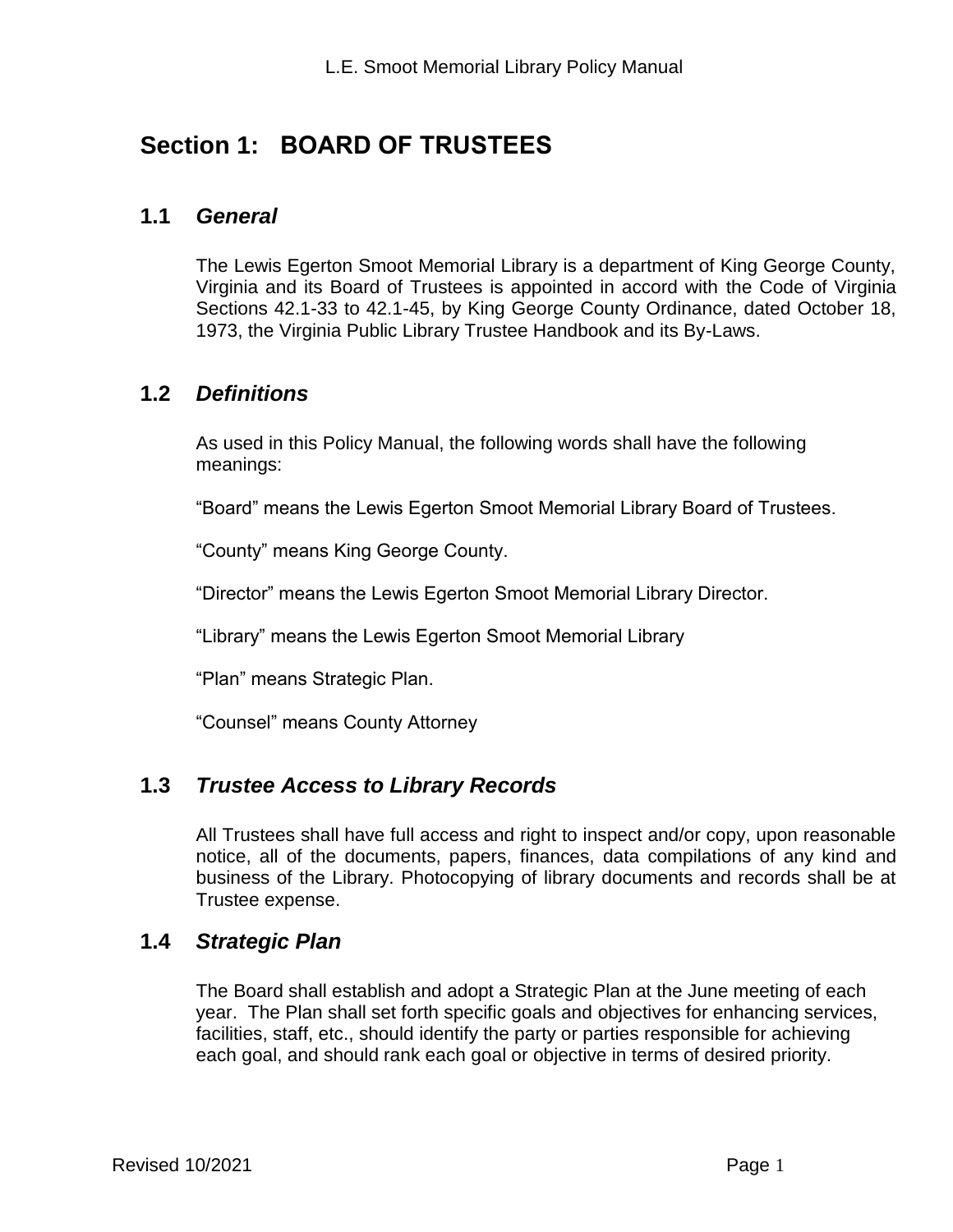# <span id="page-6-1"></span><span id="page-6-0"></span>**1.5** *Committees*

### **1.5.1 General**

The Board shall have two Standing Committees: Policy & Planning, Marketing & Communications, and additional ad hoc committees as needed. The members of each committee shall be Trustees. The Director is an *ad hoc* member of all committees. The Director shall have the right to be present at all Board and Committee meetings, and to be heard, but shall not have the right to vote. The Board Chair shall appoint all committee members and their chairs. Each committee shall have a minimum of three members. Committees shall make recommendations for approval by the full Board and shall have no authority to contract or act on their own.

### <span id="page-6-2"></span>**1.5.2 Policy & Planning Committee**

The Policy & Planning Committee shall recommend changes or additions to the by-laws or policy manual and recommend annual revisions to the strategic plan. The committee shall oversee the application of county personnel practices in regards to library staff.

### <span id="page-6-3"></span>**1.5.3 Marketing & Communications Committee**

The Marketing & Communications Committee shall work to promote awareness of the L. E. Smoot Memorial Library among various user groups within King George County and to gain greater recognition for the library's services and programs. The committee shall develop and oversee fundraising activities.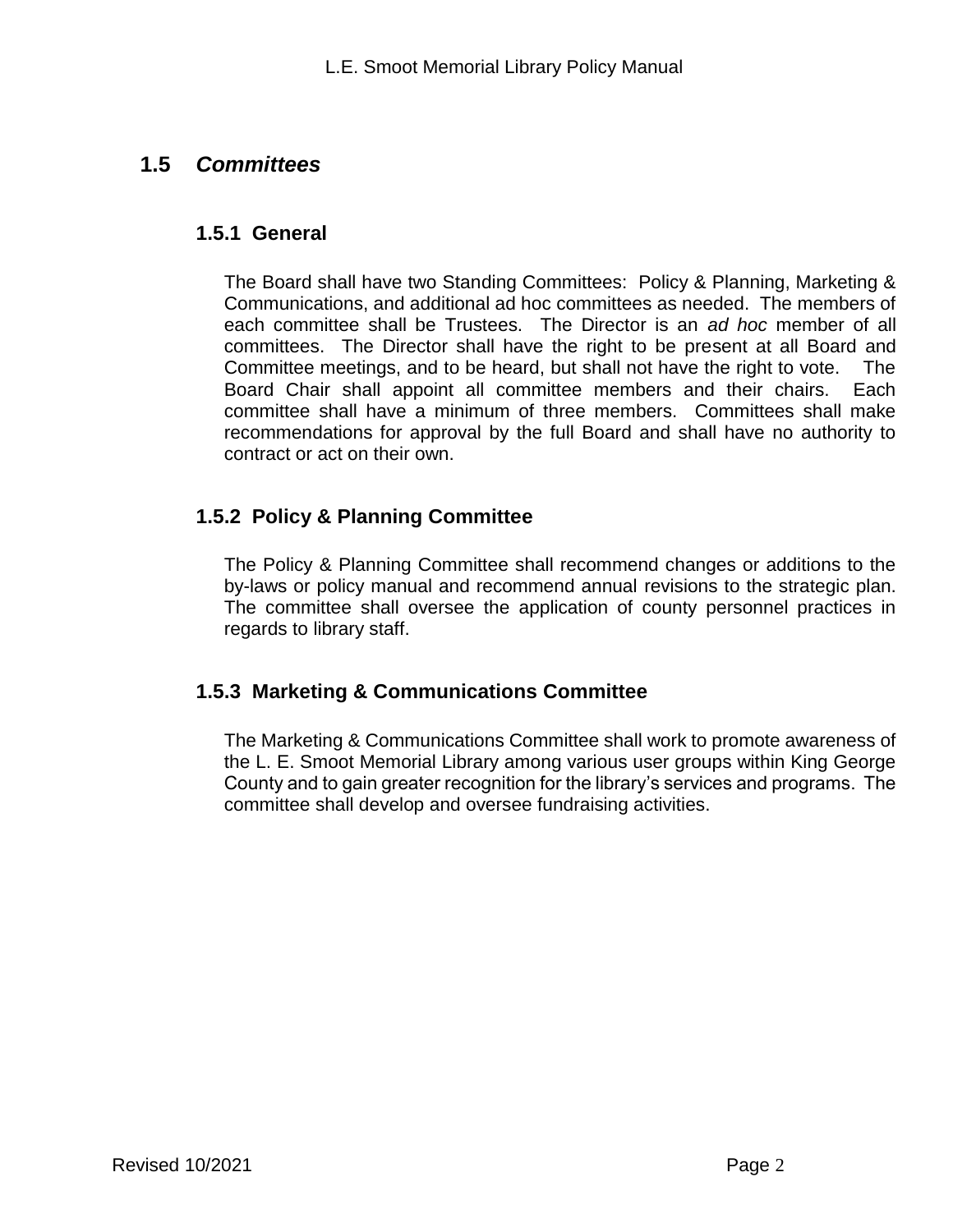# <span id="page-7-0"></span>**Section 2: MISSION and ROLES**

# <span id="page-7-1"></span>**2.1** *Mission Statement*

The Library was donated to King George County to provide services to all its citizens. The mission of the Library is to enhance the quality of life for the entire King George County community by providing services, programs, and a balanced collection, all of which fulfill educational, informational, cultural, and recreational needs and interests in an atmosphere that is welcoming, safe, and respectful.

# <span id="page-7-3"></span><span id="page-7-2"></span>**2.2** *Roles of the Library*

### **2.2.1 Children's Door to Learning**

Encourages children to develop an interest in reading and learning through the services offered to children and their parents.

### <span id="page-7-4"></span>**2.2.2 Community Outreach**

Provides satellite service outside of the Library building, but within the community in order to support the increasing population in the County and fully participates in the implementation of new technology within the county.

### <span id="page-7-5"></span>**2.2.3 Independent Learning Center**

Supports individuals of all ages pursuing a sustained program of learning on an independent basis.

### <span id="page-7-6"></span>**2.2.4 Popular Materials Library**

Features current, high demand, high interest materials in a variety of formats for persons of all ages.

### <span id="page-7-7"></span>**2.2.5 Reference Library**

Provides timely, accurate, and useful information for community residents.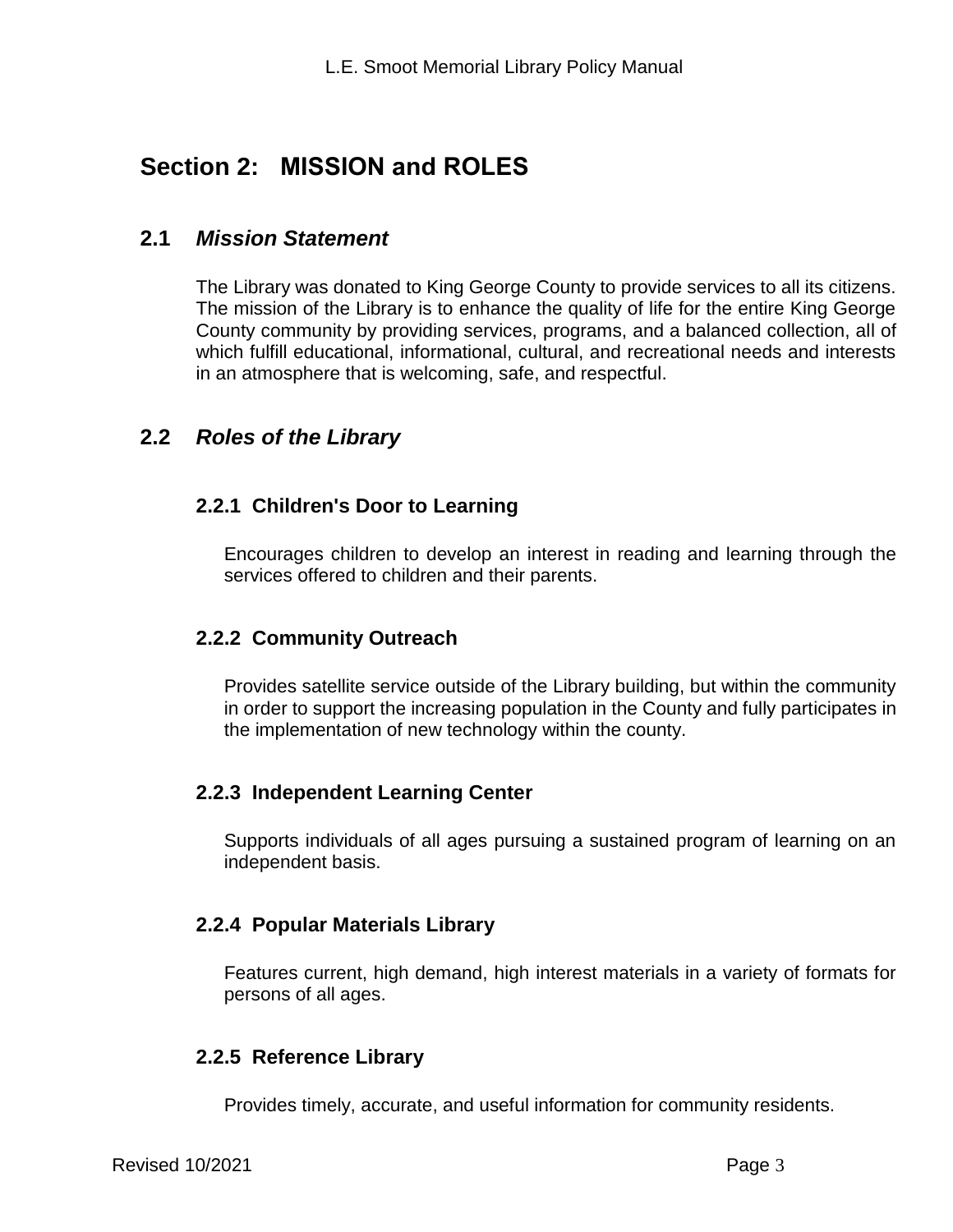# <span id="page-8-0"></span>**Section 3: OPERATIONS**

# <span id="page-8-1"></span>**3.1** *General Services*

Library services, books, and other materials should be selected by the Director on the basis which reflects the interests, needs, and enlightenment of all members of the community. No materials or services should be denied or excluded on any basis of age, race, religious views, or political affiliation. This Library offers its resources and services equally to all residents of the County, from the youngest child to the oldest adult without regard for race, nationality, gender, religion or disability.

# <span id="page-8-2"></span>**3.2** *Censorship*

All members of the Board and all employees accept the responsibility as appointed guardians of the people's freedom to read, to uphold the First Amendment of the Constitution by vigorously contesting any encroachment upon that freedom by individuals or groups seeking to impose their own standards or tastes upon the community at large. Should anyone object to books or other materials offered by the Library, that person should be encouraged to complete the reconsideration of materials process. The Board shall acknowledge the communication in accordance with the policy expressed herein.

# <span id="page-8-4"></span><span id="page-8-3"></span>**3.3** *Administration*

### **3.3.1 Use of Library Facilities**

- a. Community service, civic and not-for-profit groups that serve the County and promote the ideals of the Library are eligible to use the Library for meetings and educational purposes. The Library reserves the right to determine who and which organizations may use the facility. The Library will not approve applications by organizations which spread and/or advocate hate, bigotry, violence, illegal activity or the like. A full Meeting Room Policy is available in the Appendix, Section 7.1.
- b. Organizations desiring to use the Library must complete the appropriate application form. Applications will be approved, modified or disapproved by Library administration*.*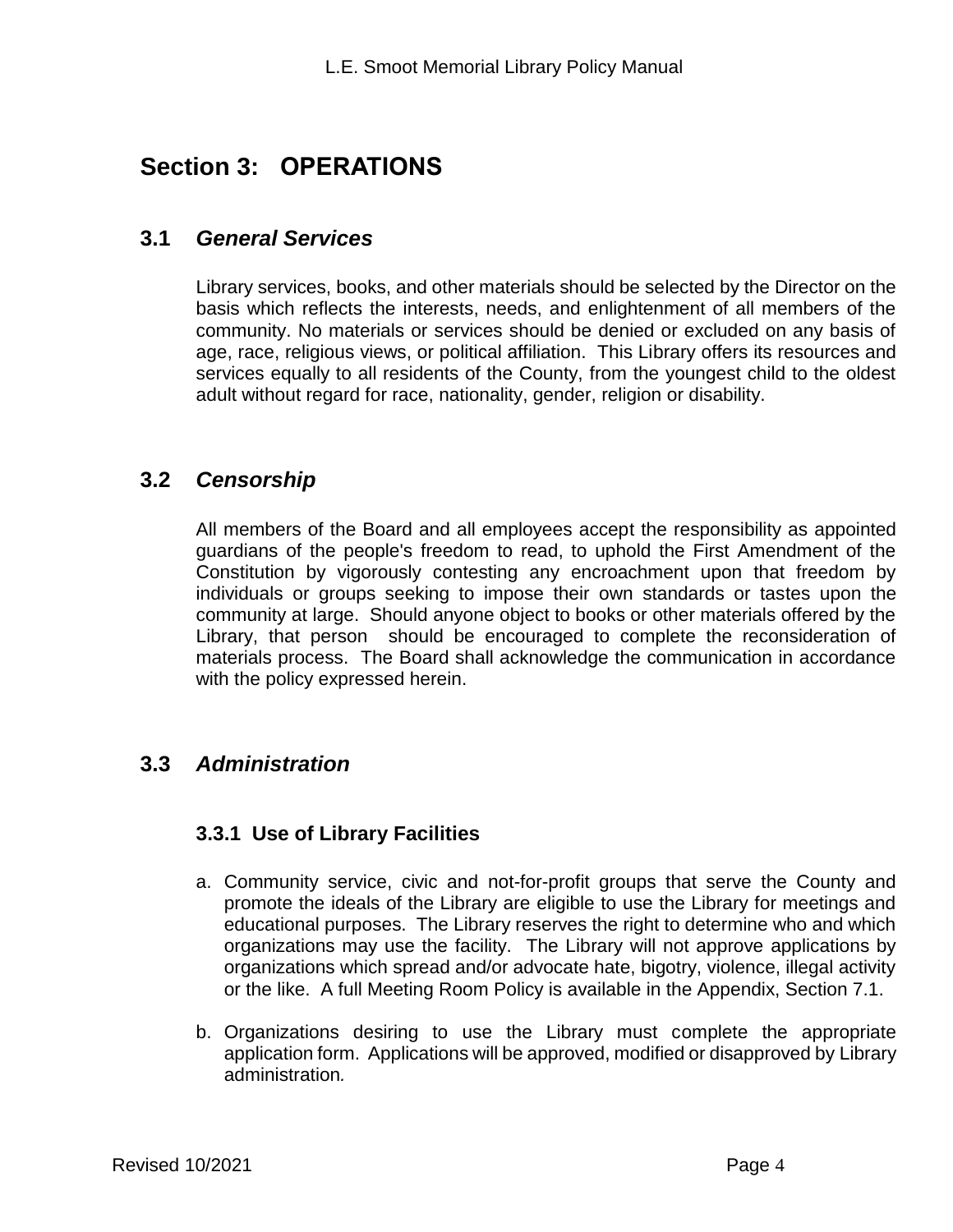- c. Use of meeting areas will be granted in the order in which written application is received and/or need, so long as it does not interfere with scheduled programs, including Board or standing committee meetings.
- d. A Smoot Library card is required to use the Quiet Study Rooms.
- e. Rules of Use

Users agree to observe the following regulations:

- 1) Every applicant who receives permission to use the building or grounds shall, during the time of such use, be responsible for the preservation of law and order on the property and be responsible for damage to the building, grounds, equipment or furniture while using same.
- 2) Children under the age of 12 must be under the supervision of a responsible adult at all times.
- 3) Comply with all local, state and federal laws, ordinances and regulations, including occupancy limits.
- 4) Decorations and the burning of candles or any open flames are not permissible unless approved by the Director.
- 5) No animal or pet will be permitted in the building, other than service dogs or animals as part of a Library program, unless approved by the Director.
- 6) If an event or meeting is cancelled, the user will notify the Library as soon as possible.
- 7) If the Library is closed because of weather or other unforeseen circumstances, the use of the room is cancelled and the user will be notified as soon as possible. The user is responsible for notifying their members or participants.
- 8) Activity and noise levels during meetings must not disrupt or disturb regular Library activities.
- 9) Permission to use the room does not imply Library endorsement of the aims, policies or activities of any group or organization.
- 10) All events and clean-up must end thirty (30) minutes prior to the closing of the Library. The furniture, if moved, must be moved back to its original formation.
- 11) Any group may be excluded from use of the room if, for any reason, there exists a reasonable belief by the Director that such group may cause or contribute to the occurrence of an incident that may interrupt or disturb the public at large in the regular use of the Library.
- 12) No person may bring or possess a weapon on a library premises, including but not limited to firearms, knives, or explosive devices, except as permitted by law.
- 13) Room reservations will be forfeited after thirty (30) minutes if the responsible party fails to appear.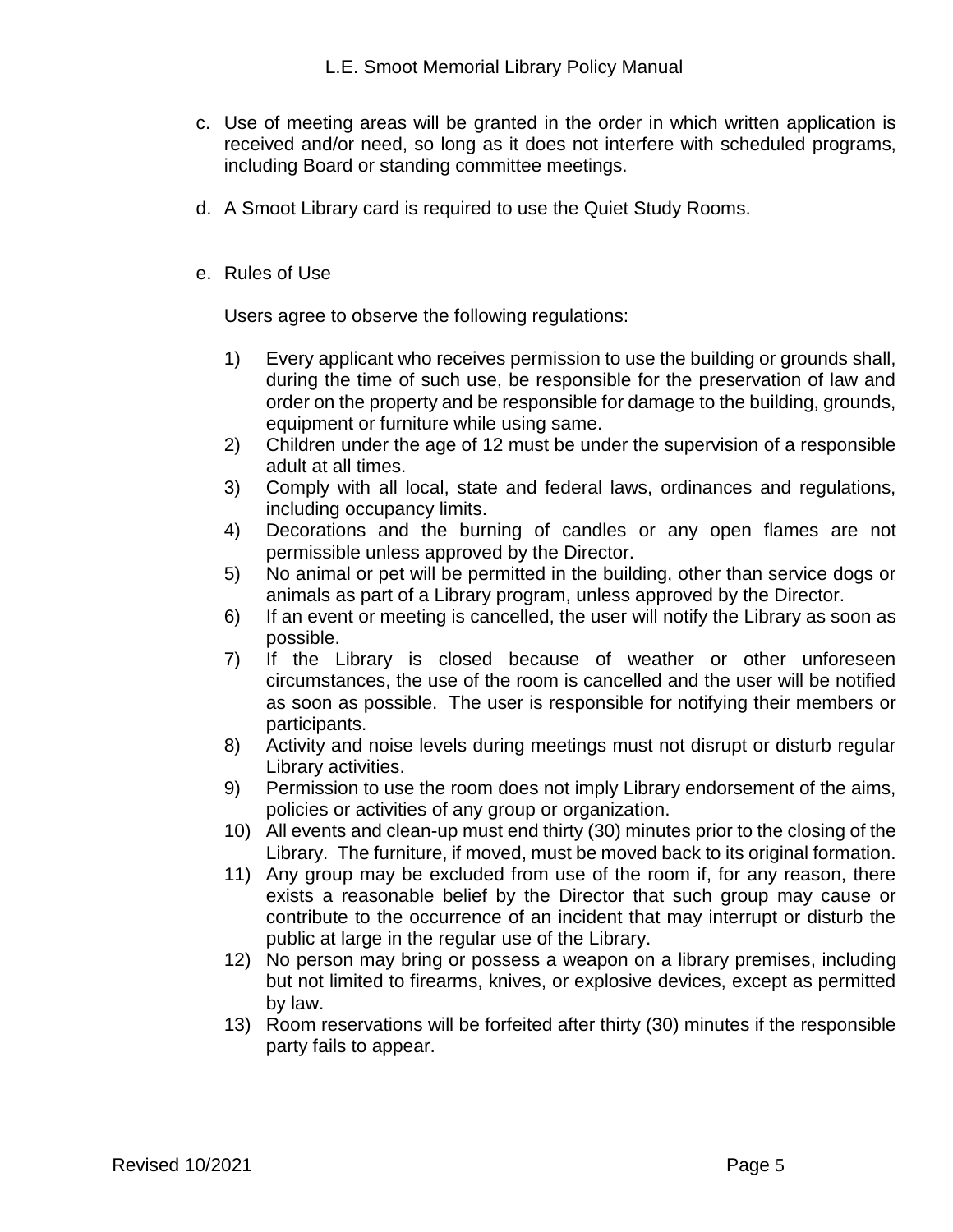- f. The Community Bulletin Board may be used by patrons to publicize coming events or services available in the area. Due to space restrictions, the following guidelines shall apply:
	- 1) All items must be approved, dated and initialed by a Library staff member before posting. The Library Director has final discretion.
	- 2) All items should be no larger in size than 8.5 X 11 inches. Larger postings require Director approval.
	- 3) Business cards may remain on the board for 30 days. All other items may remain on the board for two weeks. If the item is advertising an event, it may not be posted any earlier than two weeks prior to the event. If reputable agencies send flyers advertising their programs for the coming year, these may remain on the board for the duration for the events if space permits.
	- 4) Brochure holders are for pamphlets, booklets, brochures and flyers of public interest. Items for the brochure holders are placed by Library staff only.
	- 5) Meetings for other County agencies will only be posted on the designated County Information Board. These meetings are posted by the Library Staff.
- g. The Resource Shelf, has materials such as, but not limited to, the King George County Board of Supervisors, Planning Commission, School Board; Dahlgren NSWC; Americans with Disabilities information; environmental, transportation and other public information. No solicitation of funds is allowed on any publication. Due to space restrictions, the following guidelines shall apply:
	- 1) All items must be approved by a Library staff member, dated and initialed if appropriate, before placing on the Resource Shelf.
	- 2) All items will be removed after the event has occurred. Proposals to County Boards will remain on the shelf for 6 months after a decision is made, and then will be discarded. All political materials will be removed after the election.
	- 3) Any items not adhering to these guidelines will be removed from the Resource Shelf and/or the Community Bulletin Board.

### <span id="page-10-0"></span>**3.3.2 Library Cards**

a. Registration for a library card is required to borrow materials. Applicants are to furnish their current County home mailing address and a current telephone number. If the applicant has no phone number available for this purpose, or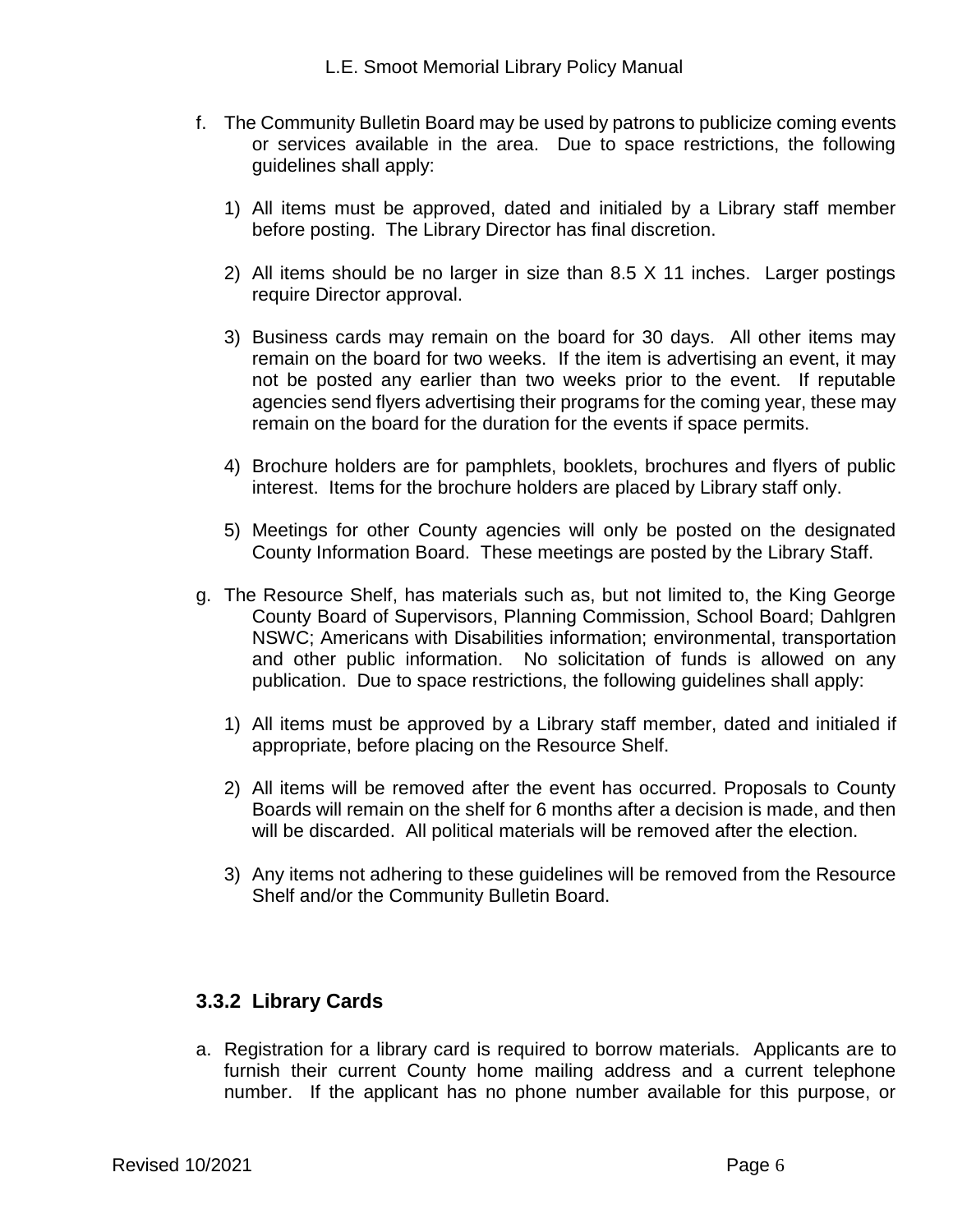#### L.E. Smoot Memorial Library Policy Manual

refuses to give one for privacy reasons, the Director may use personal discretion in waiving this requirement. New library cards are issued at the time of application upon presentation of a valid driver's license, or other photo identification card showing the applicant's address. If a valid address cannot be proven, or no photo identification is available, a postcard is mailed to verify the address.

- b. No fee shall be charged to County residents for the initial card; however, one dollar (\$1.00) will be charged for replacement of the card. Those people who own and pay taxes on property in the County, even though their primary residence may not be located in County, may be considered County residents as long as they provide proof of ownership (patrons in this category must renew their card annually).
- c. Non-County residents will be charged \$25.00 per year for the initial card and one dollar (\$1.00) replacement fee if lost. The \$25.00 out-of-county fee will be waived for all non-resident teachers and other county staff currently employed in the County. The out-of-county fee for those aged 65 and older shall be \$15 per year.
- d. Applications for children under eighteen (18) years of age must be completed and signed by a parent or guardian.
- e. A patron shall be responsible for all materials charged on their card even if the patron lends that card or materials to another person. Lost or stolen cards will be replaced for a fee of one dollar (\$1.00) when reported to the Circulation Desk.
- f. Borrowing privileges may be suspended, revoked, or denied to anyone whose current or previous record as a library borrower reveals willful or habitually careless disregard for the protection and return of borrowed materials or for the evasion of payment for assessed damage to Library property.

# <span id="page-11-0"></span>**3.3.3 Confidentiality of Library Records**

Some Library records may be exempt from disclosure to the public; required to remain private; and/or required to be disclosed to certain agencies or under legal process.

Library records will be handled in accordance with all applicable state and federal law.

Any concerns relating to the privacy of a library user's personal data not provided for in this policy statement shall be referred to the Director. A decision shall be made after study of the issues and consultation with the Board and/or the County Attorney.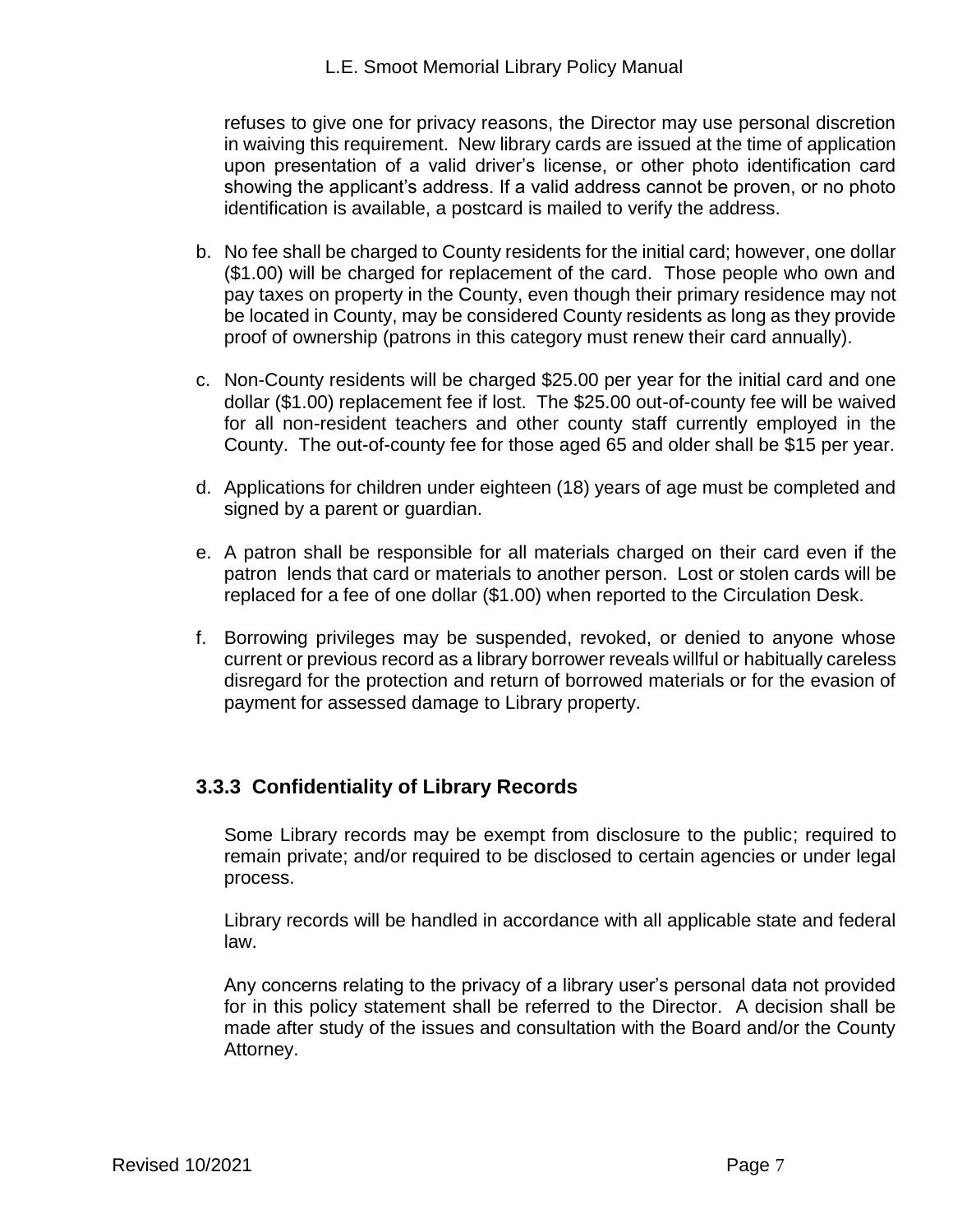Individuals may have access to their own records and parents or legal guardians may have access to the records of their children under the age of 18.

### <span id="page-12-0"></span>**3.3.4 Circulation (General)**

- a. Books and other materials, excluding reference materials and periodicals, may be checked out for a three (3) week borrowing period.
- b. Renewal of library materials shall be limited to two (2) additional three-week borrowing periods. Renewal of library materials shall be limited to one (1) additional three-week borrowing period if item(s) is on reserve for another patron.
- c. High demand materials that have been placed on reserve may not be renewed.
- d. Upon request, books and materials may be made available to patrons through the Library's Interlibrary Loan service. The fee for a book is three dollars (\$3.00) to cover the cost of postage. A one-dollar (\$1.00) fee will be charged for a copy of an article. A charge of one dollar (\$1.00) per day will be imposed on overdue Interlibrary Loan materials.
- e. Patrons are limited to checking out three (3) books on a subject that is being used for a school project.

### <span id="page-12-1"></span>**3.3.5 Circulation (Media)**

- a. The checkout period for DVDs/Blu-rays will be seven (7) library business days. The checkout period for audiobooks will be three (3) weeks. The checkout period for launchpads will be seven (7) library business days.
- b. Patrons are limited to five (5) DVDs/Blu-rays per collection per checkout.
- c. Audiobooks and DVDs/Blu-rays may be returned in the drop box for audiovisual materials.
- d. The replacement cost for a lost or damaged disk and/or case is full retail value. The Library Staff shall determine if the materials are damaged.
- e. Borrowers must comply with copyright laws as stated on each disk.
- f. The Library is not responsible for monitoring individual viewing selections.
- g. The Library assumes no responsibility for any damage to a borrower's machine while using a disk from the Library's collection.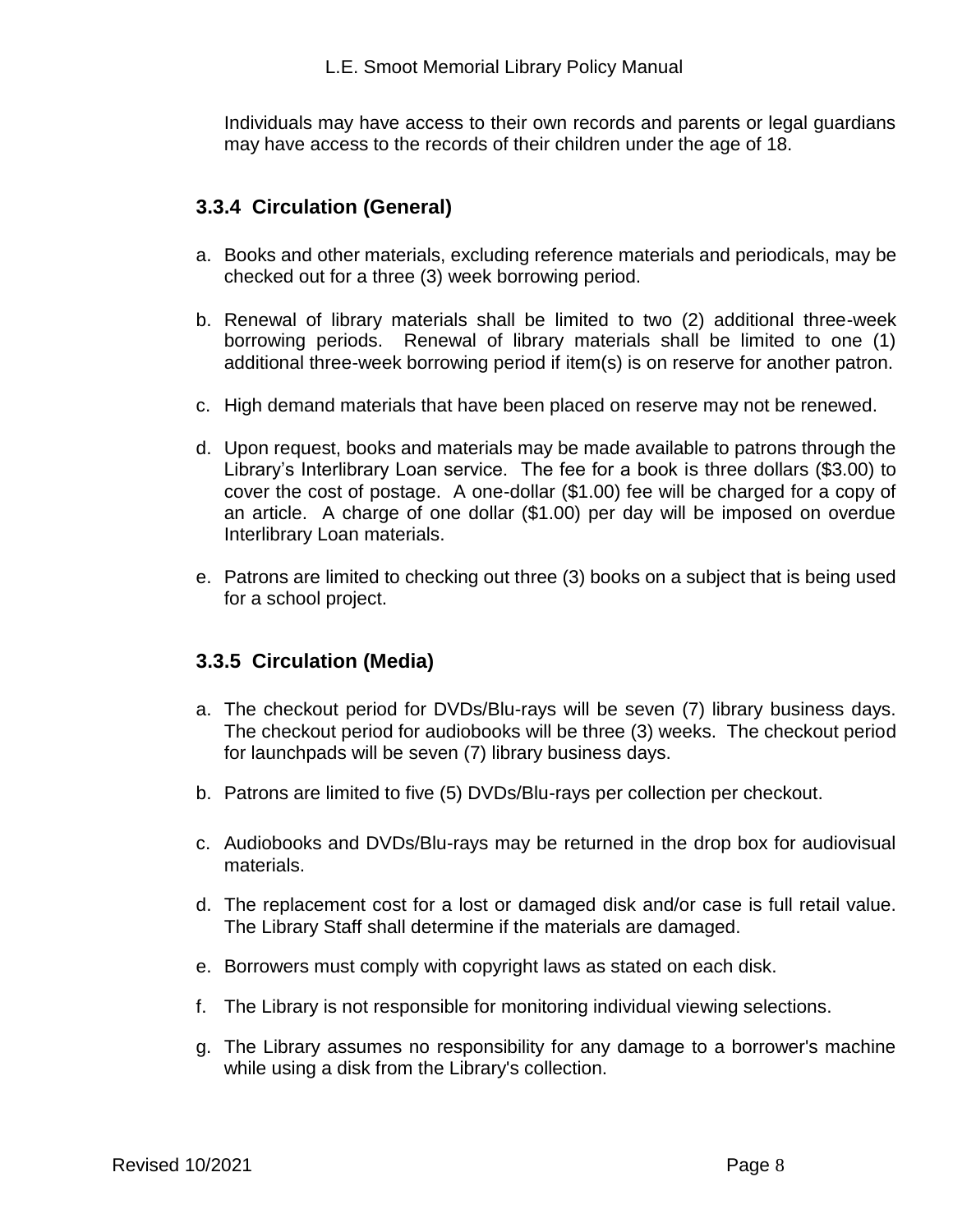### <span id="page-13-0"></span>**3.3.6 Periodicals**

- a. The checkout period for magazines will be seven (7) library business days.
- b. Current issues of magazines will be unavailable for checkout.
- c. Newspapers are for in-house use only and are not available for checkout.

### <span id="page-13-1"></span>**3.3.7 Overdue materials**

- a. Overdue Notices, Fees and Administrative Costs
	- 1) Fees for overdue materials will be \$.15 per item per day, with a total maximum fine of \$20.00. The overdue fee for DVDs/Blu-rays, Launchpads, and Virginia Backpacks is \$1.00 per day.
	- 2) The first notice is sent to the patron after a three (3) day grace period following the due date. This notice will carry a charge for the fine beginning on the day it was first overdue. There is no grace period for overdue DVDs/Blu-rays.
	- 3) The patron at issue shall be responsible for all costs, fees and legal fees and expenses of recovery.
- b. Suspension of Borrowing Privileges
	- 1) Borrowing privileges are suspended from the time of the first notice until the item(s) have been returned or paid for, and any charges have been paid.
	- 2) If library materials are returned damaged, borrowing privileges are suspended until payment has been made. If payment for replacement is made, the patron may keep the damaged book if the patron requests it and the book is still in print.
	- 3) Borrowing privileges are suspended indefinitely for patrons who have been the subject of a collection action or court proceeding to recover Library fees and/or materials.
	- 4) Parents/Guardians are responsible for Library accounts for those under the age of eighteen (18). Borrowing privileges will be suspended for both the responsible party and the minor until the minor's account has been cleared.
	- 5) Borrowing privileges for minors shall not be suspended when the responsible party has accrued fines.
- c. Replacements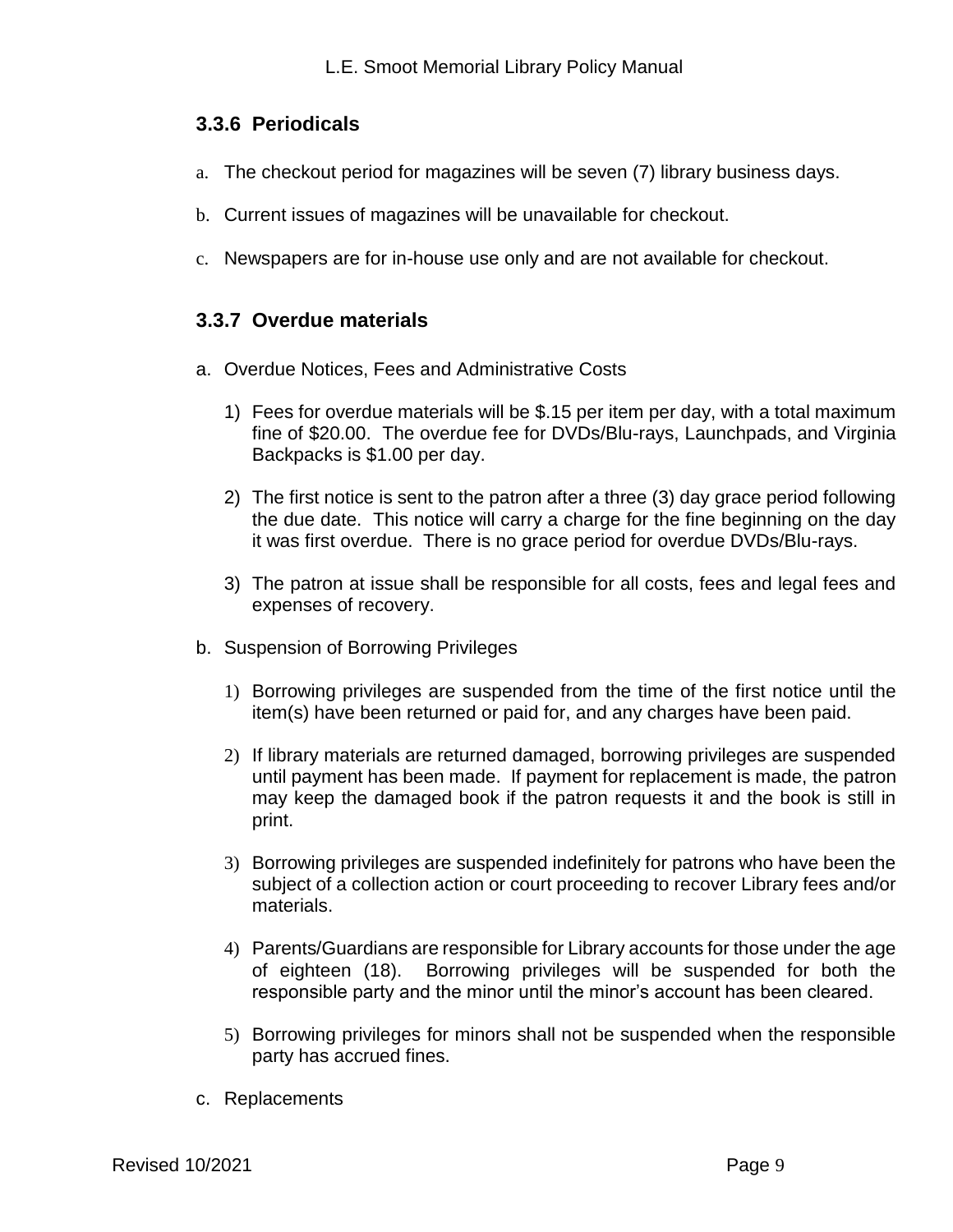- 1) The Library does not accept substitutes of other titles or editions for lost or damaged books.
- 2) A patron may replace a book with a new hardback copy of the same title plus \$2.00 processing charge and any administrative charges due. Should the lost book have had library binding, the replacement must also be library bound or bindery payments made.
- 3) Should the patron later find the book which he replaced with a new copy, the Library will process the original (older) copy as a withdrawal to be given to the patron after withdrawal procedures are complete, at no cost to the patron.
- 4) Administrative charges due are added to the costs of replacement and/or processing. Replacements or payments are made in lieu of returning the book and are therefore due at the time the book is due.
- d. Claims that an Item has Been Returned
	- 1) When a patron claims to have returned or never checked out materials for which the patron received an overdue notice, their record will be appropriately marked. The patron will also be required to sign a Claim Slip. This form includes the author's name, title, barcode number and any administrative costs. The signed Claim Slip will be attached to the back of the patron's library card application.
	- 2) A patron may accumulate three (3) claims. If a patron places a third claim, they lose all borrowing privileges until they pay for all of the books claimed lost or not returned on three claims, plus the administrative costs.
	- 3) In accruing claims, each date counts as a single claim.
	- 4) If the patron later finds materials which they claimed they had returned or never checked out, they may bring the materials to staff to have the claim for those particular items removed from their record.
	- 5) The shelf-list for all books claimed returned/not checked out will be marked as "Lost" and the books handled as a withdrawal or replacement.
- e. Damage Assessments and Replacement Charges
	- 1) Damaged binding: The costs charged by the bindery plus \$0.50 processing charge.
	- 2) Pages marked, but still readable: \$.10 per page up to the price of the book.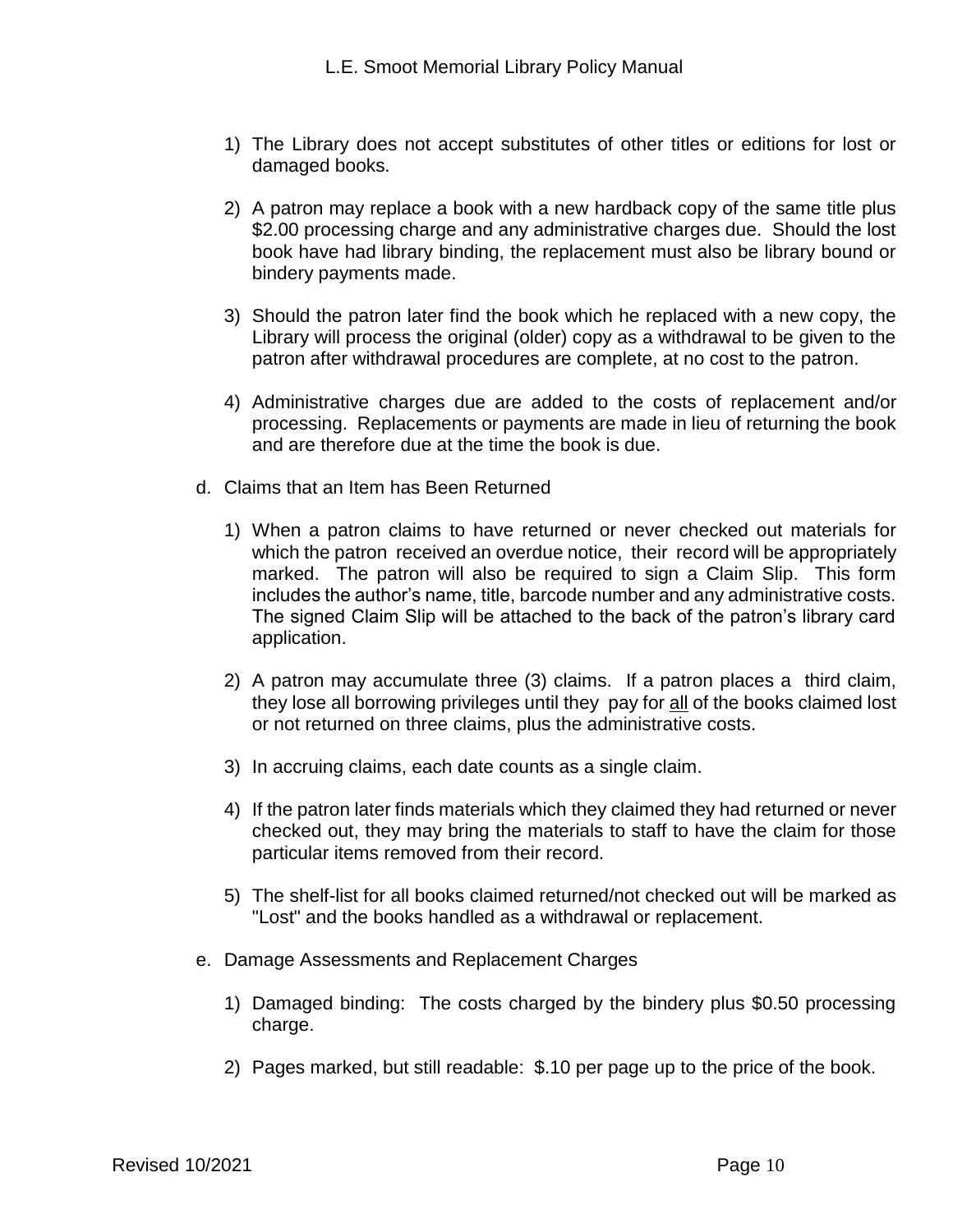- 3) Pages torn: \$0.50 per page up to the price of the book.
- 4) Pages missing: Replacement costs.
- 5) Mildew: If the binding only, the costs charged by the bindery plus \$0.50 processing charge. If mildew has spread to any pages, the book must be withdrawn from the collection to prevent the spread of mildew. Replacement costs shall be the costs charged for lost books.
- 6) Lost materials(s):
	- a) Items ninety (90) days overdue will be automatically considered lost.
	- b) Items thirty (30) days overdue may be considered lost.
	- c) The replacement costs for items in a) and b) above will be charged to the patron's account.
	- d) Book(s) in print:

The price listed in our records, the book jacket, Books in Print or Amazon.com (full price).

e) Book(s) out-of-print:

| <b>Adult Nonfiction</b>    | \$30.00 |
|----------------------------|---------|
| <b>Adult Fiction</b>       | \$20.00 |
| <b>YP Nonfiction</b>       | \$30.00 |
| <b>YP Fiction</b>          | \$20.00 |
| <b>Juvenile Nonfiction</b> | \$20.00 |
| <b>Juvenile Fiction</b>    | \$20.00 |
| Paperbacks                 | \$5.00  |
| <b>Trade Paperbacks</b>    | \$20.00 |

Prices include a \$2.00 processing charge that is not reimbursed should the patron find the book later.

f) Shelf-list costs:

The price listed on the shelf-list, which may be more or less than the prices listed in Book(s) out-of-print above.

g) Magazines:

Magazines shall be replaced at the cost of a replacement issue, plus a one dollar (\$1.00) processing charge. Christmas magazines shall be replaced at eight dollars (\$8.00). The processing charge is not reimbursed should the patron find the magazine later.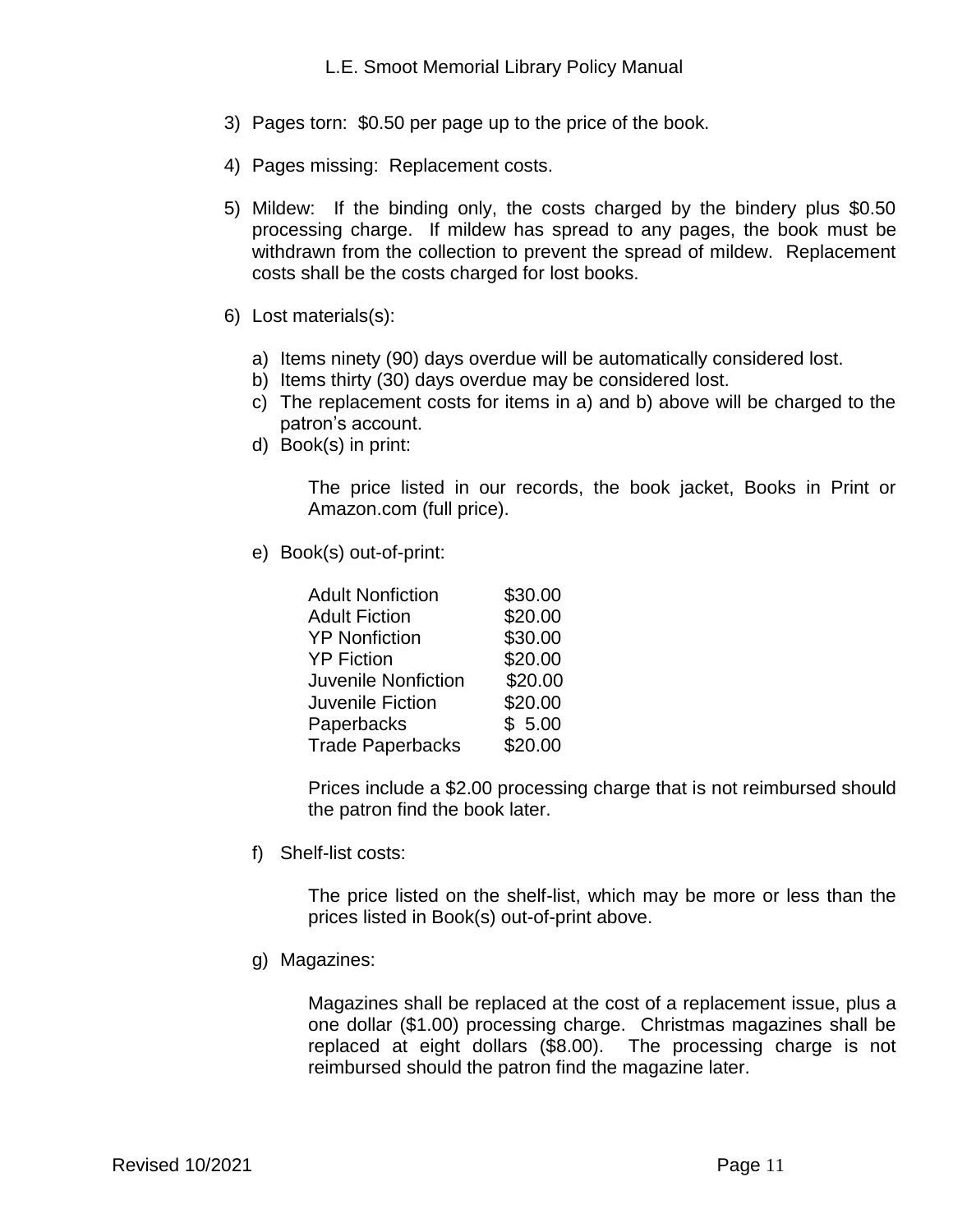h) CD-ROMs:

CD-ROMs are replaced at the current price. If unable to determine the current price, replacements will be charged at fifty-two dollars (\$52.00) for a CD-ROM. A two dollar (\$2.00) processing charge is included in this price.

i) DVDs/Blu-rays, Music CDs, Audiobooks:

| Single Disc or DVD | \$20.00                 |
|--------------------|-------------------------|
| <b>Blu-Ray</b>     | \$25.00                 |
| Set                | \$50.00 or market price |
| <b>DVD Case</b>    | \$2.00                  |
| CD Case            | \$10.00                 |
| <b>Disc Sleeve</b> | \$0.50                  |
| Pamphlet           | \$0.50                  |

Prices include a \$2.00 processing fee that is not reimbursed if found by the patron. If a single disc is lost/damage and it is part of a set, then then the set price may be charged if the single disc cannot be replaced. Pamphlet and disc sleeve replacements do not incur a processing fee.

j) Other Replacement Costs

| <b>Board Books</b>        | \$10.00                                     |
|---------------------------|---------------------------------------------|
| Kit (set)                 | \$40.00 or market price (whichever is less) |
| Kit Book Bin              | \$15.00                                     |
| Kit Bag (Small)           | \$1.00                                      |
| Kit Bag (Large)           | \$2.00                                      |
| RFID Tag                  | \$1.00                                      |
| <b>Plastic Book Cover</b> | \$1.25                                      |
| <b>Book Jackets</b>       | \$1.25                                      |
| Launchpads                | Market price                                |
| <b>USB Cord</b>           | \$7.00                                      |
| <b>AC Adaptor</b>         | \$10.00                                     |
| Launchpad Bumper          | \$10.00                                     |
| Launchpad Case            | \$10.00                                     |
| <b>VA Backpack Items</b>  | <b>Market Price</b>                         |

- 7) Administrative costs are added to the costs of replacement that include processing if the patron does not report the loss or damage until after the Library has expended costs to retrieve the materials through overdue notices.
- 8) If the patron requests the damaged book at the time of payment, and if the book is still in print so that another undamaged copy may be obtained, the damaged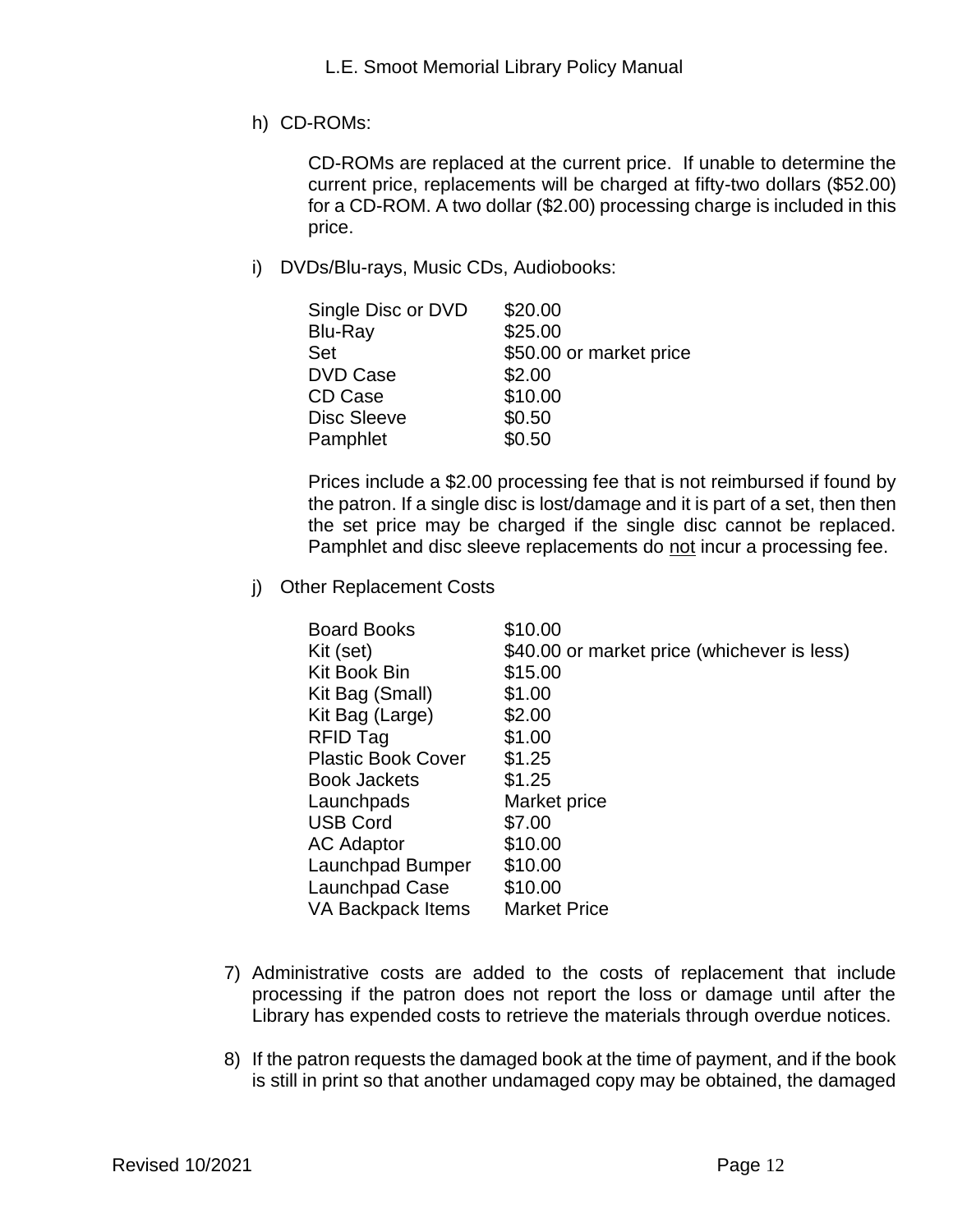#### L.E. Smoot Memorial Library Policy Manual

book is stamped as for discarded materials and given to the patron. The Library is not liable to keep the book after withdrawal from the Library collection.

- f. Refunds
	- 1) The patron may get a refund for lost materials within three (3) months after the book's due date should the patron return the material to the Library and request a refund in person. There is no refund if the item has already been replaced. Refunds include only the cost of the book, not processing costs or administrative charges.
	- 2) Refunds are mailed to the patron as a check when library invoices are processed. The patron should show the copy of the receipt when they request the refund.
	- 3) A W-9 must be completed in order to receive a refund.
- g. Fine Free Week(s)
	- 1) Only charges on items returned during Fine Free Week will be waived.
	- 2) Pre-existing charges will not be waived.
	- 3) Charges for lost or damaged items will not be waived.
	- 4) The dates for Fine Free Week(s) are at the Director's discretion.

#### **Section 4:** Returned Check Policy

- 1)Checks returned for insufficient funds will be charged a fee of thirty-five (\$35) dollars.
- 2) The patron account will be blocked until the Library receives notification from the County Treasurer.

3) After three (3) returned checks, the Library will no longer takes checks from the patron.

### i. Credit Card Payments

1) A convenience fee will be charged for credit card payments at the merchant service surcharge rate.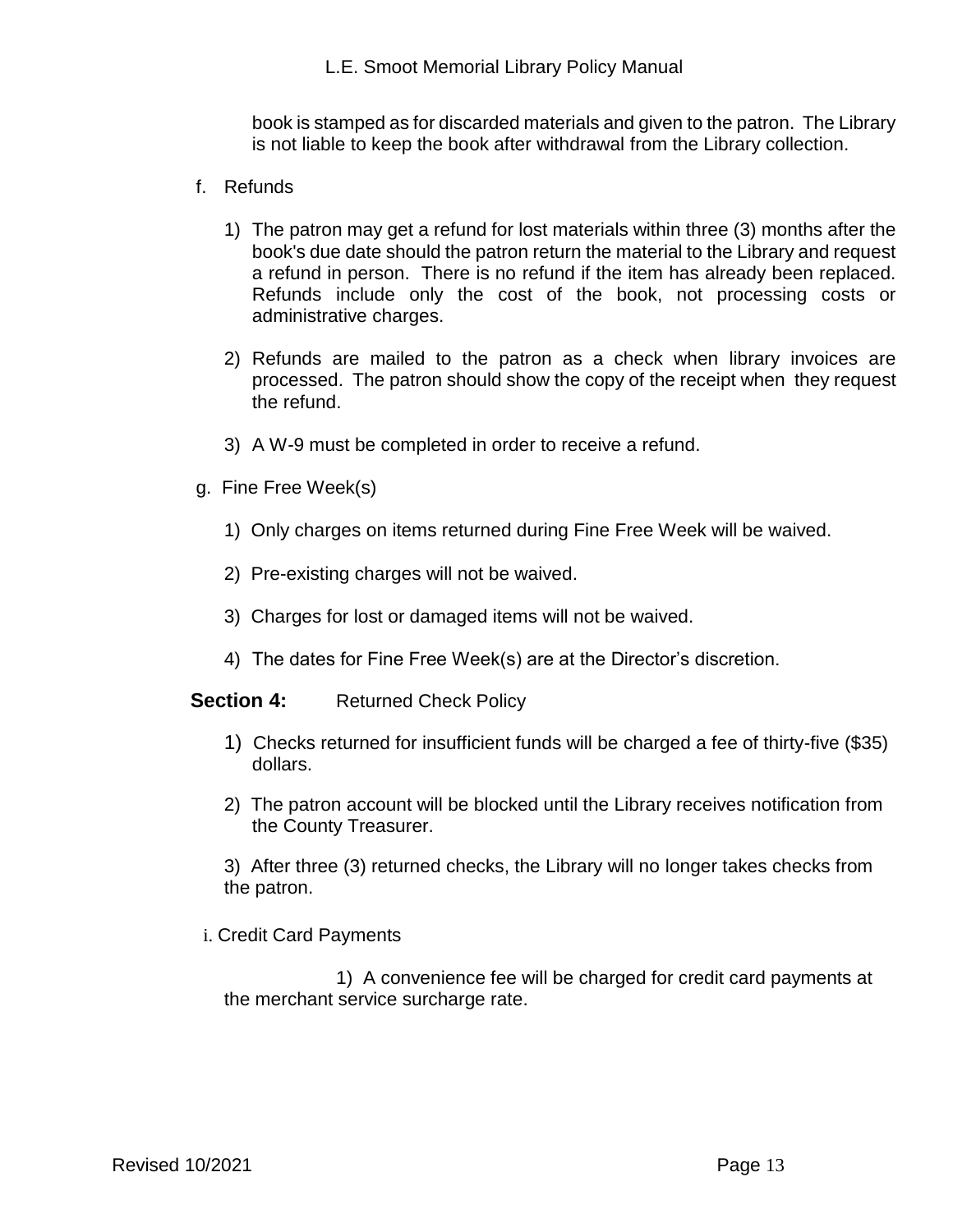### <span id="page-18-0"></span>**3.3.8 Selection of Materials**

- a. Selection Criteria
	- 1) Responsibility for selection rests with the Director. Suggestions from staff members and Library patrons are encouraged and seriously considered.
	- 2) The library will collect books, magazines, newspapers, DVDs, CD-ROMs, and other future media formats.
	- 3) Although the Library is sympathetic to the needs of the students, the Library does not add to its collection textbooks used by area schools except when necessary to supplement a subject area in the collection.
	- 4) Selection will be based upon:
		- a) The recommendation of professional reviewing sources and the needs of the collection in specific areas,
		- b) An awareness of the materials available through the Library's Interlibrary Loan service,
		- c) Expressed or anticipated interest in the title or subject within the community,
		- d) Contemporary significance and/or permanent value of the title to the collection,
		- e) Available funds and space, and
		- f) Availability of resources through area libraries.
	- 5) Whenever possible, materials on controversial subjects will reflect both sides of an issue as presented by qualified, knowledgeable authors.
	- 6) No author's works will be excluded from the collection solely because of the author's personal history, political affiliation, race, sex, or cultural background.
	- 7) The Library maintains a Virginiana collection with emphasis on items covering the County and Fredericksburg areas. Items on Virginia and Virginia genealogy are added to that collection when available.
	- 8) The Library acquires one copy of each title. Additional copies may be obtained when there is a reserve list of three (3) or more names.
- b. Donations of Books and Periodicals: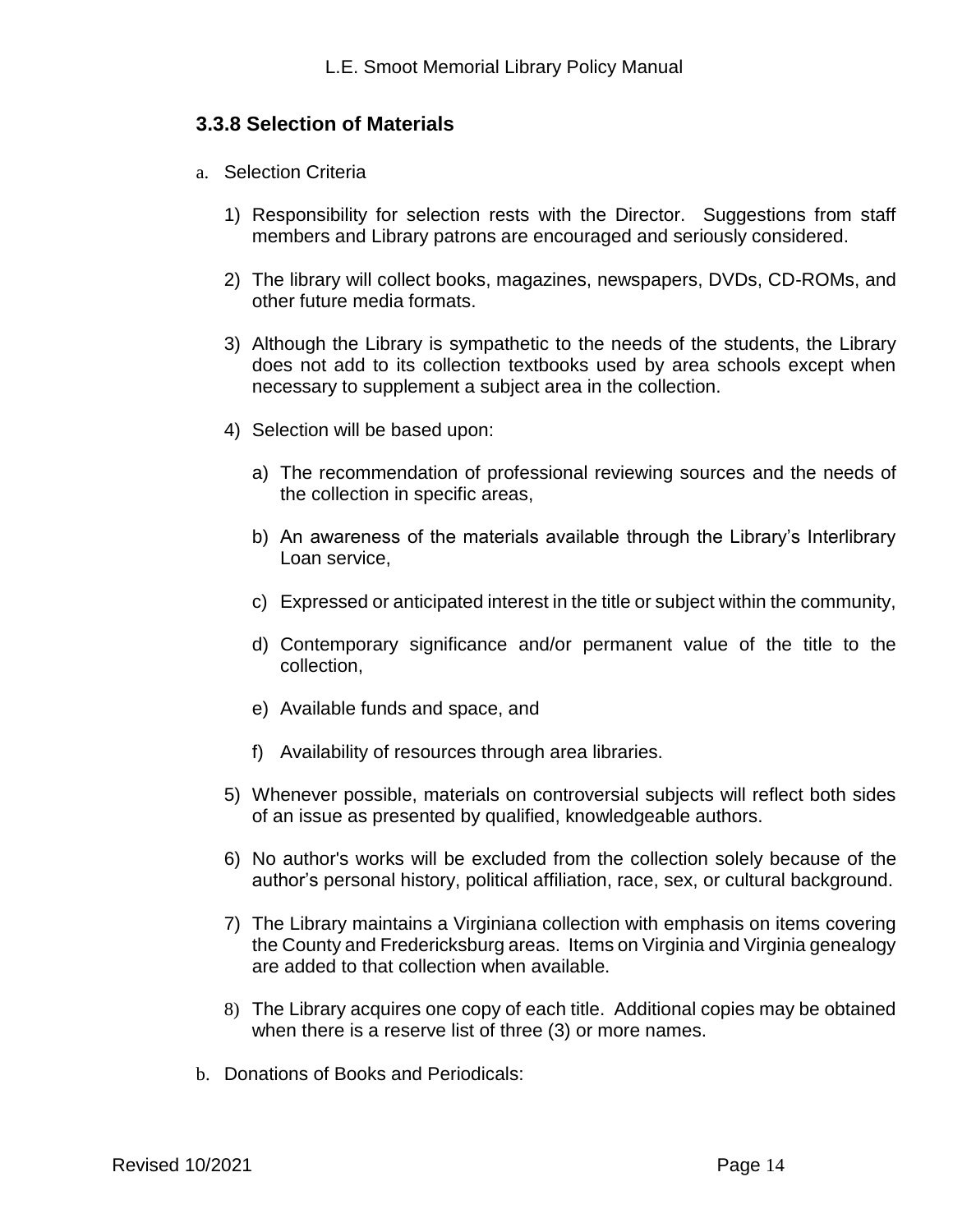- 1) Donations of books and periodicals to the Library are welcomed. The Director reserves the privilege of deciding whether to add donated books and periodicals to the Library collection on the basis of regular book selection criteria. Donated books and periodicals not added to the collection may be sold, offered to other institutions, or used in any way the Director deems proper.
- 2) Books or periodical subscriptions donated in memory of a person will be acknowledged by a bookplate in the front of the book upon request.
- c. Requests for Reconsideration of Materials:
	- 1) The Library subscribes fully to the American Library Association's "Library Bill of Rights" and the "Freedom to Read" statement (Appendix Section 7.2 and 7.3).
	- 2) All requests for reconsideration of materials will be handled in the following manner:
		- a) The staff member receiving the complaint will ask the patron to fill out the appropriate form (Appendix 7.4).
		- b) When the completed form has been received, it will then be submitted to the Director. The Director will acknowledge in writing receipt of the form to the complainant. The material in question shall remain in the collection and available to patrons during the reconsideration period.
		- c) The Director will locate as many professional reviews of the title as possible and review the title against the selection criteria outlined in this policy.
		- d) The Director will consider all factors and come to a decision. This decision will be communicated to the complainant in writing within 14 days of the date that the reconsideration form was submitted. A copy of the response shall be given to the Library Board.
		- e) If the complainant is not completely satisfied with that decision, they may then submit a letter regarding the complaint to the Library Board for consideration at its next regularly scheduled meeting. The Board will acknowledge the letter and make a final decision based on its endorsement of the "Library Bill of Rights" and the "Freedom to Read" statement, and in consideration of the Director's decision.
- d. Withdrawal, Binding, Mending, Replacement:
	- 1) Materials are removed from the collection based on the same criteria used in selection. In general, materials that fall into the following categories should be withdrawn: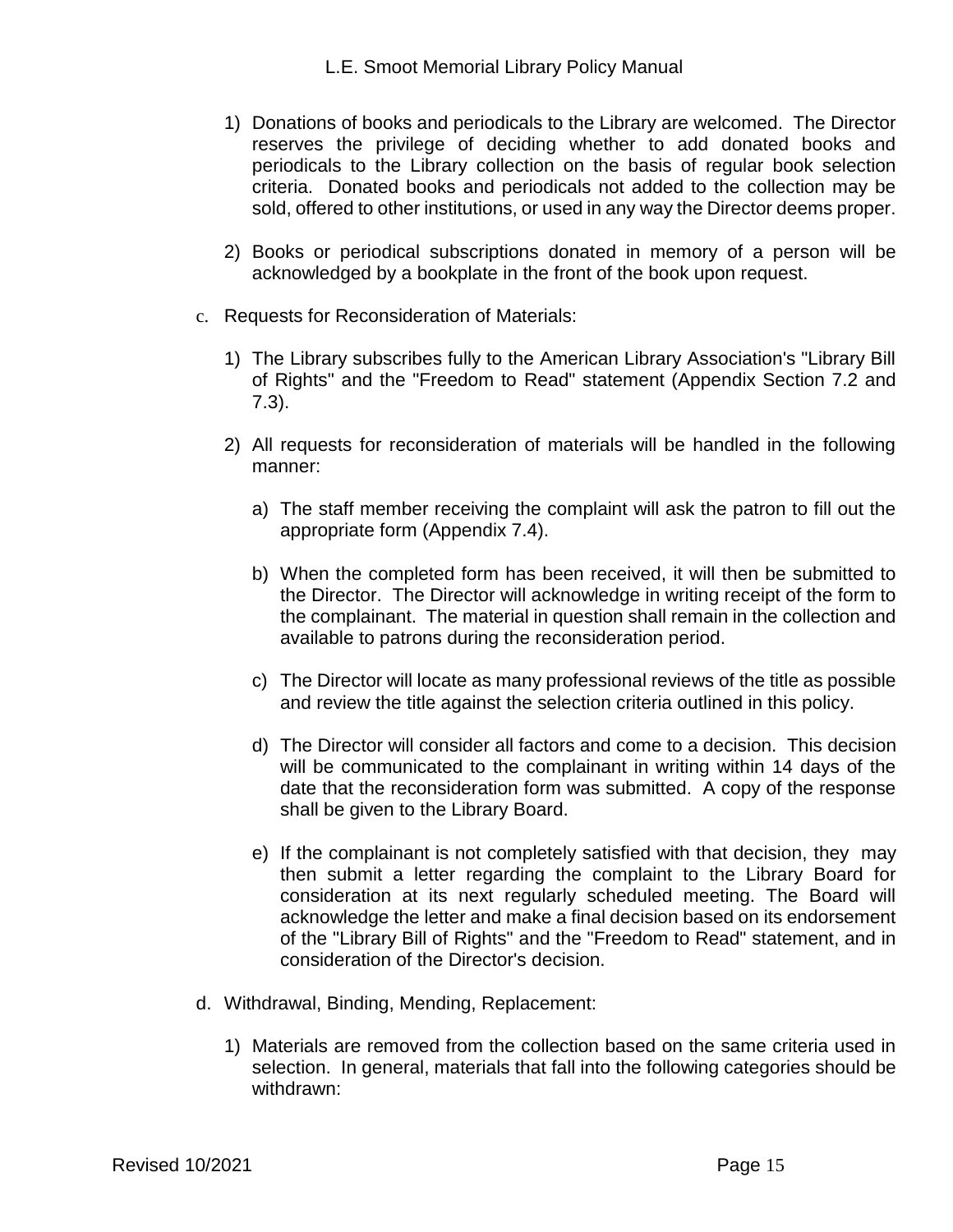- a) Materials which are outdated
- b) Superseded editions
- c) Items worn beyond repair
- d) Duplicate copies of seldom used titles
- e) Lost copies which cannot be replaced
- f) Fiction which has not been checked out within a three (3) year period, unless judged to be a classic or appears on a standard list
- 2) Worn items that are still relevant to the collection may be mended within the Library or be sent to a bindery.
- 3) Lost items and items worn beyond repair or rebinding will be replaced on the same criteria used in selecting them. Lost items that are out-of-print will not be replaced unless they are of extraordinary value to the collection and may be obtained through a source for out-of-print books at a reasonable price that is within the Library's budget.
- 4) Periodicals are maintained at the Director's discretion.
- 5) Disposition of withdrawn materials will be at the discretion of the Director.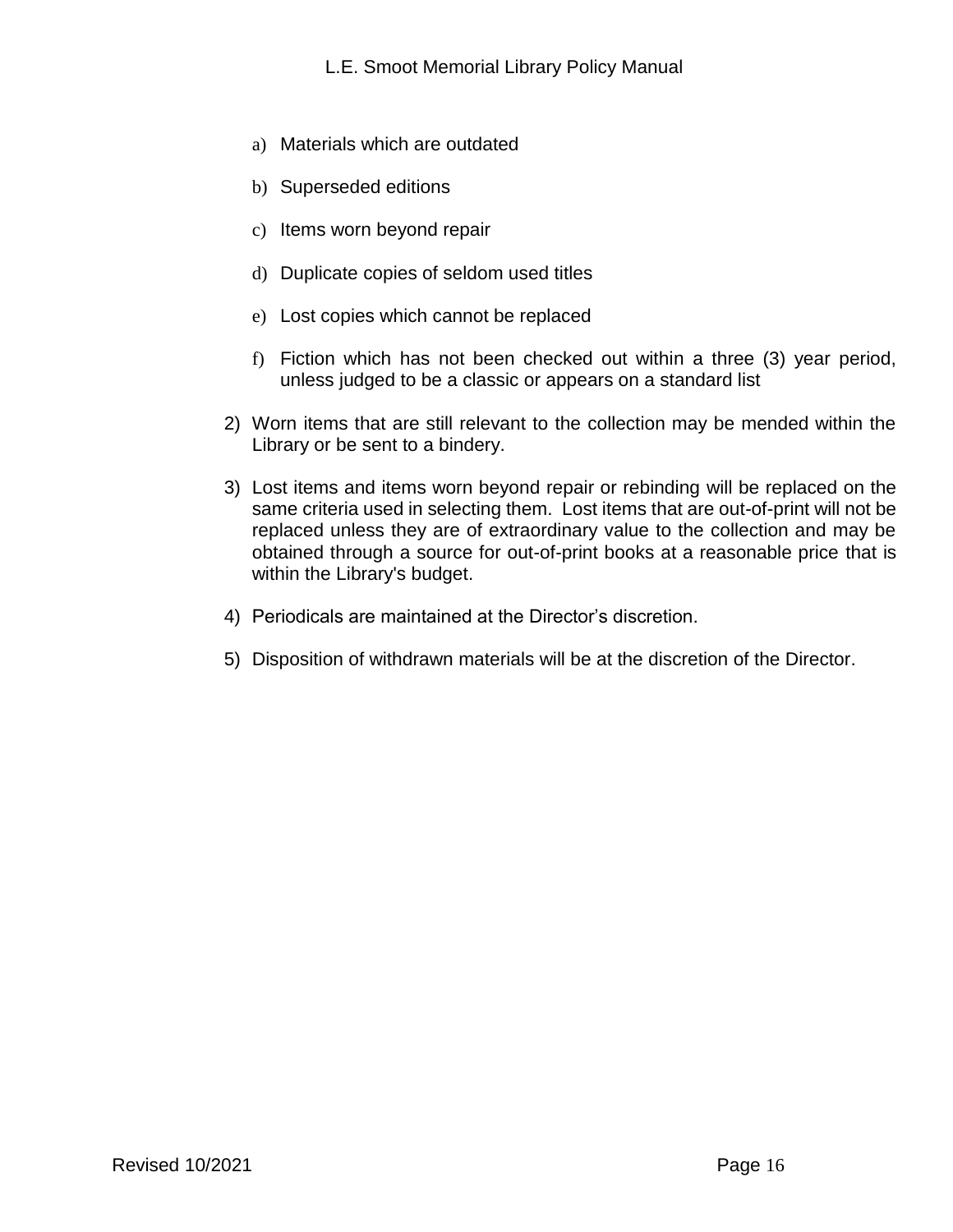### <span id="page-21-0"></span>**4.1.1 Media Selection Policy**

a. General

The Library will purchase media for the collection for the same reason it selects books.

Good technical quality and artistic merit will also be considered for this format.

The Library endorses the American Library Association's "Freedom to View" Statement. (Appendix IV)

b. Sources

Sources for selection will include vendor catalogs and standard library material review sources, such as Library Journal, School Library Journal and Publisher's Weekly.

Gift materials will be accepted, with the understanding that donors may not place any special conditions upon the loan or handling of the items. They will be evaluated against the same criteria as purchased materials.

c. Price Limits

Individual disks priced at more than \$100 usually will not be considered for purchase. Series for which the price is more than \$100 per part will not be purchased.

d. Contents

Nonfiction disks of general information or cultural nature will be the primary purchasing target of the library.

Media adaptations of books, folktales and fairy tales, and programs teaching basic concepts will be purchased for the collection.

e. Selection Management

Due to the broad needs of the collection, the library will purchase a single copy of a title.

Weeding by virtue of damaged, lost, or not returned items is continuous. Other factors to be considered are lack of use, physical playing condition, and accuracy and datedness of information.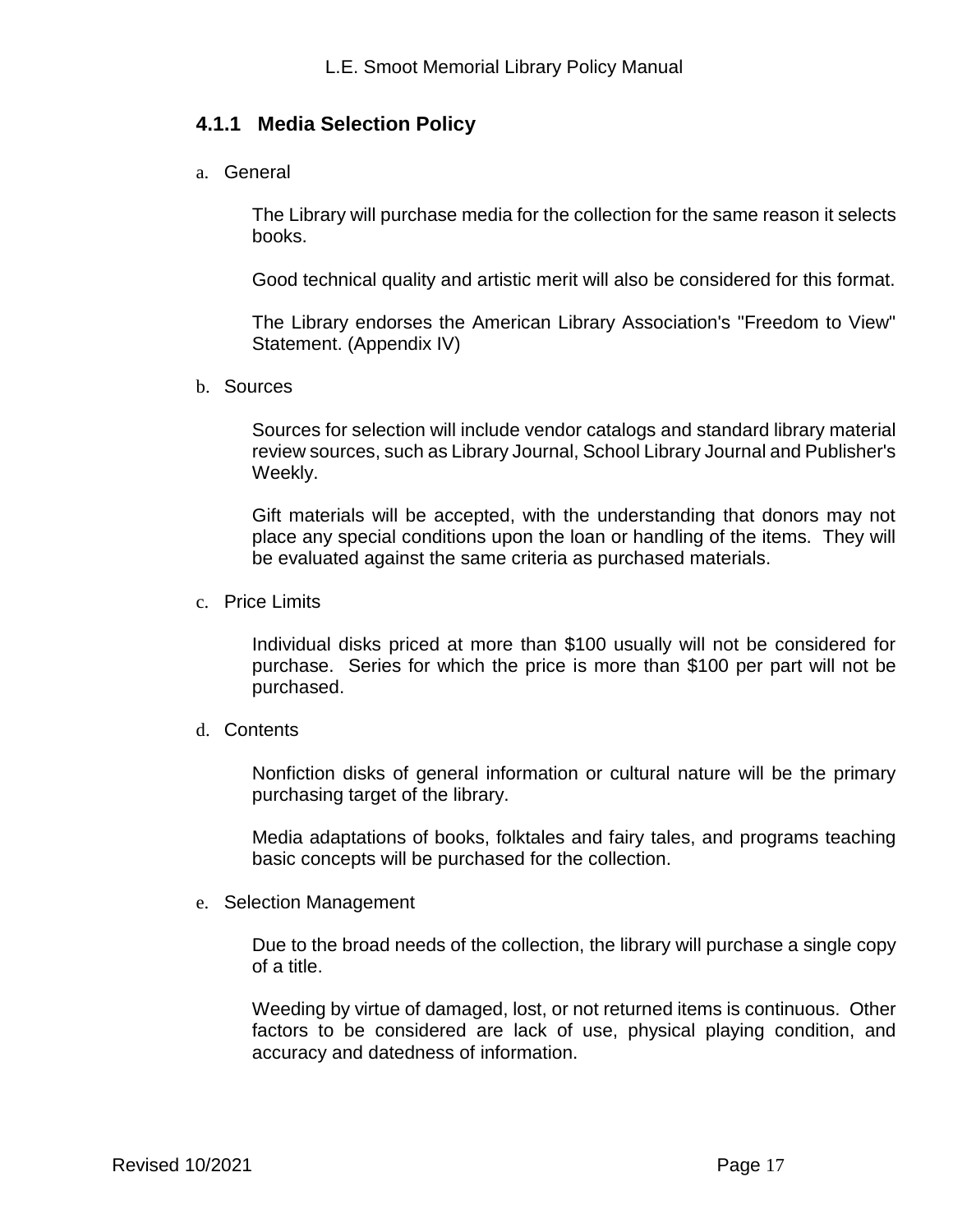#### L.E. Smoot Memorial Library Policy Manual

Media will not automatically be replaced because of loss or damage. Replacement decisions will be based upon (1) demand for title, (2) existing coverage of a subject in the collection, and (3) availability of newer (more appropriate, more accurate or better presented) materials on the subject.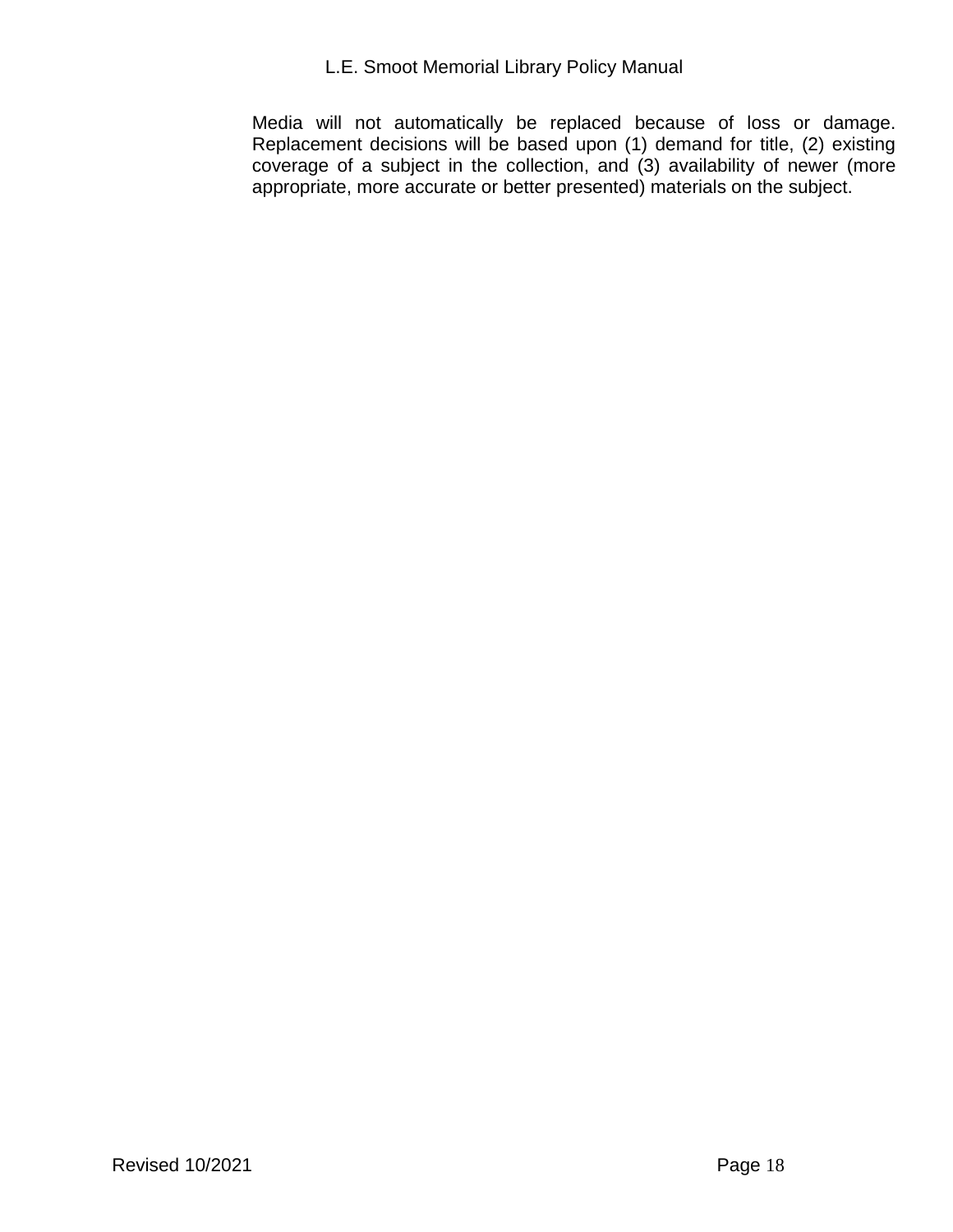### <span id="page-23-0"></span>**4.1.2 Exhibits**

At the Director's discretion, the library will accept materials for temporary exhibits and will endeavor to protect the loaned materials, but the Library shall not accept responsibility for loss, damage or theft. The owner must accept this responsibility when bringing the collection into the Library.

### <span id="page-23-1"></span>**4.1.3 Historical Collection**

Books presented to the Library having historical or other significant value, as determined by the Director, are placed in a special collection located in the Memorial Room. These books are not available to the general public except under special circumstances and with precautions as deemed appropriate by the Director.

### <span id="page-23-2"></span>**4.1.4 Schedule of Operation**

- a. Normal hours of operation shall comply with state requirements.
- b. Schedule for holidays shall be as follows:

Library shall close at 6:00 PM Thanksgiving Eve and during the week between Christmas and New Year holidays. The Library will close one day per year between the months of August and October for Staff Development Day. The Library will follow the Commonwealth of Virginia Holiday Calendar with the following exceptions:

March/April----------------------------- Easter Sunday October (2nd Saturday)------------- Fall Festival Day

The Library will not close on Lee-Jackson Day. Full-time employees shall be granted 8 hours of flexible vacation time to be used within the pay period of Lee-Jackson Day. The Library will not close on half-day holidays. Flexible vacation time will be granted to full-time employees.

c. It shall be within the authority of the Director to close the Library in the event of hazardous weather, emergency situations, or previously scheduled programming. The Director should be guided by the closing of other County offices. Deviations from the regular operating schedule of the Library for reasons other than approved holidays, hazardous weather, or emergency situations must be approved in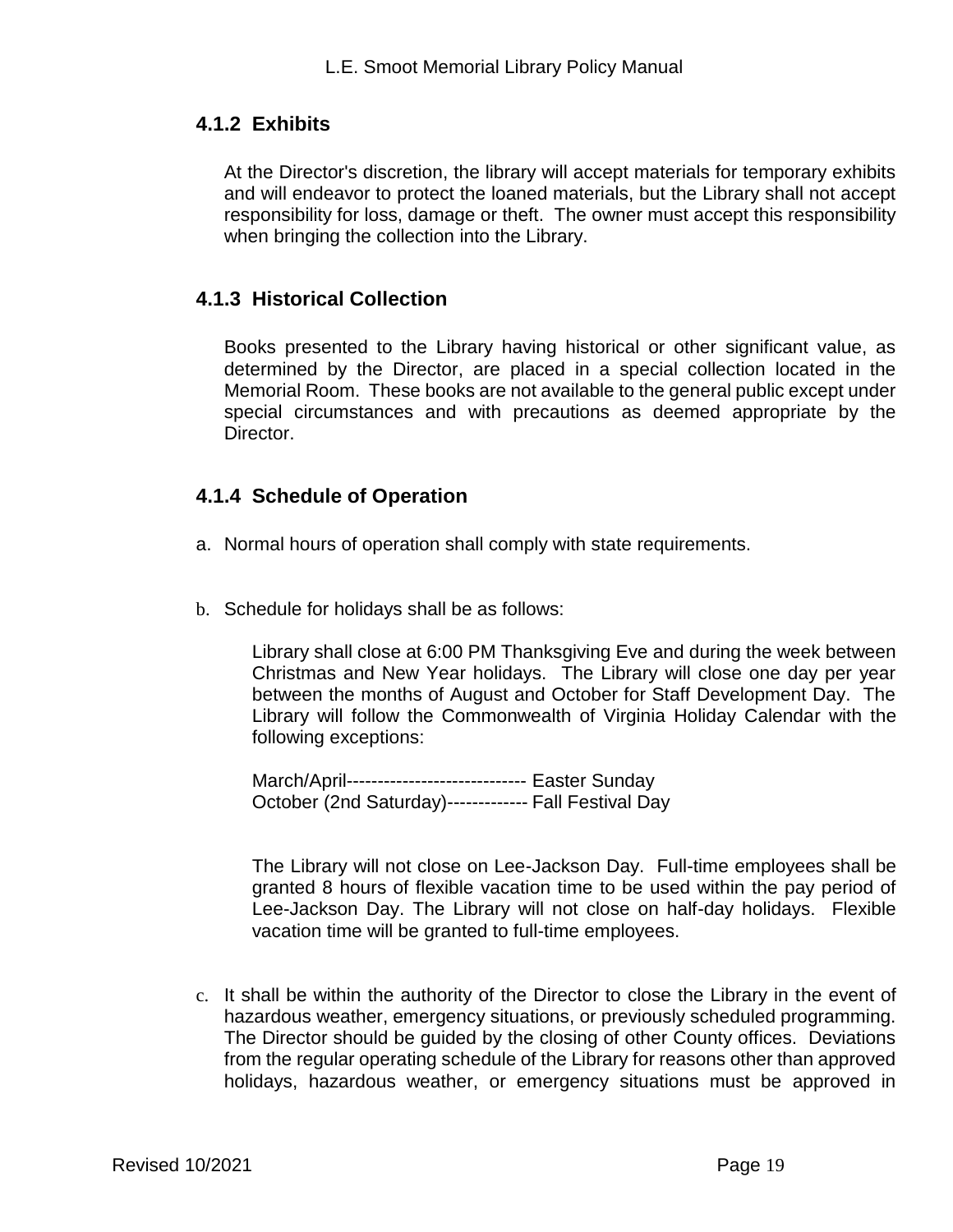advance by the Board. At the Director's discretion, the Library will close for County staff recognition events.

### <span id="page-24-0"></span>**4.1.5 Unattended Children**

The Library is not responsible for the safety, care, supervision or entertainment of unattended children in the Library. Parents or caretakers are responsible for their children's behavior, safety and welfare at all times.

- a. If a child's behavior is inappropriate or disorderly and interferes with the normal operation of the Library, the child's parents will be notified of the conduct and advised that the child must be accompanied by a responsible adult.
- b. If unattended minor children remain at the Library after closing, the following procedure will be followed:
	- 1) Staff members will attempt to contact the child's parent or caregiver.
	- 2) If a parent or caregiver is contacted, two (2) staff members will wait inside the Library with the child until the parent or caregiver arrives to pick up the child.
	- 3) If unable to contact a parent or caregiver within sixty (60) minutes or if a parent or caregiver does not arrive within sixty (60) minutes, the staff members will contact the Sheriff's Department for advice on what to do.
	- 4) Under NO circumstances are staff members to leave the Library with the child.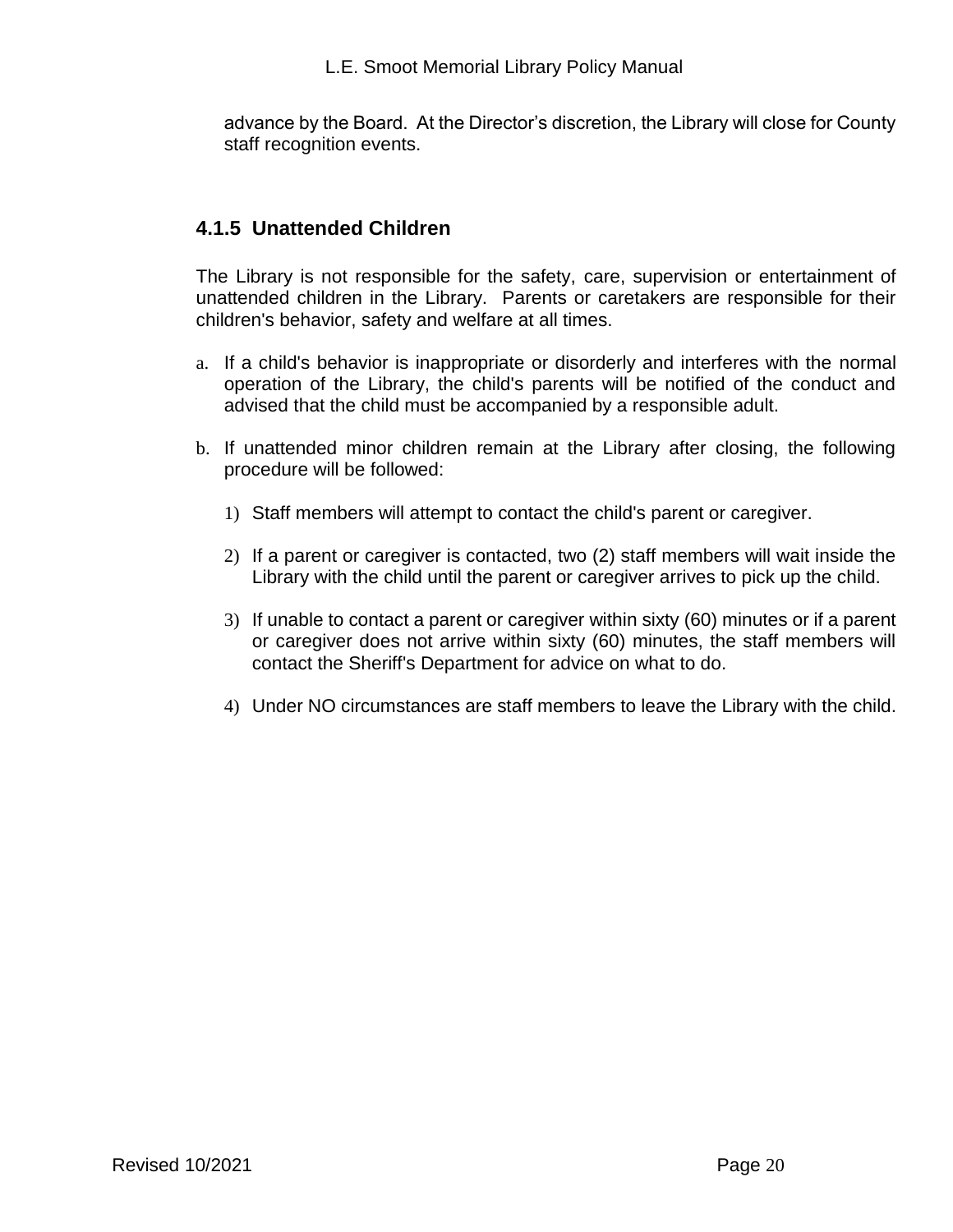### <span id="page-25-0"></span>**4.1.6 Patron Behavior**

The Library desires to provide a place for patrons to enjoy their visit in an atmosphere that is welcoming, safe and respectful. The following standards of unacceptable behavior on library property have been adopted to promote the use and enjoyment of the resources and services of the library, promote the safety of the public and the staff, and protect the building, furniture, equipment and materials of the library.

The following behavior is unacceptable and is prohibited on library property and may be cause for removal from the premises and/or loss of library privileges:

- Loud Talking and Laughing. One person or group heard above the general noise level in the library.
- Fighting. Whether real or pretend, or roughhousing.
- Boisterous Behavior. Includes running, horseplay, throwing objects and annoying other patrons.
- Abusive or Obscene Language or Gestures. Includes language or gestures that convey a sexually explicit message or are conveyed in an obscene, coarse or crude manner, and any language that verbally abuses and/or threatens another individual.
- Eating and Drinking will be permitted in the Library Café and during approved meeting room use.
- Smoking and Use of Tobacco. All County-owned and County-leased buildings over which the County Administrator has supervision shall be tobacco and smoke free. Vaping is also prohibited.
- Loitering. Remaining in and/or wandering around the library without apparent legitimate reason.
- Animals. Animals of any kind are prohibited unless serving as an aide animal or part of a library-sponsored program.
- Unattended Children. A parent, guardian or other responsible adult over the age of 16 must stay within a reasonable distance of a child under age 12 at all times in the library. Children under the age of 12 may not be left at the library without an adult being present to monitor them. For more information, see the Unattended Children Policy.
- Improper Attire. Patrons must wear shoes and shirt in the library building at all times. Clothing must comport with common standards of decency and may not display symbols, pictures and/or messages that are lewd, obscene, abusive, and discriminatory and the like.
- Abuse of Library Equipment, Furniture and Materials. Includes placing feet on tables and chairs, standing on furniture, mutilating or defacing books or other materials, and mistreating equipment or computers.
- Weapons. No person may bring or possess a weapon on a library premises, including but not limited to firearms, knives, or explosive devices, except as permitted by law.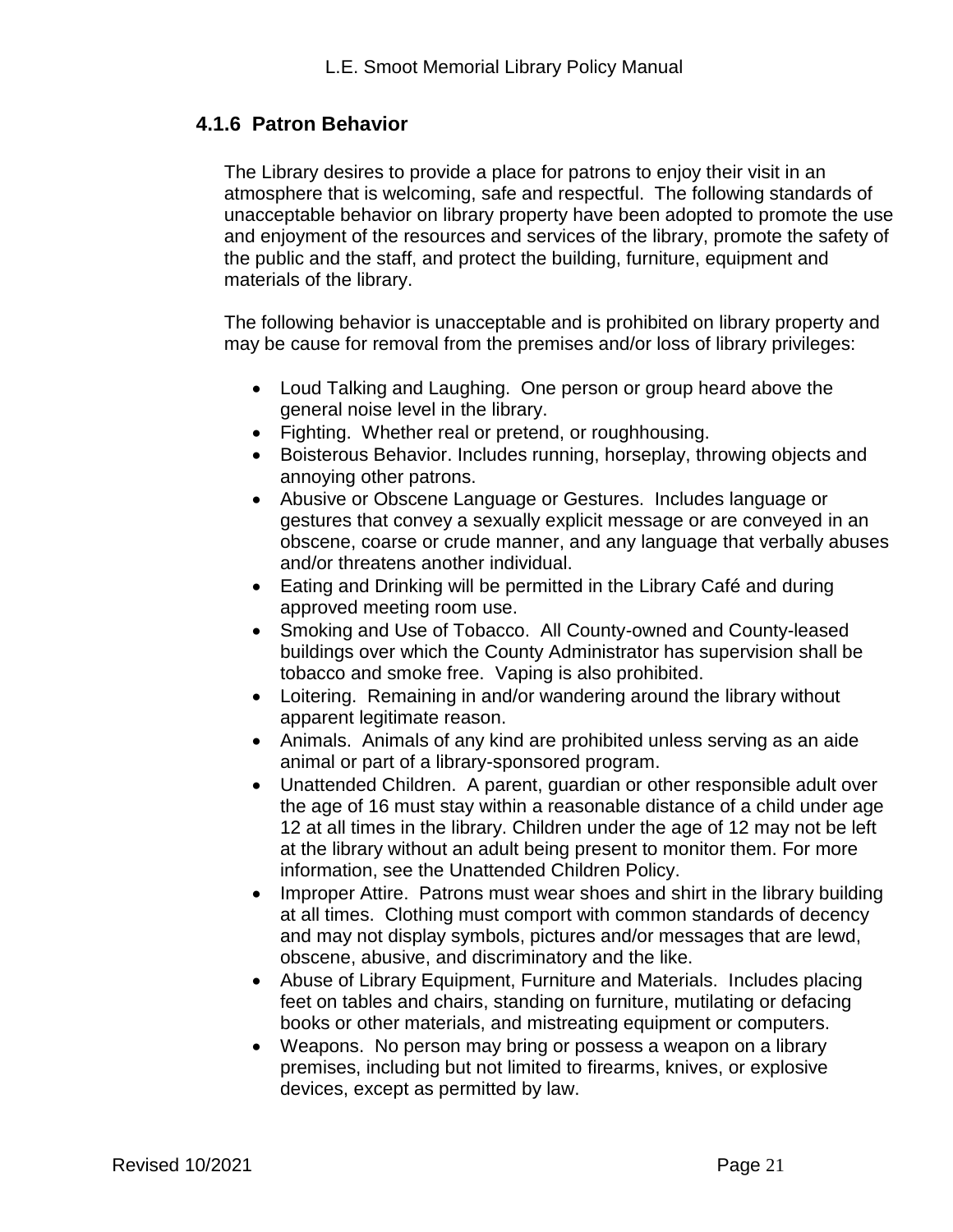- Playing Music. Includes playing music or other media at a level that is heard by other patrons.
- Excessive Displays of Affection. Includes any sexual conduct or physical contact that is deemed inappropriate by common standards of decency for a public place.
- Hygiene. All patrons must maintain a personal hygiene and cleanliness that comport with common standards and do not interfere with the orderly operation of the library or with the ability of other patrons to use and enjoy the facility.
- Illegal Behavior. Any staff member who witnesses illegal behavior will notify law enforcement immediately.
- Inappropriate and unacceptable behavior:
	- 1. Assault/Battery/Fighting
	- 2. Vandalism/Destruction of Property
	- 3. Drunk/Impaired and/or Disorderly Conduct. Causes public inconvenience by fighting, unreasonable noise, abusive or obscene language or gestures, threatening behavior, hazardous or physically offensive condition.
	- 4. Harassment
	- 5. Lewd/Lascivious and/or Obscene Conduct
	- 6. Theft. Wrongfully takes, obtains or withholds the property of another.
	- 7. Trespass
	- 8. Use of Alcohol on library property unless specifically approved by the Board for public events.
	- 9. Solicitation of money, goods or services
	- 10.Gambling
	- 11.Pornography
- Cellular or Portable Phones. Patrons are expected to be respectful of others while using cellular phones.

The patron has the right to address the Board at the next regularly scheduled meeting concerning the decision to remove a patron, revoke privileges and/or to deny access to the library.

### <span id="page-26-0"></span>**4.1.7 Fees for Service**

- a. A copy machine is available for patron use. Charges for use of this machine are 10 cents per copy for black and white; \$0.50 cents per copy for color.
- b. A fax machine is available for patron use. Charges for use of this machine are: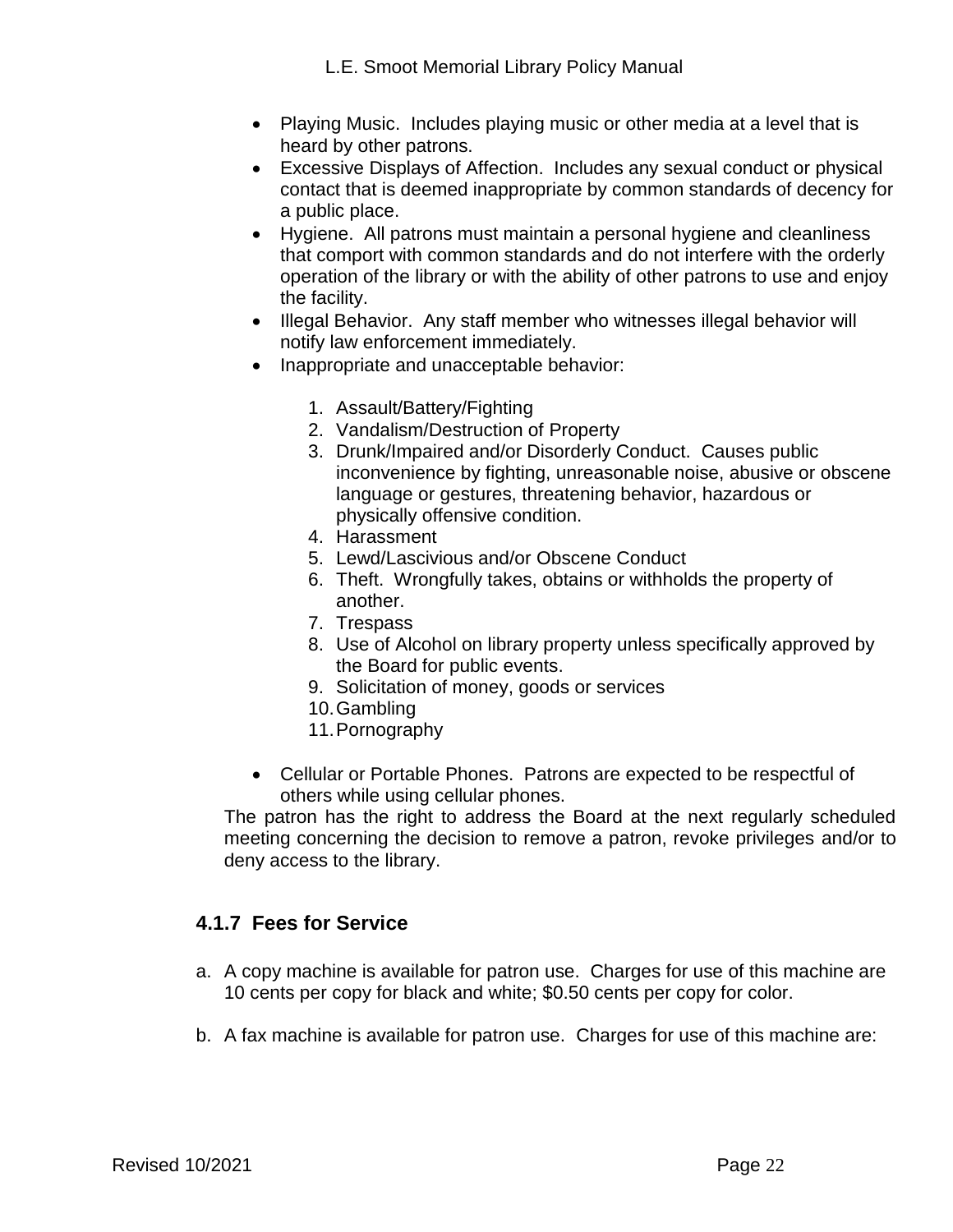Sending: \$2.00 for the first page; \$1.00 for each additional page. If the fax is being sent to a local or toll free number, the charge will be \$0.50 for each page.

Receiving: \$1.00 for each document, regardless of the number of pages.

# <span id="page-27-0"></span>**3**.**3.16 Proctoring Services**

Proctoring examinations is a service provided for Library cardholders upon request and based on the availability of staff. If the student requires the use of a Library computer to complete the exam, the student must have a Library card in good standing and is responsible for making their own computer reservation. Staff will remove the filtering software and/or extend the time to accommodate the maximum time allowed for the examination. There is no fee for proctoring an examination, but the student is responsible for any incidental costs associated with the examination, such as postage or faxing. If the examination is to be returned by mail, the student must provide a prepaid envelope if it is not included as part of the packet.

Students are asked to schedule the proctor date with staff at least one week in advance to provide time to make all the necessary arrangements. Preferable times to schedule examinations are during regular Library hours Monday through Friday, but requests for weekend proctoring will be considered and accommodated according to staff availability. The Library reserves the right to refuse or decline proctoring services to any individual if that request is beyond our ability to administer the exam.

- a. Prior contact between the testing institution and the Library is required so that credibility and examination requirements can be verified.
- b. The student is responsible for confirming that examination materials have arrived at the Library prior to the scheduled examination date.
- c. The student will allow sufficient time to take the examination before the deadline established by the institution.
- d. The student will arrive on time. There is a 15 minute grace period after the scheduled time or the proctoring service will be cancelled. Examinations must be completed 15 minutes prior to the Library closing.
- e. The student will be required to present a valid picture I.D. at the time of the examination. A valid I.D. includes a driver's license, military ID, or passport.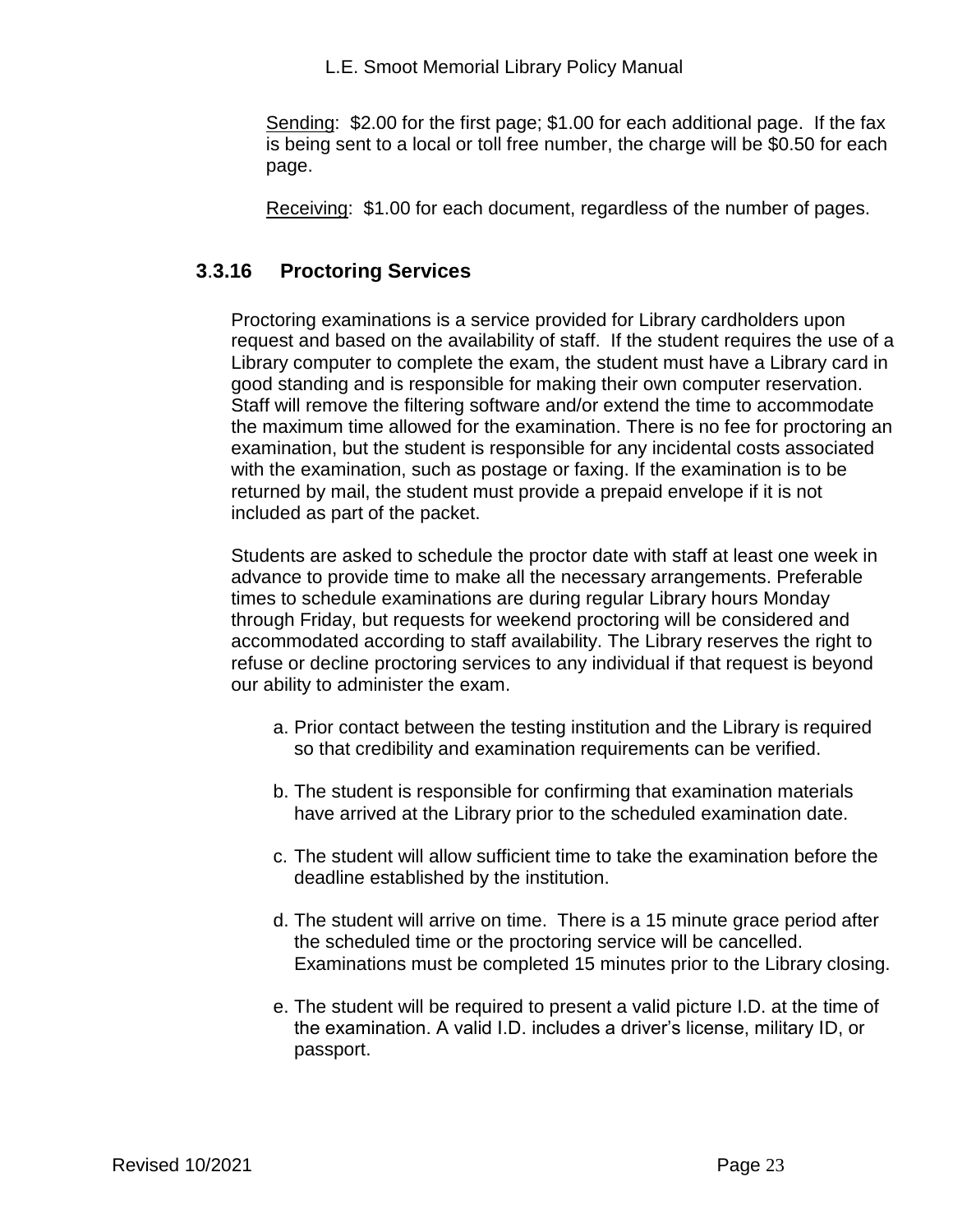- f. The proctoring staff member will review the instructions as they are provided by the institution with the student. If the instructions, as reviewed, are not followed explicitly by the student, the library staff will not sign the verification.
- g. The Library will not sign a proctoring verification that attests to more than the staff has been able to do. The library will not proctor examinations that students bring in themselves.
- h. The proctor will answer questions concerning testing instructions, but not about testing content.
- i. Proctors will not monitor a student continuously during an examination, but will check on them periodically. The Library assumes that the student participates in an honor system with their institution. The library does not guarantee that a quiet space or room will be provided.
- j. Students should give 24 hour notice prior to cancelling or rescheduling an exam. A student will be allowed to reschedule the examination two times.
- k. The Library will not be responsible for any delayed examinations, nor for any completed examination after it leaves the library's possession and has been mailed back. The Library will not be responsible for examinations that are interrupted by Library emergencies, power failures or failure of Library hardware or software.
- l. Students are responsible for providing their own paper, pens, pencils or anything needed in order to take the exam.
- m. A copy of these guidelines will be sent with each exam to the institution.
- n. Examinations not taken within two weeks of the agreed date will be destroyed.
- o. The student is responsible for all costs associated with printing of exams and instructions. The student will be charged the current Library per copy rate. Printing fees must be paid prior to test proctoring.
- p. The student will be charged a fee of one dollar (\$1) per mailing of each exam.
- q. The student is responsible for all costs associated with faxing of exams. The student will be charged the current Library faxing rates.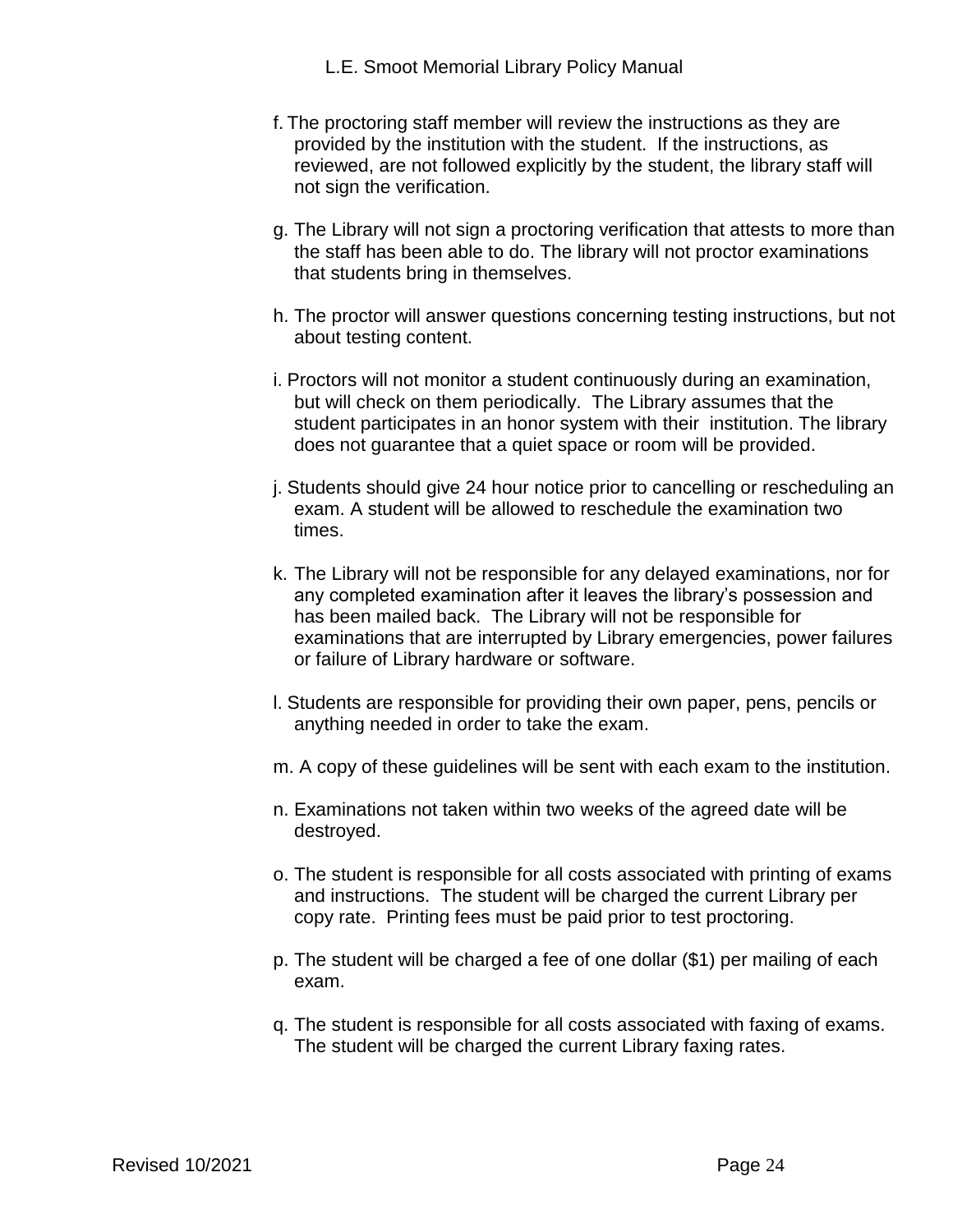L.E. Smoot Memorial Library Policy Manual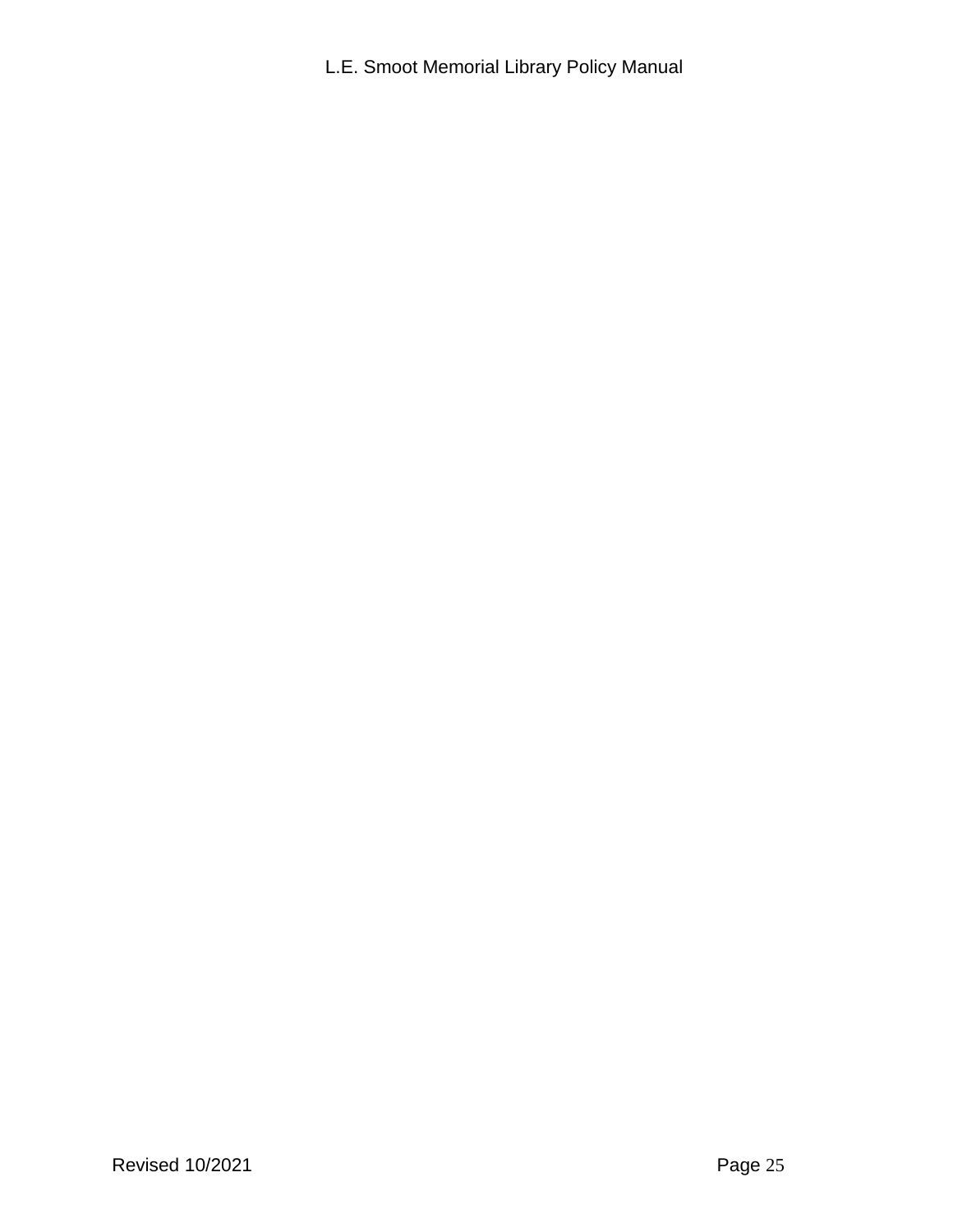# <span id="page-30-1"></span><span id="page-30-0"></span>**4.2** *Public Access Computers*

### **4.2.1 Use of Computers**

a. Patrons must have a library card in good standing, outstanding fines must be \$2.00 or less to use a computer.

b. Computers are available from opening until 15 minutes before closing. Only the software packages provided by the Library are available for public use. No other software may be used, copied or installed.

c. Black and white copies are \$.10/copy and color copies are \$.50/copy.

- d. The computers may not be available during adverse weather conditions.
- e. The Library and staff are not responsible for data loss.

f. Any data left on a computer's hard drive will be deleted. Patrons must use their own device when saving information.

g. The Library makes no guarantees, either expressed or implied, with respect to the computers or programs, as to their quality, performance or fitness for any particular purpose.

h. Any abuse or misuse of computer hardware or software may result in suspension of use privileges. Fees will be charged when necessary.

i. Use of computer workstations will be suspended for those patrons whose borrowing privileges have been suspended and who have not responded in a responsible manner.

j. To cut down on noise and crowding, no more than two (2) patrons may occupy a computer workstation. The Library reserves the right to limit that number when necessary. The Library staff may make exceptions for special occasions.

k. Library staff or volunteers may provide limited assistance with an Internet computer as time allows.

l. Patrons must provide their own device to download files from the Internet. The Library is not responsible for the device or for the correct downloading of files.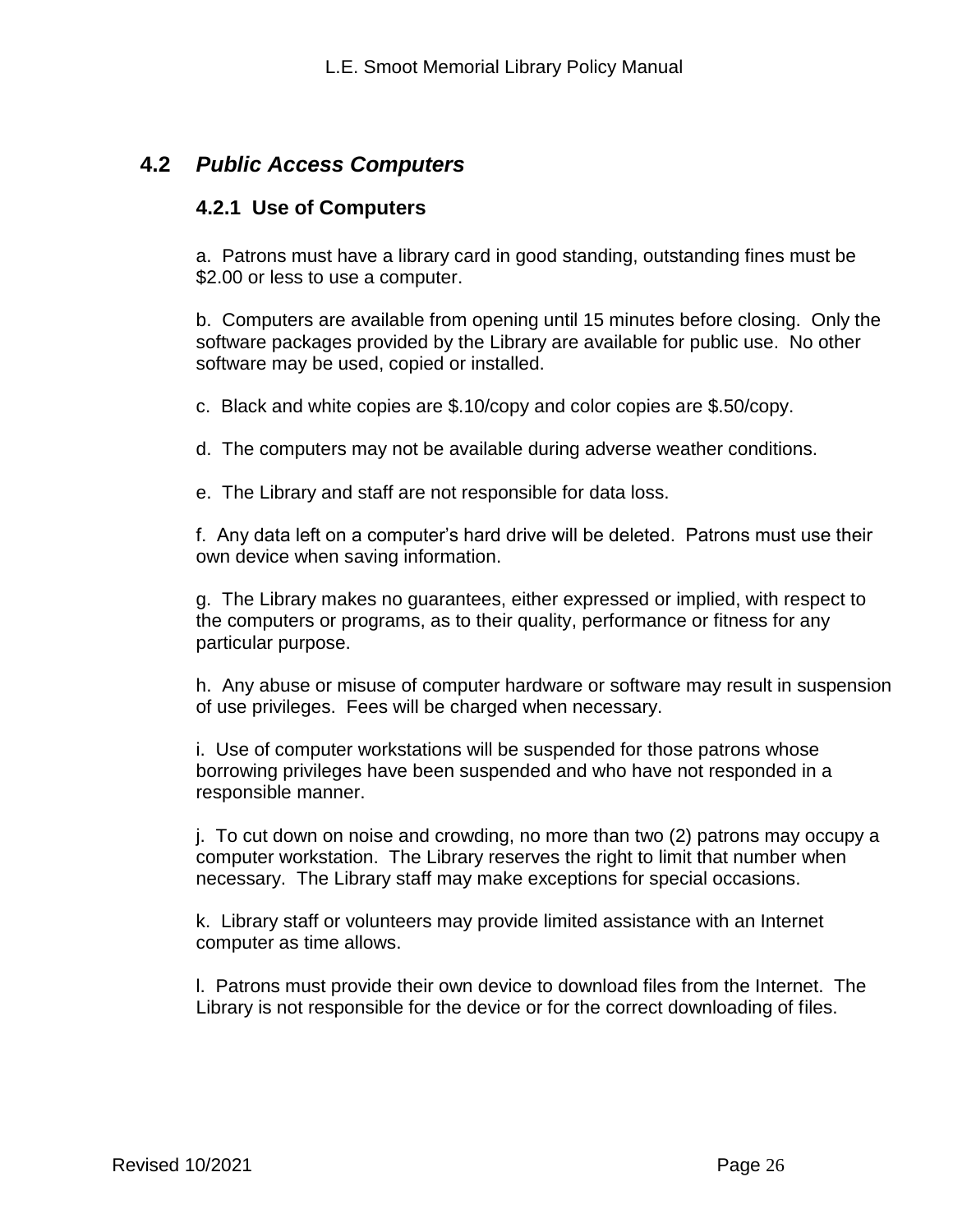# <span id="page-31-1"></span><span id="page-31-0"></span>**4.3** *Internet Access*

# **4.3.1 Access to Information**

- a. Not all sources provide complete, accurate or current information. The Library has no control over, and will not be accountable for, information and graphics accessed through the Internet. Patrons access the Internet at their own risk. Patrons are encouraged to evaluate information carefully and check additional sources where appropriate.
- b. Web based e-mail accounts through a commercial provider or educational institution may be accessed. The individual accessing the account is responsible for knowing how to access the account from Library workstations. The Library is not responsible for lost or accessed e-mail.
- c. As required by the Code of Virginia 42.1-36.1, the Library has implemented software filtering on all its public Internet-accessible computer terminals. The Library cannot and does not guarantee that the filtering software will block all access to obscenity as defined in the Code of Virginia 18.2-372, child pornography as defined in 18.2-374.1:1, or material deemed harmful to juveniles as defined in 18.2-390. Nor can the Library guarantee that the filtering software will not restrict access to sites that may have legitimate research or other value. In order to address the over-blocking problem, patrons 18 or over may request staff members designated by the Director to disable or otherwise bypass the filter to enable access for bona fide research or other lawful purposes.
- d. Ethernet ports are not available for patron use.

# <span id="page-31-2"></span>**4.3.2 Wireless Access**

a. By using the Library's wireless access, you agree to abide by the Library's Internet Access Policy.

b. Printing is not available using the Library's wireless connection.

c. Library staff will not physically handle patron wireless devices during the troubleshooting process.

d. The Library cannot guarantee wireless access capabilities.

e. The Library assumes no responsibility for the safety of equipment, or configurations, security, or loss of data files resulting from connection to the Library's network.

f. The wireless network is filtered.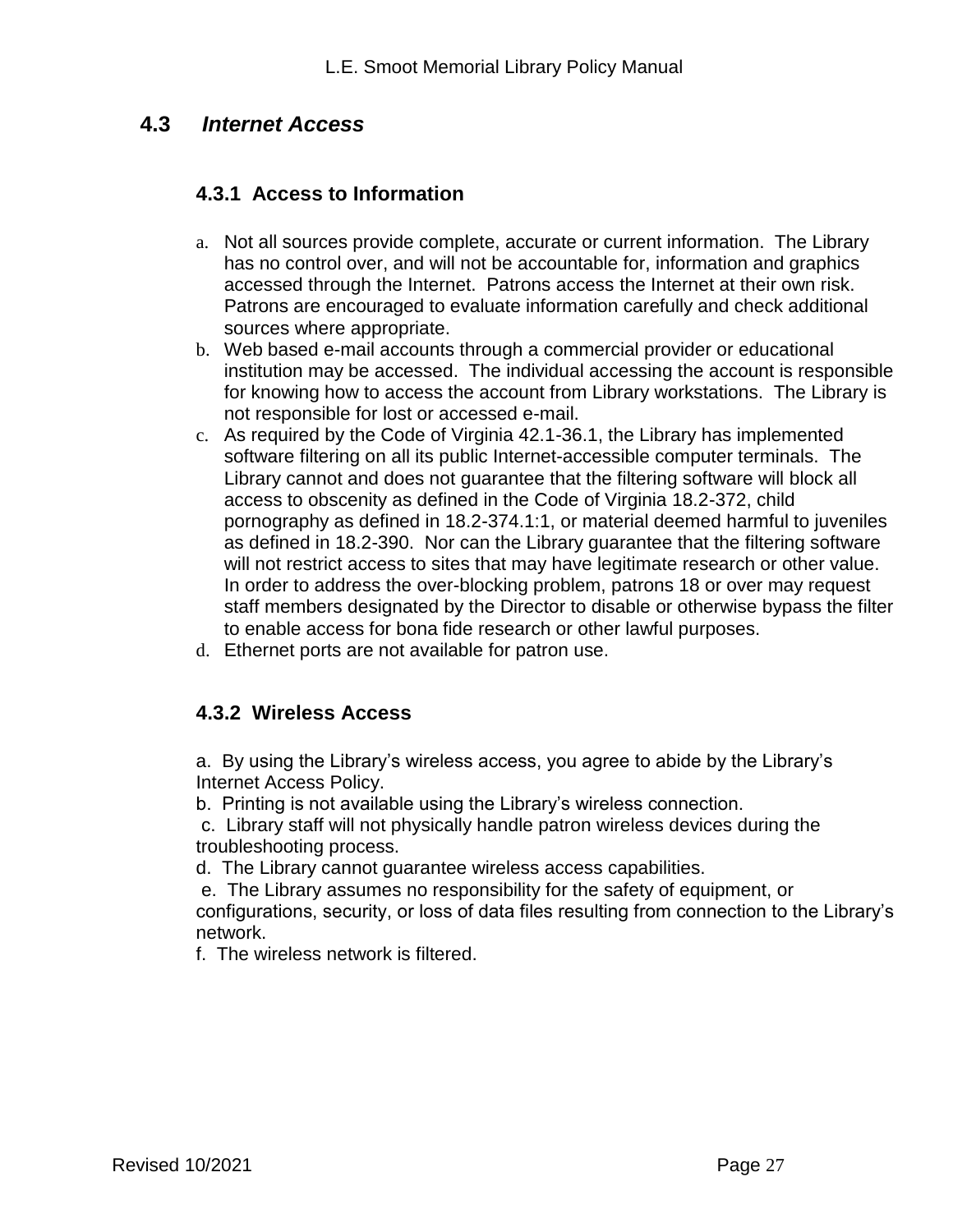# <span id="page-32-0"></span>**4.3.3 Prohibited Uses**

The following are prohibited uses of the Library's Internet and Wireless Access Policy:

- using the Library's Internet computer for illegal or illicit purposes
- infringement of copyright
- hacking
- any other activity that results in the destruction or failure of Library computers
- pornography
- gambling
- criminal/illegal/unlawful activity

# <span id="page-32-1"></span>**4.3.4 Patron Responsibility**

- a. Parents/legal guardians are solely responsible for monitoring their minor children's access to the Internet. Only the parent or guardian of a child may restrict that child from visiting Internet sites. Parents and guardians are encouraged to supervise their children's Internet sessions.
- b. Persons under the age of 18 may use the Internet only with written consent from a parent or legal guardian. Children under the age of 12 must be accompanied by a responsible adult when using the Internet.
- c. Failure to follow Library Internet policies, guidelines or procedures can result in loss of the user's access privileges. Illegal or disruptive behavior will result in immediate termination of access and may necessarily involve intervention by law enforcement authorities. The Library reserves the right to terminate any Internet search session. Users who fail to follow the policies may indefinitely lose their access privileges, particularly in the case of repeat offenders.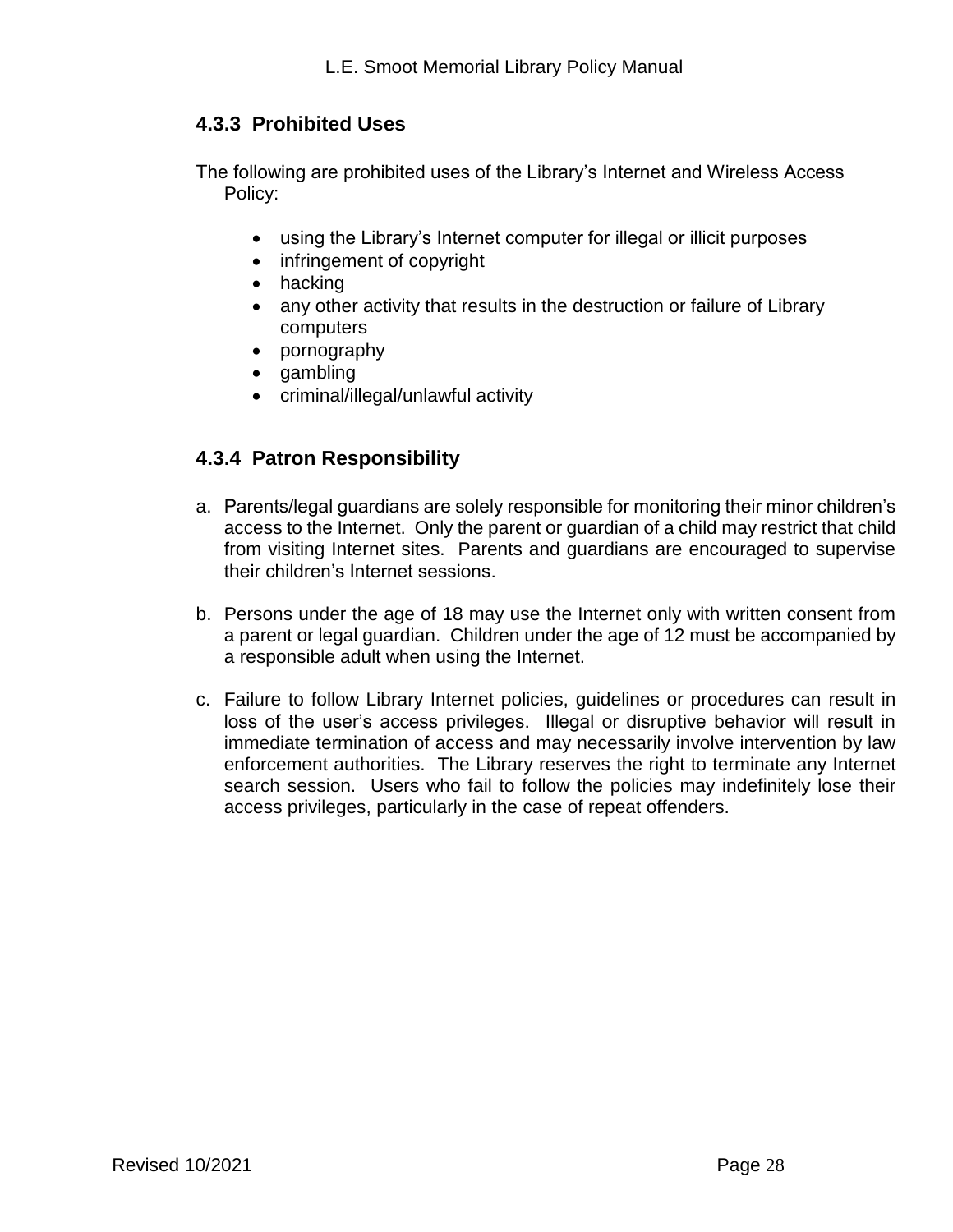# <span id="page-33-0"></span>**4.4** *Procedure for Responding to Judicial Process*

- a. Except as required by law, Library staff is authorized to respond substantively to any form of judicial process that is directed to the Library, its personnel or records, or to provide any patron-specific or Library business information, in writing or in oral form, to a law enforcement officer or other person, other than a witness subpoena directed to the staff member.
- b. Judicial process and all other requests for Library information containing patron information should be forwarded immediately to the Director.
- c. Legal process is necessary to require cooperation with an investigation including answers to questions or the production of records. However, as citizens and library employees, we have an interest in the effective functioning of our law enforcement and intelligence agencies and may wish to cooperate. To the extent that an officer requests non-confidential information (e.g., requests whether a person in a photograph has been in your library), the employee may respond. The sometimes subtle distinctions between confidential and non-confidential information suggest caution.
- d. Any law enforcement officer or other individual presenting judicial process should be invited to a private area by the senior library staff member present; that staff member should request identification – a badge, a current law enforcement agency issued photo identification, and a business card – and should record the name, title, agency, and telephone number of the officer, and request a copy of the process and any associated documents.
- e. If the document is a subpoena or other form of judicial process that requires production at a future time, the officer may simply leave a copy; if a signature is requested, the senior staff member should comply. In all events, the person authorized to and accepting the subpoena should note orally and in writing that "service is accepted in official capacity only."
- f. Certain processes such as search warrants, authorize immediate search and seizure and the Library must comply with the warrant and the instructions of the officer; the staff member will inform the officer that the Director and Counsel will be contacted immediately.
- g. The staff member will be polite and friendly; it is important that the matter not be treated as adversarial since it is the policy of the Library to cooperate and negotiation of scope of the judicial process can often minimize the intrusion.
- h. The officer may inform the staff member that the terms of the warrant are "secret" or "sealed" and that the officer may not disclose any information relating to the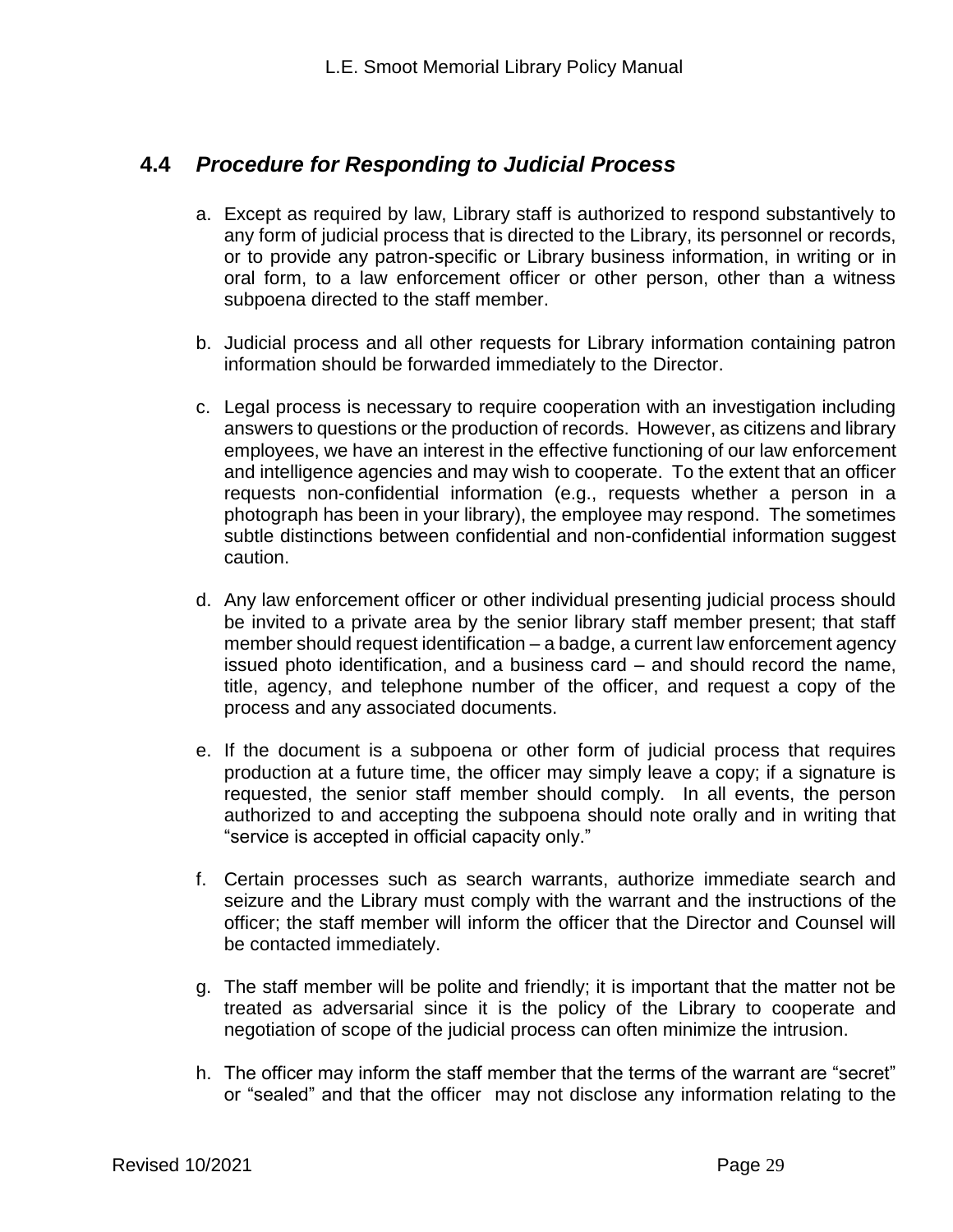warrant or execution. This does not preclude notification of the Director and Counsel.

1) If the officer still declines to delay, the staff member should carefully inspect the warrant and monitor the search. The objective is to minimize disruption to the operations of the Library but not impede or obstruct.

Library staff should undertake the following specific steps:

- 1) Enlist the assistance of one other senior member of the staff to work with and accompany them in order to record and remember relevant facts and events
- 2) Ensure that the warrant is signed by a magistrate or judge
- 3) Note exactly what records or items are authorized to be seized
- 4) Volunteer to assist the officer by locating the information, enlisting the assistance of those on the staff who are knowledgeable, and offering to provide copies of electronic information in lieu of seizure of hardware; if recordable media is seized, request the opportunity to make copies before it is removed
- 5) Whether or not the officer accepts assistance, the staff member should monitor the search and seizure process: note areas and rooms entered, files and computers inspected, and/or specific actions taken; attempt to make copies of all records seized; note and advise the officer if information is being seized that appears to be in excess of that authorized by the warrant; and note and advise the officer if information is being seized that is privileged (e.g., patron specific information, employee records) and ask that it be so marked
- k. At the conclusion of the search, the officer should typically provide an inventory; if not, the staff member should request a copy but not sign any statement that the inventory is accurate or complete.
- l. Whether or not the judicial process is secret or sealed, all involved staff should be instructed not to discuss the matter with the media, patrons, family or other employees since decisions in this regard must be made by the Director and the County Attorney.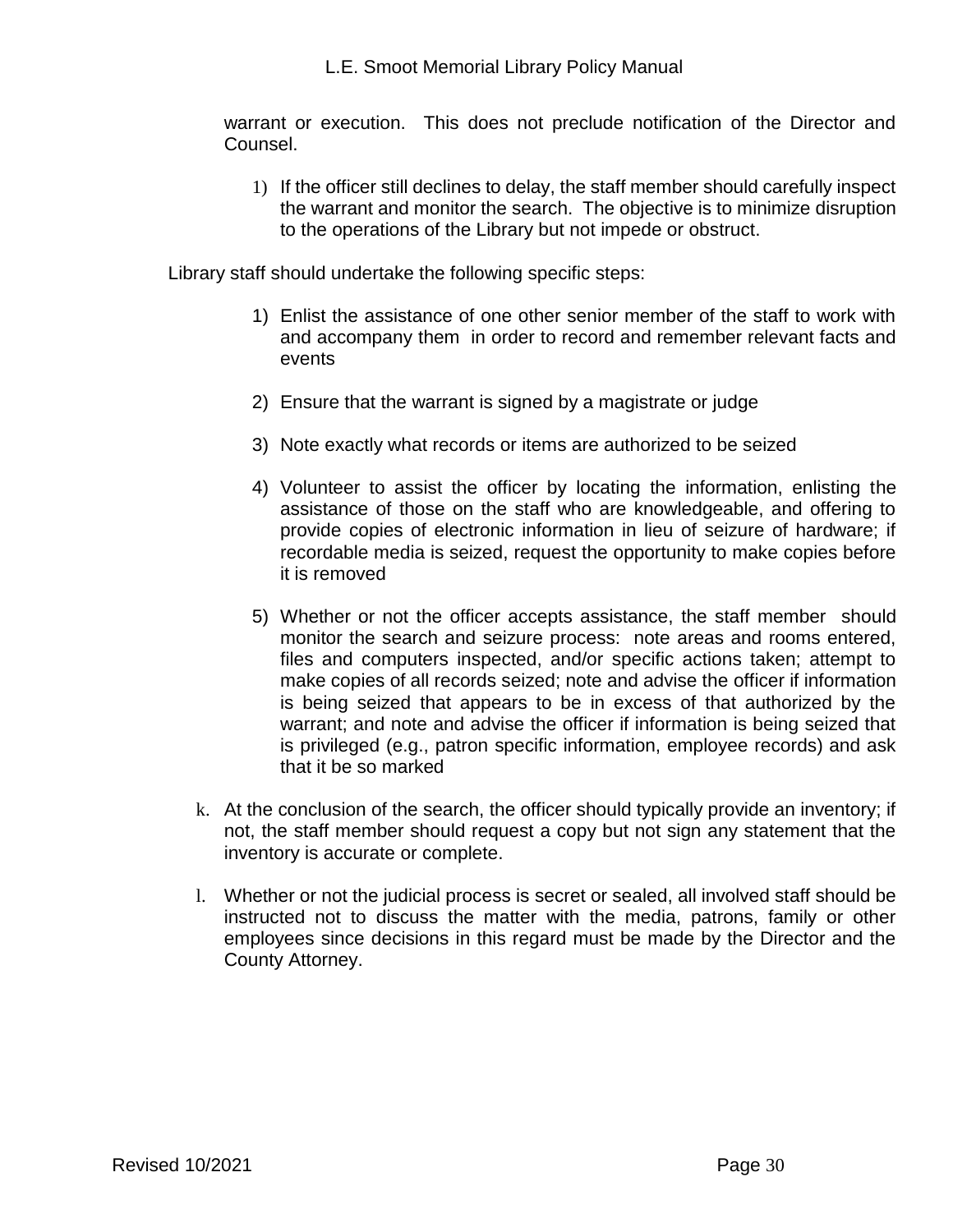# <span id="page-35-0"></span>**Section 5: PERSONNEL**

# <span id="page-35-1"></span>**5.1** *Adoption of County Personnel Policies and Employee Manual*

To the extent not inconsistent with this Policy Manual, the County Personnel Manual and Policies are adopted and incorporated.

# <span id="page-35-2"></span>**5.2** *Qualifications*

Selections of staff should not be based upon merit alone, but determined by the applicant's vocational and professional qualifications, recommendation letters, and other qualifications and testing where applicable.

# <span id="page-35-3"></span>**5.3** *Job Descriptions*

A job description for each full-time and part-time employee shall be recommended by the Director for approval by the Board. The Director shall review each job description annually and suggest necessary revisions to the Board for consideration and approval. The personnel file for each employee shall contain an updated job description.

# <span id="page-35-4"></span>**5.4** *Work Schedule*

A minimum work week of forty hours is expected of each full-time employee. Other employees are expected to adhere to a schedule as established by the Director.

# <span id="page-35-6"></span><span id="page-35-5"></span>**5.5** *Leave*

### **5.5.1 Annual Leave**

- a. Full-time employees shall earn annual leave in accordance with the County Personnel Policy The Director shall earn annual leave in accordance with his/her employment agreement.
- b. During their first three years of service, hourly employees (those working less than forty hours per week) shall not be entitled to annual leave, but may take up to two weeks of unpaid leave per year.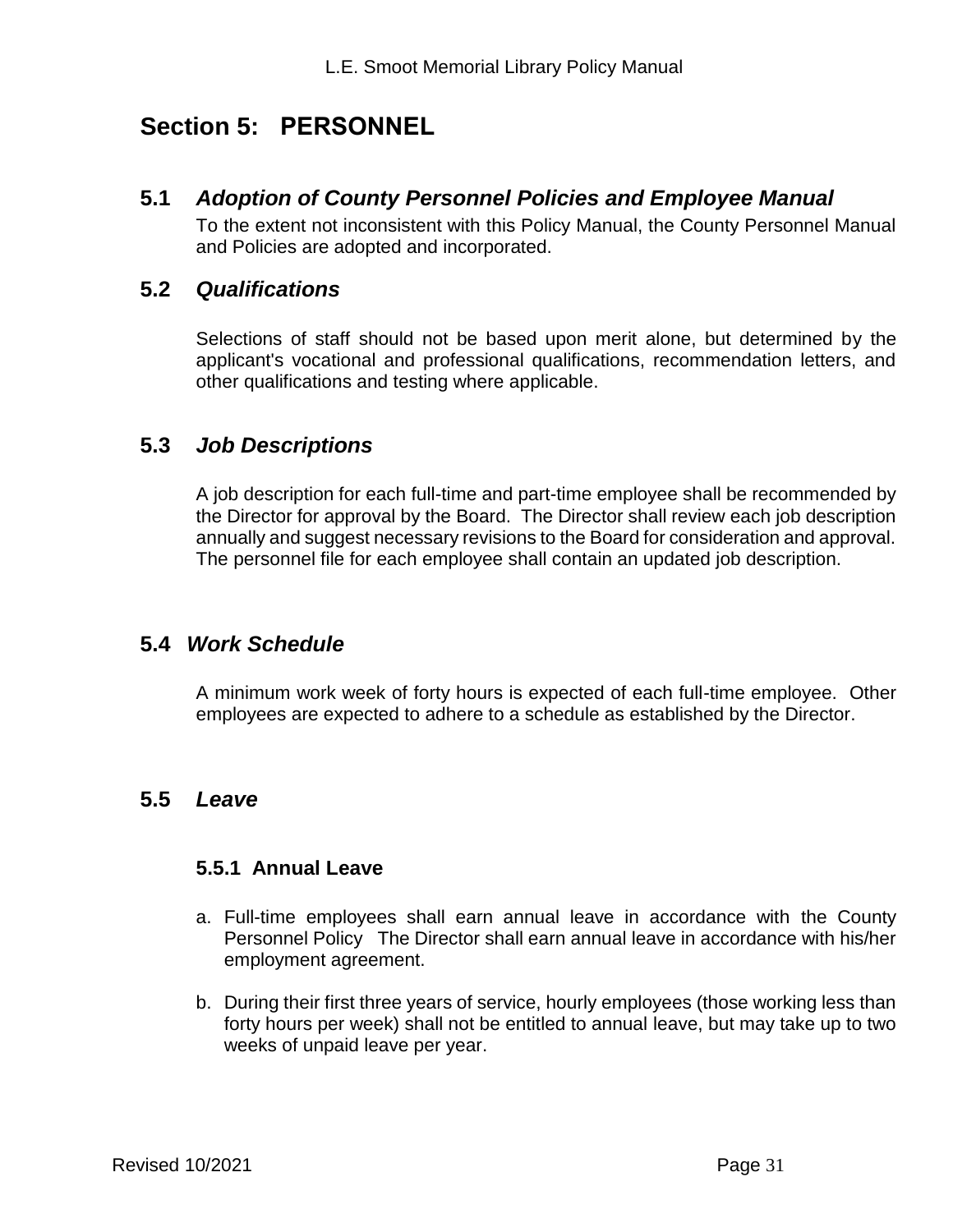c. Beginning in the fourth year of service, hourly employees shall earn one week of paid annual leave according to the average number of hours worked weekly during the previous six months. Additional unpaid leave may be granted by the Library Director.

### <span id="page-36-0"></span>**5.5.2 Sick Leave**

Sick Leave shall be earned in accordance with the County Personnel Policy. Parttime employees shall not be granted sick leave; but at the discretion of the Director, may be excused from work for personal illness and may make up lost hours.

### <span id="page-36-1"></span>**5.5.3 Leave Without Pay**

The Director, upon consideration of the needs of the Library and the basis of the request, may grant an employee leave without pay in accordance with the County Personnel Policy. Leave without pay shall not be granted for more than thirty (30) working days without approval of the Board of Trustees.

### <span id="page-36-2"></span>**5.5.4 Compensatory Time**

The Director may grant an employee compensatory leave or overtime pay for working beyond scheduled work hours in accordance with the County Personnel Policy. Such may be taken in addition to earned annual leave but an employee shall not carry more than 10 hours at any time unless by special dispensation by the Director.

### <span id="page-36-3"></span>**5.5.5 Flexible Time**

As long as job requirements are met, the Director may adjust their working hours within a week to allow for any requirements to work at times before or after normal working hours.

### <span id="page-36-4"></span>**5.5.6 Holidays**

All full-time salaried employees are entitled to full pay when the Library is closed for a holiday.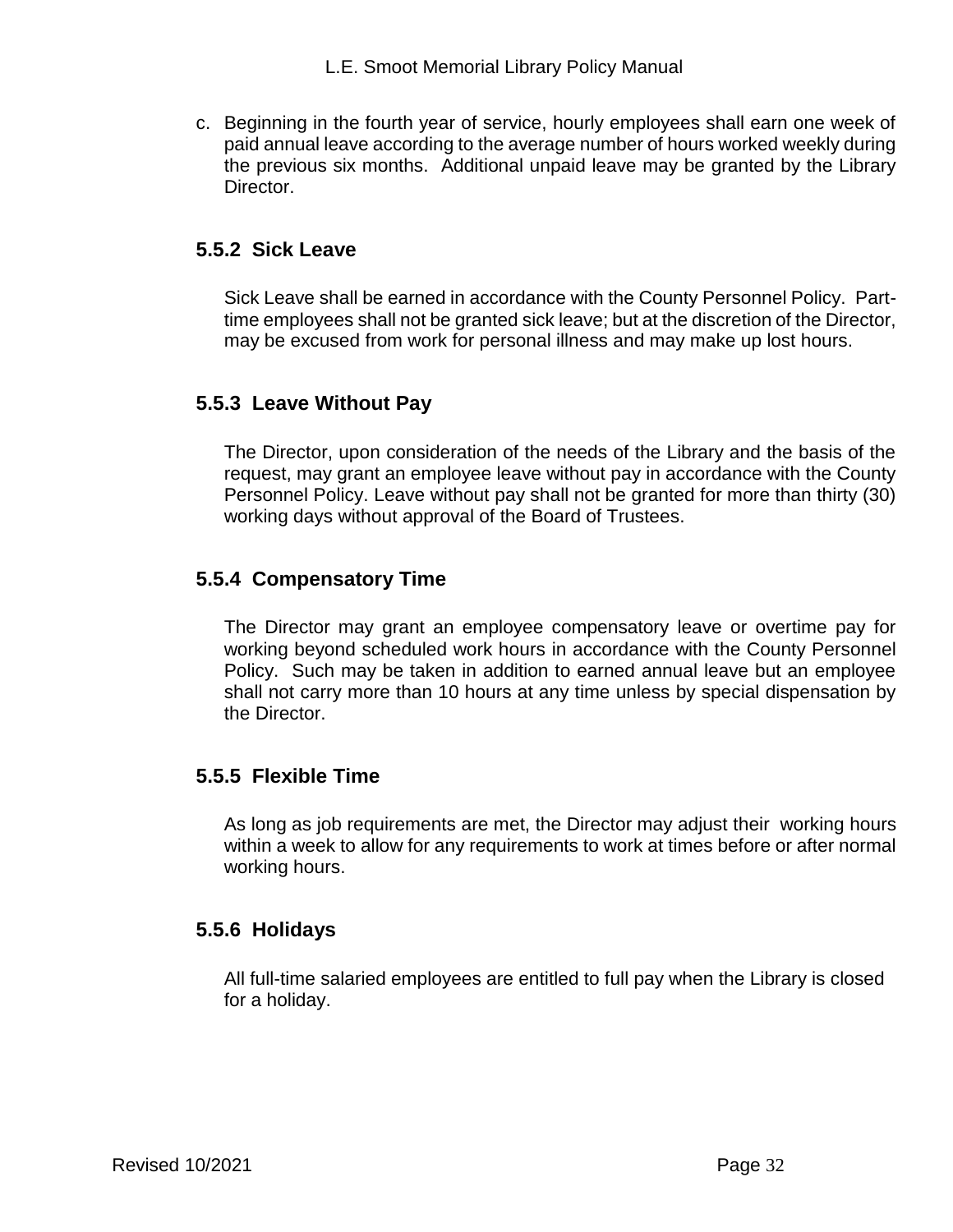### <span id="page-37-0"></span>**5.5.7 Closures**

In the event of a Library closure, due to hazardous weather or an emergency situation, full-time salaried employees are entitled to that full-day's pay.

### <span id="page-37-1"></span>**5.6** *Administration*

The Director is responsible for maintaining a personnel file for each employee: a standard personal record, the current leave record, all annual evaluations, previous work records, recommendations and commendations, and salary history.

# <span id="page-37-2"></span>**5.7** *Promotion and Salaries*

Salaries and wages should be reviewed by the Board when the annual budget is prepared each fiscal year. Promotions and pay raises may or may not be granted depending upon the employee's performance, seniority and the discretion of the Director.

### <span id="page-37-3"></span>**5.8** *Benefits*

In accordance with County policy, health insurance and the Virginia Supplemental Retirement benefits are available to full-time Library employees.

### <span id="page-37-4"></span>**5.9** *Performance Appraisals*

Performance Appraisals shall be conducted in accordance with the County Personnel Policy.

### <span id="page-37-5"></span>**5.9.1 Frequency of Evaluation**

The Board of Trustees shall evaluate the performance of the Director at least annually.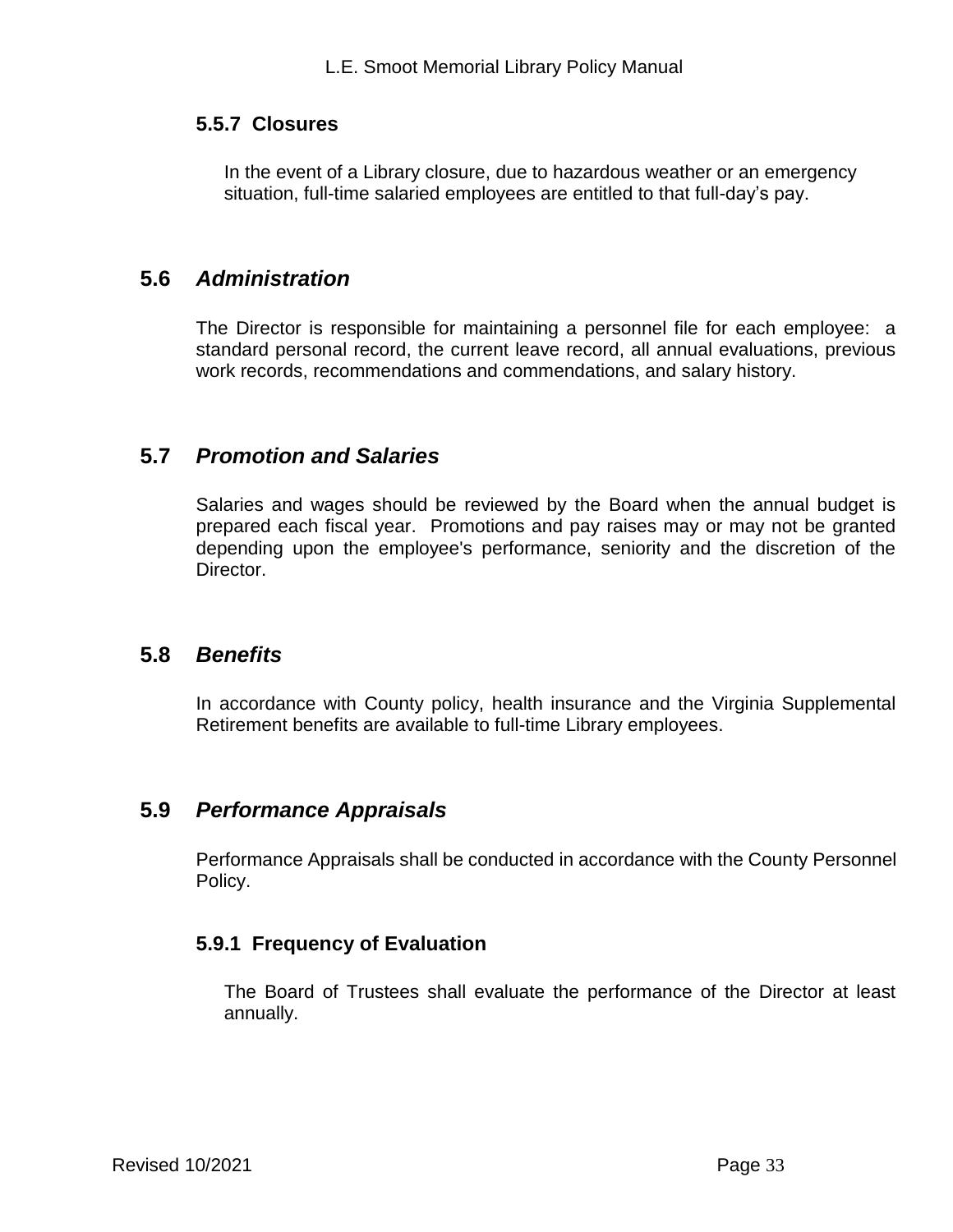### <span id="page-38-0"></span>**5.9.2 Performance Appraisal Procedure**

- a. Each Trustee will complete a Performance Appraisal Form and then meet with the Board in Executive Session to determine a consensus Performance Appraisal. The Director will also complete a Performance Appraisal Form.
- b. The Chairman of the Board, the Vice-Chairman (with the Finance Officer acting as Alternate), and the Director will then meet within 10 business days of the Executive Session to determine the final Performance Evaluation. The Performance Appraisal Form completed by the Director and the consensus Performance Appraisal Form completed by the Board will be the basis for discussion between the Director, the Chairman of the Trustees, and the Vice-Chairman (or Finance Officer) in order to complete the final Performance Appraisal Form. When there is not a consensus between the Director, the Chairman of the Trustees, and the Vice-Chairman (or Finance Officer), then the opinion of the Chairman of the Trustees will prevail. This final Performance Appraisal Form will be signed by both the Director and the Chairman of the Trustees and will go into the Director's permanent personnel file. A follow-up report shall be given to the Board of Trustees.
- c. All other employees will meet with their supervisors to discuss the evaluation form as completed by the supervisor. In the event the employee does not agree with the evaluation, the employee may submit, within five (5) working days following the conference, a written statement which shall be a part of the evaluation form.

### <span id="page-38-1"></span>**5.9.3 Conference**

The Chairman of the Trustees and the Vice-Chairman (with the Finance Officer acting as an Alternate) shall discuss each performance evaluation of the Director with the Director. If the Director disagrees with any statement in an evaluation, the Director may submit, within five (5) working days following the conference with the Chairman of the Trustees and the Vice-Chairman (or Finance Officer), a written statement which shall be a part of the evaluation form.

# <span id="page-38-3"></span><span id="page-38-2"></span>**5.10** *Termination of Employment*

### **5.10.1 Resignation**

- a. An employee is expected to give the Director at least two weeks advance written notice of intent to terminate employment.
- b. Thirty (30) days advance written notice of intent to terminate employment or six months in the event of retirement shall be given by the Director.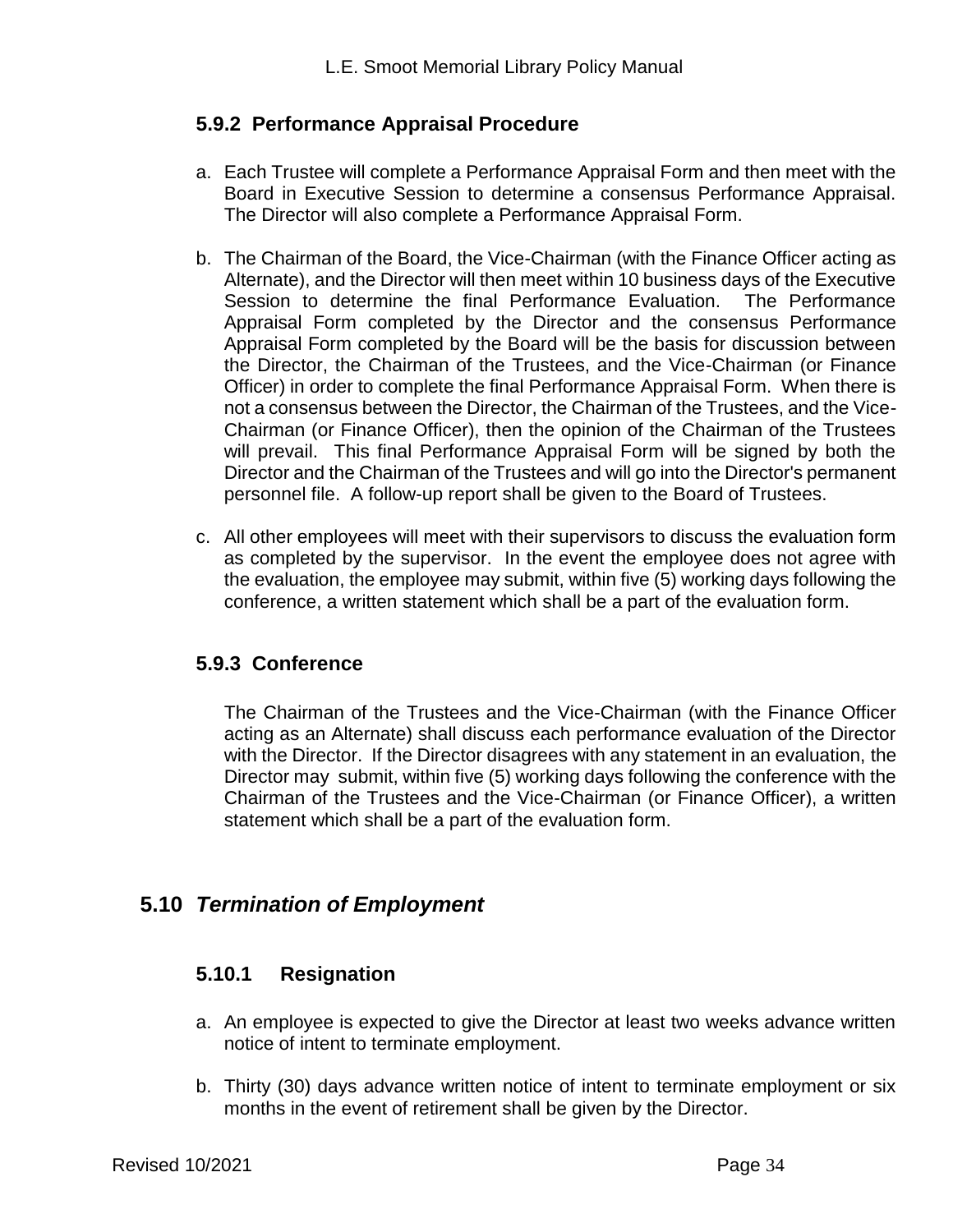### <span id="page-39-0"></span>**5.10.2 Dismissal**

An employee whose attitude, conduct, or performance of duties is unacceptable may be dismissed by the Director in accordance with the County Personnel Policy.

### <span id="page-39-1"></span>**5.10.3 Dismissal of Director**

The Director is an at-will employee who serves at the will and pleasure of the Board. The Board may terminate employment at any time, for any reason that it sees fit, or for no reason at all in accordance with the Director's employment agreement.

### <span id="page-39-2"></span>**5.11** *Grievance Procedure*

- 1. An employee desiring to enter a formal complaint or grievance shall address a letter to the Board of Trustees through the Director stating the basis of the complaint or grievance and the redress sought.
- 2. The Director may hold a conference with the employee and supervisor in an attempt to resolve the matter and to obtain a written withdrawal of the letter of complaint.
- 3. Unless the complaint is withdrawn by the complainant following a conference, the Director must forward the letter to the Board with full comment as to the issues and recommended action.
- 4. The Board will review the complaint and may, if it so desires, grant to the complainant a hearing before the Board. After full consideration, the Board may deny the complaint in whole or in part or may direct action to resolve the issue and to provide such redress as it may deem appropriate.
- 5. The Board will not entertain grievances submitted after resignation.

### <span id="page-39-3"></span>**5.12** *Volunteers*

- 1. The Director, or their designee, is responsible for the Volunteer Program.
- 2. The objective of the program is to supplement, extend and enhance services and activities of the library by involving the general community in library activities and thereby promoting volunteerism.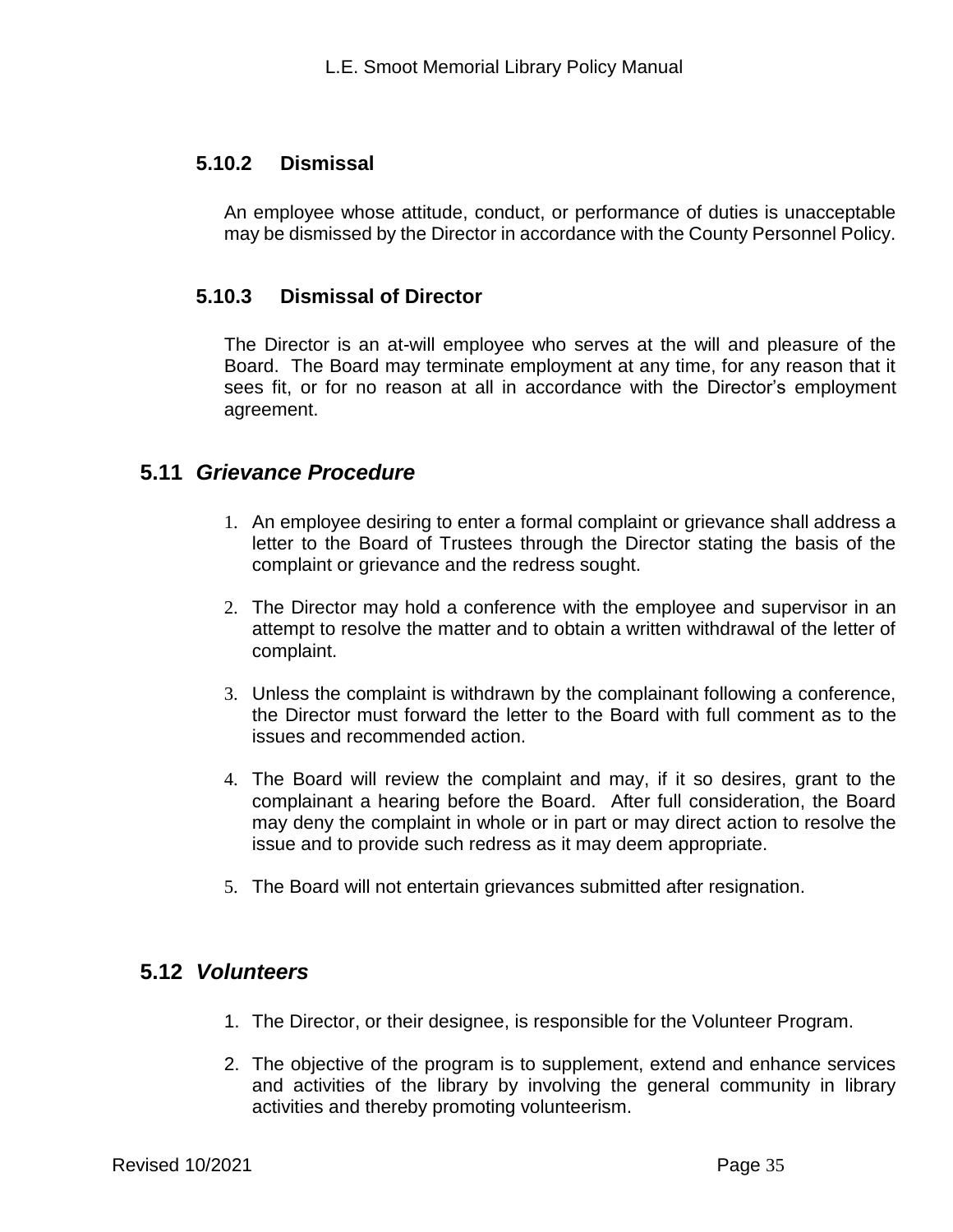- 3. Anyone is eligible to volunteer without regard to race, creed, religion, handicap, sex, age, national origin or income level. Volunteers must meet the same general standards as staff.
- 4. Any volunteers coming into contact with patron information must exercise discretion and consider all records confidential.
- 5. The Director, or their designee, is responsible for overseeing the recruitment and training of volunteer staff. Each volunteer will fill out an application and be matched to an appropriate job, based on their skills, experience and what tasks need to be performed. Any staff member can request the assistance of a volunteer. All volunteers will be given a name tag to wear while working at the library.
- 6. Each volunteer will report to their immediate supervisor and will be trained in the task to be performed by that supervisor. The immediate supervisor will be responsible for a written record of the volunteer's time and work performed.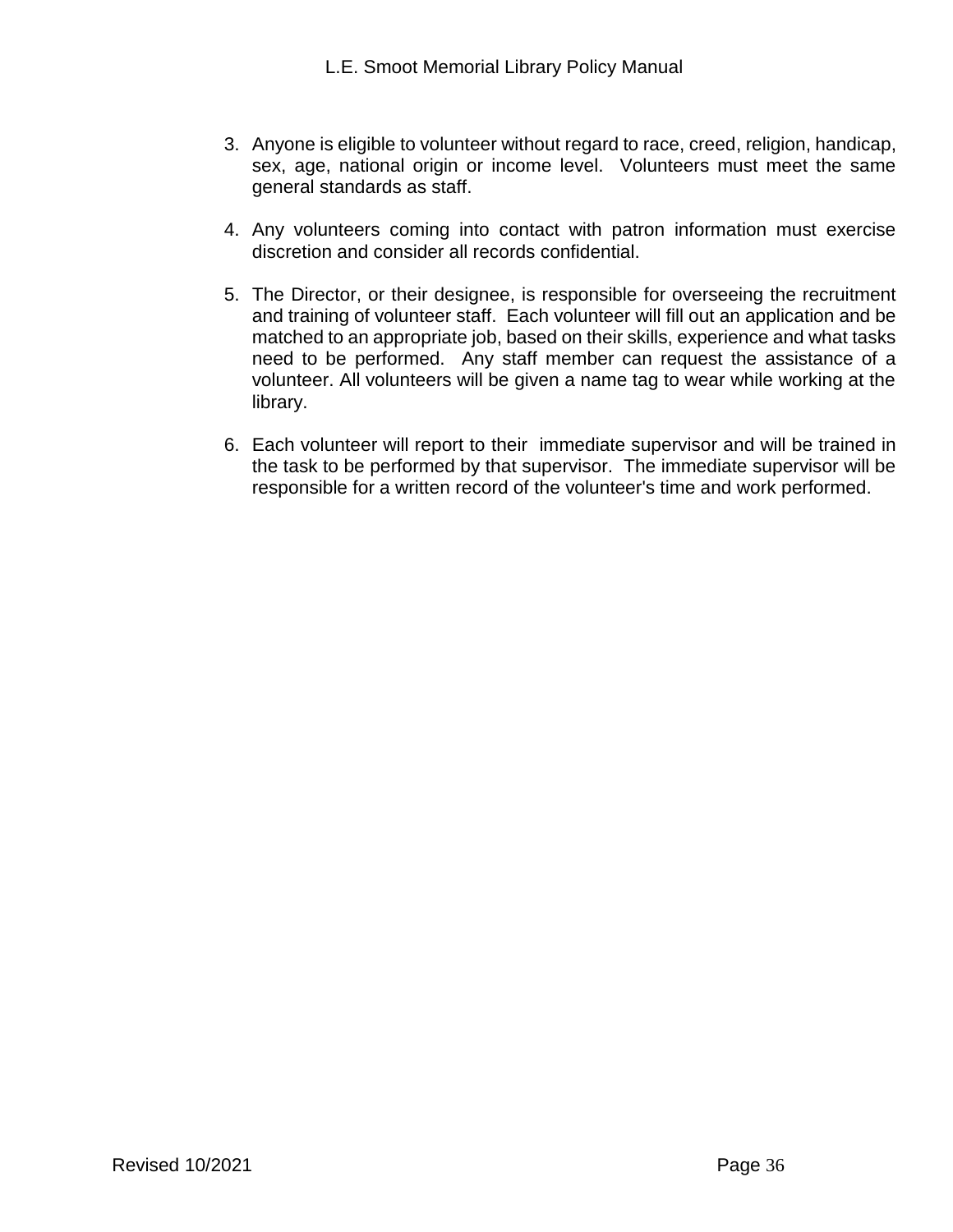# <span id="page-41-0"></span>**Section 6: PUBLIC RELATIONS**

# <span id="page-41-1"></span>**6.1** *General*

The primary responsibility for public relations shall rest with the Director and staff; however, members of the Board are encouraged to promote the interests of the Library within the community at every opportunity.

# <span id="page-41-2"></span>**6.2** *Friends of the Library*

Friends of the Smoot Library (FOSL) are a non-profit organization of persons interested in volunteering support to the Library. This organization is officially approved and sponsored by the Board. It is, however, an independent Virginia organization with its own Charter and By-Laws. In conducting book sales, volunteering time as library aides, and promoting fundraising activities, the Organization serves as a valuable public relations extension of the Library.

The Chairman of the Board will appoint a Trustee to act as a liaison between the Board and the Friends of the Smoot Library for a term of one year. That person will attend the Friends executive board meetings.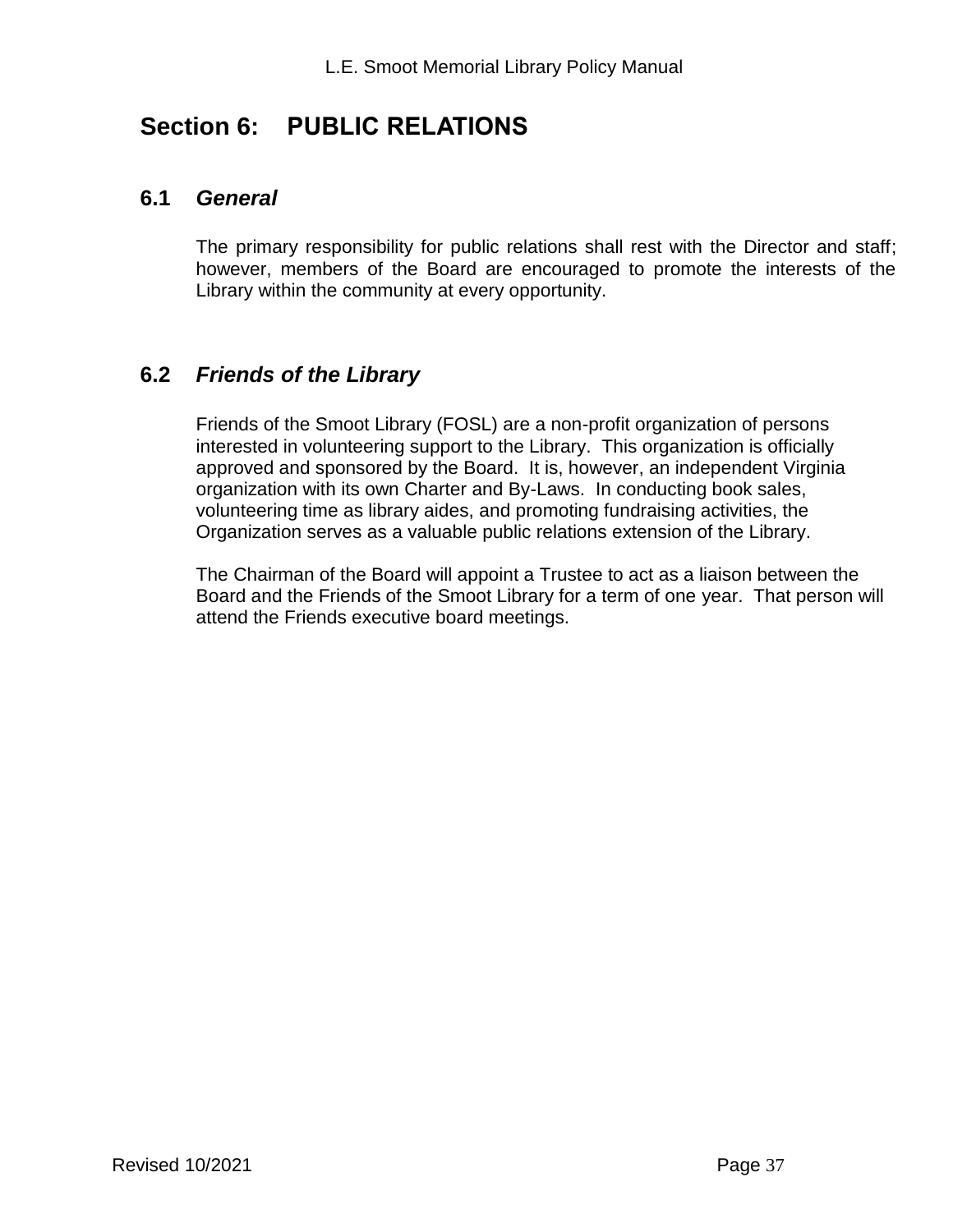# <span id="page-42-0"></span>**Section 7: FINANCE**

# <span id="page-42-1"></span>**7.1** *General*

In Virginia, public libraries receive funds from the following sources: Local government appropriations, State Aid grants, Federal Aid grants, other funds such as endowments, gifts, income from fines and copying machines, and fund raising drives sponsored by the Friends of the Library.

# <span id="page-42-2"></span>**7.2** *Control*

Fiscal control is vested in the Board, and the endowment fund is managed by the Finance Officer. Day-to-day budget decisions are delegated to the Director. The Board controls expenditures within an overall budget approved by the governing body. The County Finance Officer serves as an advisor to the Board in fiscal matters.

### <span id="page-42-3"></span>**7.3** *Gifts*

Gifts to the library are gratefully and willingly accepted. Monetary gifts may be designated as unrestricted funds to be expended at the Board's discretion or as funds to be used for specific purposes by the Director, such as programs, books, multimedia, etc. Gifts of materials not added to the collection may be sold, offered to other institutions, or used in any way that the Director deems proper. Gift values will not be appraised for income tax purposes.

### <span id="page-42-4"></span>**7.4** *Credit Card*

The Library maintains a credit card for library-related purchases only. The Director and those designated by the Director are the only employees authorized to use the card. Credit card use is subject to the County Credit Card Policy.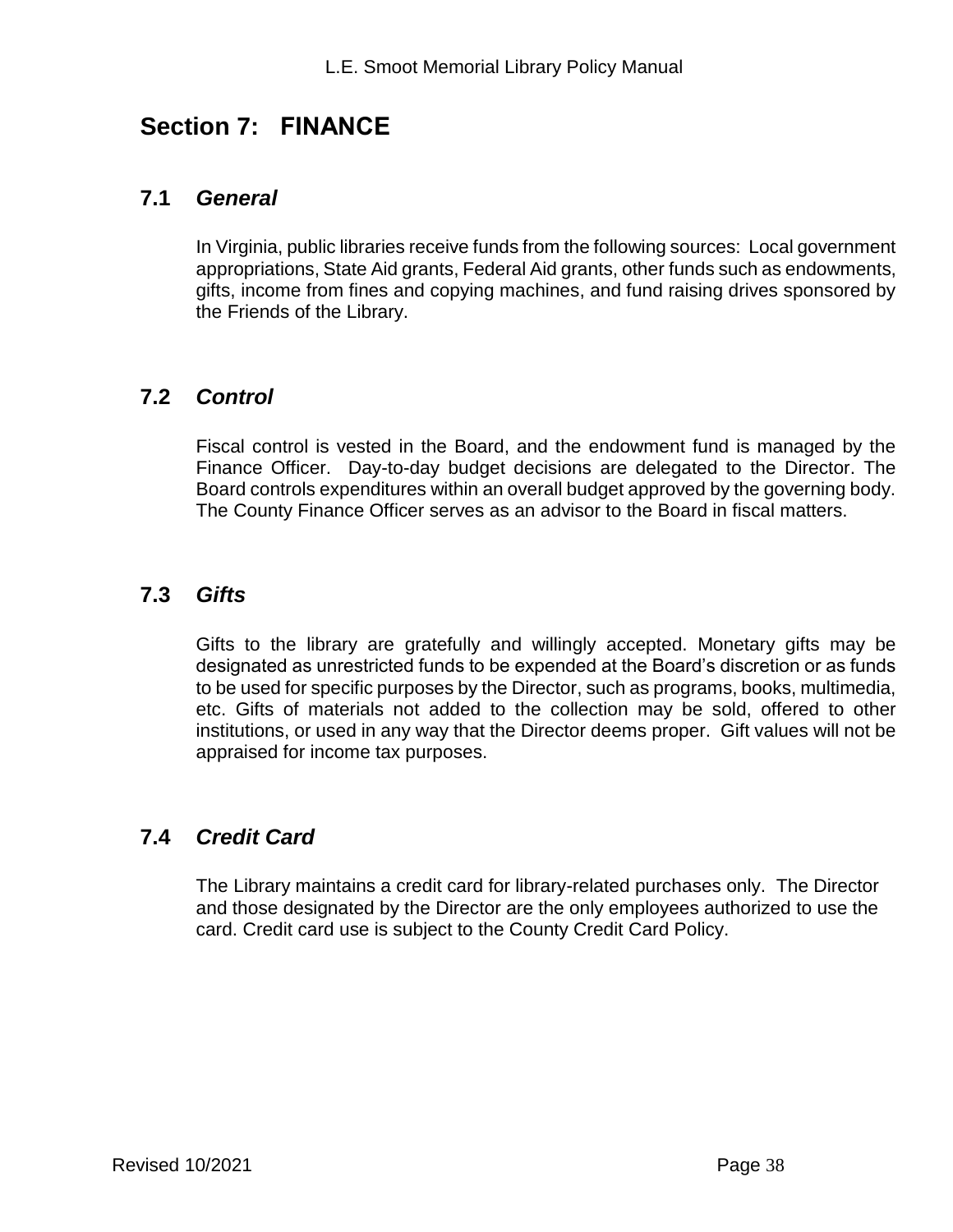# **Section 7: APPENDIX**

# **7.1** *Meeting Room Policy*

In order to further its mission to provide services and information to the residents of King George County, the L. E. Smoot Memorial Library provides meeting rooms for patron use during regular hours of operation. These rooms may be used by members of the community for the presentation and exchange of information and opinions. Meeting rooms are available on equal terms to all in the community, regardless of the beliefs and affiliations of their members. Permission for a group to use a room does not imply Library endorsement of the goals, policies or activities of a group or organization.

#### **Eligibility (in priority order)**

- 1. Library organizations and organizations for which the Library is a member
- 2. Departments of local, state and federal government
- 3. State or County affiliated continuing education programs
- 4. King George County non-profit groups and organizations
- 5. For-profit groups for educational or training purposes only

#### **Rules and Restrictions**

- 1. At least one adult 18 years of age must act as the responsible party for the group.
- 2. The responsible party must be present at all times and must be a cardholder.
- 3. Meeting rooms are not intended to be used for private events such as social events, parties, memorial services, weddings, fundraisers, etc.
- 4. Meeting Room bookings may be made no more than three (3) months in advance. Bookings are limited to two (2) rooms per requested date of use.
- 5. Bookings for Quiet Study rooms may be made no more than one week in advance and may be used for up to four (4) hours per day.
- 6. No admission fees may be charged or products/services offered by any business, outside group or organization using a Library meeting room except for Library-sponsored programs. Groups and organizations formed to support the programs and activities of the Library may use the facilities for fundraising purposes in support of the Library.
- 7. Groups and organizations which use the Library's meeting rooms shall adhere to regulations regarding the number of persons allowed to occupy a room at any given time. The numbers shall not exceed the posted limit in that facility.
- 8. All printed material advertising the meeting, including newspaper advertisement, must include the following disclaimer: "Use of library meeting space does not constitute endorsement of this organization, this program or its content by the L. E. Smoot Memorial Library."
- 9. Any publicity, including brochures, flyers, radio and TV announcements, newspaper ads, etc., must carry the name and telephone number of the individual or organization sponsoring the meeting. The Library may not be identified or implied as a sponsor. The Library telephone number may not appear on the publicity.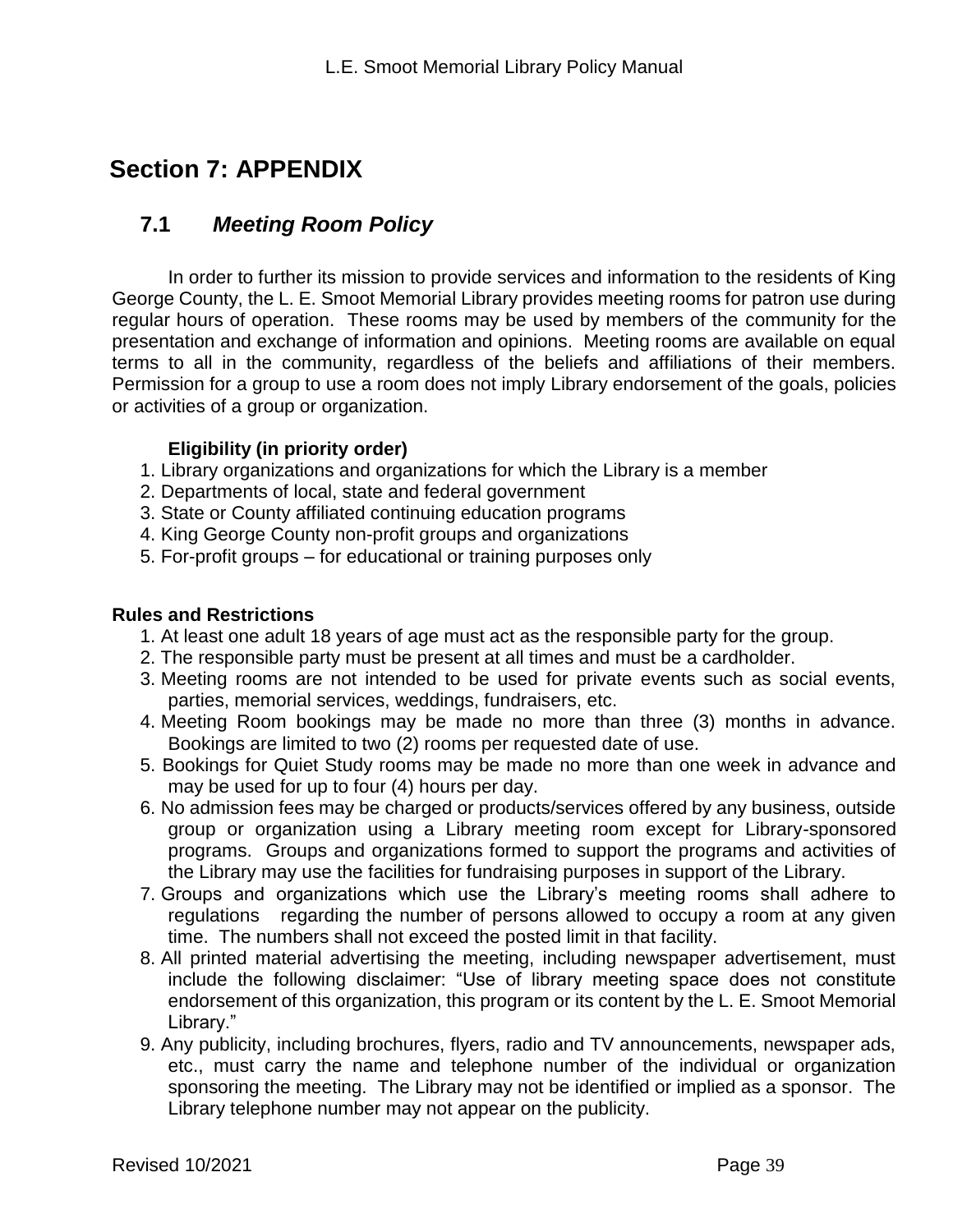- 10. Neither the name nor the address of the L. E. Smoot Memorial Library may be used as the official address or headquarters of an organization.
- 11. All members of the organization and the audience attending the meeting must vacate the meeting space ten (10) minutes before closing time.
- 12. The Library reserves the right to attend any meetings, except lawful executive sessions of government bodies, to verify that no illegal activities are taking place on the Library's premises.
- 13. The Library reserves the right to request that any non-profit group or organization provide evidence of their status.
- 14. Arrangements may be made for the use of library projector and other equipment use. These arrangements must be made one week in advance and are subject to use fees.
- 15. The Library cannot guarantee audiovisual or Internet capabilities. Library staff will not physically handle patron personal electronic devices during the troubleshooting process.
- 16. Rooms must be left in the same condition as found at the beginning of the meeting. Trash must be placed in receptacles provided and tables and chairs left in the arrangement found at the beginning of the meetings. Groups may be subject to a maintenance fee if extra cleaning or furniture reconfiguration is required.
- 17. Animals, except for registered working dogs, may not be brought onto Library premises unless a part of Library-sponsored programming.
- 18. Quiet and Group Study rooms may not be used by for-profit groups or organizations.
- 19. Use of the premises may be terminated at any time if the conduct of the group, or any member of the group, is disruptive to Library service, abusive or dangerous to the building, Library materials, exhibits, furnishings or other patrons and Library staff in the building. The group is liable for any damages incurred to the Library building or furnishings.
- 20. Alcohol is not permitted on Library premises, except for those events approved by the Library Board of Trustees.
- 21. Smoking is not permitted on Library premises.
- 22. The Library is not responsible for items or equipment left in the building before, during or after an event.
- 23. The Library reserves the right to take photographs of events for its own records and for future promotional materials.
- 24. Room use will be forfeited after thirty (30) minutes if the responsible party fails to appear.
- 25. The Library's room usage requirements supersede all others.
- 26. Rooms will be assigned based upon the expected number of attendees, activity and audiovisual needs.
- 27. The Library Director and Board of Trustees reserves the right to make exceptions to this policy.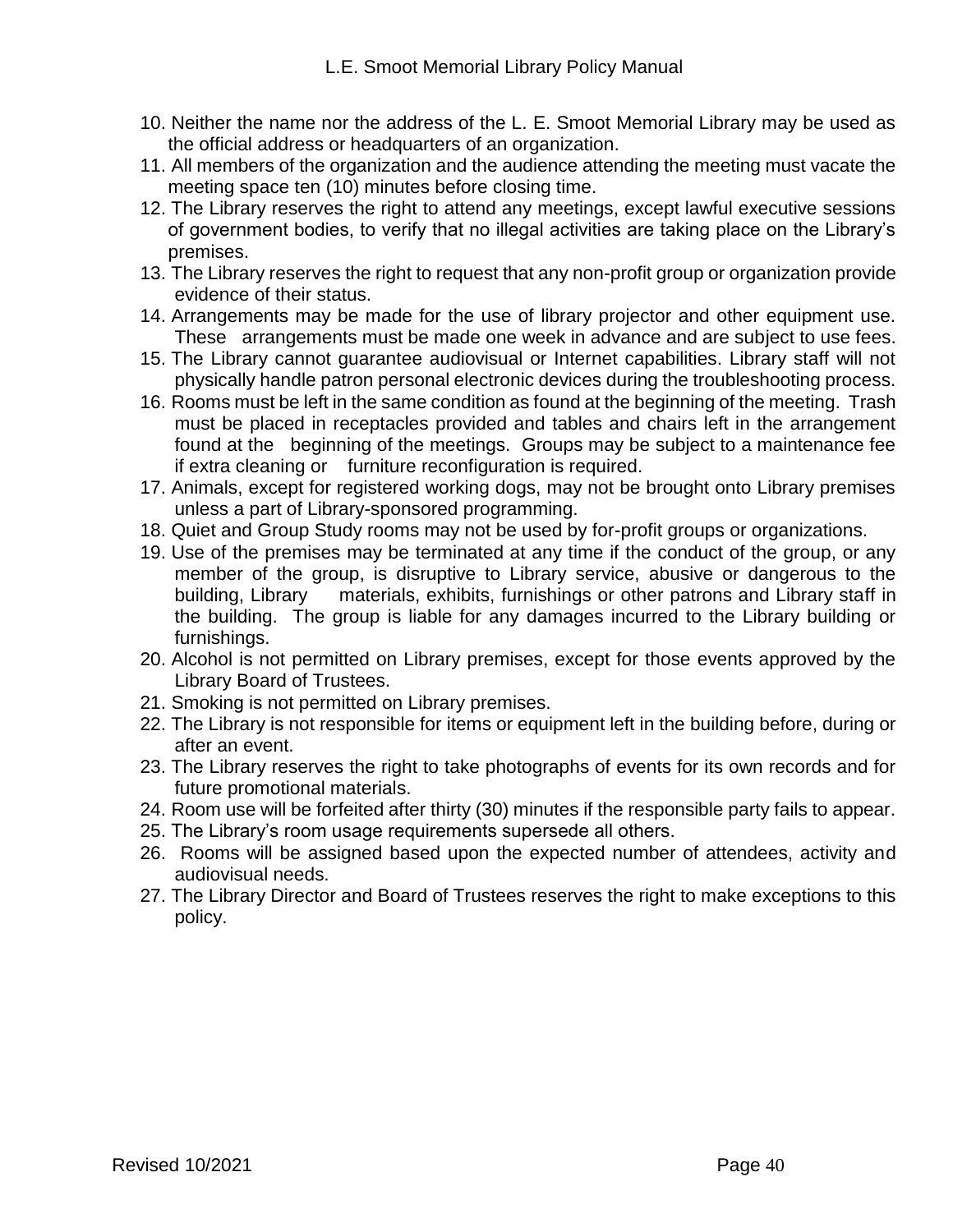# L.E. Smoot Memorial Library Policy Manual

|                                           | Program<br>Room                  | <b>Meeting</b><br>Room<br>A or B | <b>Meeting</b><br><b>Room</b><br>A & B | <b>Conference</b><br>Room        | <b>Computer</b><br>Lab               | <b>Memorial</b><br>Room | Quiet<br><b>Study</b><br>A, B or C | <b>Group</b><br><b>Study</b> |
|-------------------------------------------|----------------------------------|----------------------------------|----------------------------------------|----------------------------------|--------------------------------------|-------------------------|------------------------------------|------------------------------|
| Room<br>Occ.                              | 32                               | 32 with<br>tables                | 64 with<br>tables                      | 10                               | 14 Computer : 20                     |                         | $\overline{6}$                     | 8                            |
| Non-<br><b>Profit</b><br><b>Fees</b>      | \$0                              | \$0                              | \$0                                    | \$0                              | \$50/hour,<br>not to exceed<br>hours | \$0                     | \$0                                | \$0                          |
| For-<br><b>Profit</b><br><b>Fees</b>      | \$10/hour                        | \$25/hour                        | \$50/hour                              | \$10/hour                        | \$75/hour,<br>not to exceed<br>hours | \$100/hour              | <b>Not</b><br>Available            | <b>Not</b><br>Available      |
| AV<br>Cap.                                | Screen<br>Projector<br>Dry Erase | Screen<br>Projector              | Screen<br>Projector                    | Screen<br>Projector<br>Dry Erase |                                      | Screen<br>Projector     | Dry Erase                          | Dry Erase                    |
| <b>AV</b><br><b>Fees</b>                  | \$15, \$0 for<br>Dry Erase       | \$15                             | \$15                                   | \$15, \$0 for<br>Dry Erase       | \$0                                  | \$15                    | \$0                                | \$0                          |
| <b>Repair F At Cost</b>                   |                                  | At Cost                          | At Cost                                | At Cost                          | At Cost                              | At Cost                 | At Cost                            | At Cost                      |
| Maint./<br><b>Cleaning</b><br><b>Fees</b> | \$15/hour                        | \$15/hour                        | \$15/hour                              | \$15/hour                        | \$15/hour                            | \$15/hour               | \$15/hour                          | \$15/hour                    |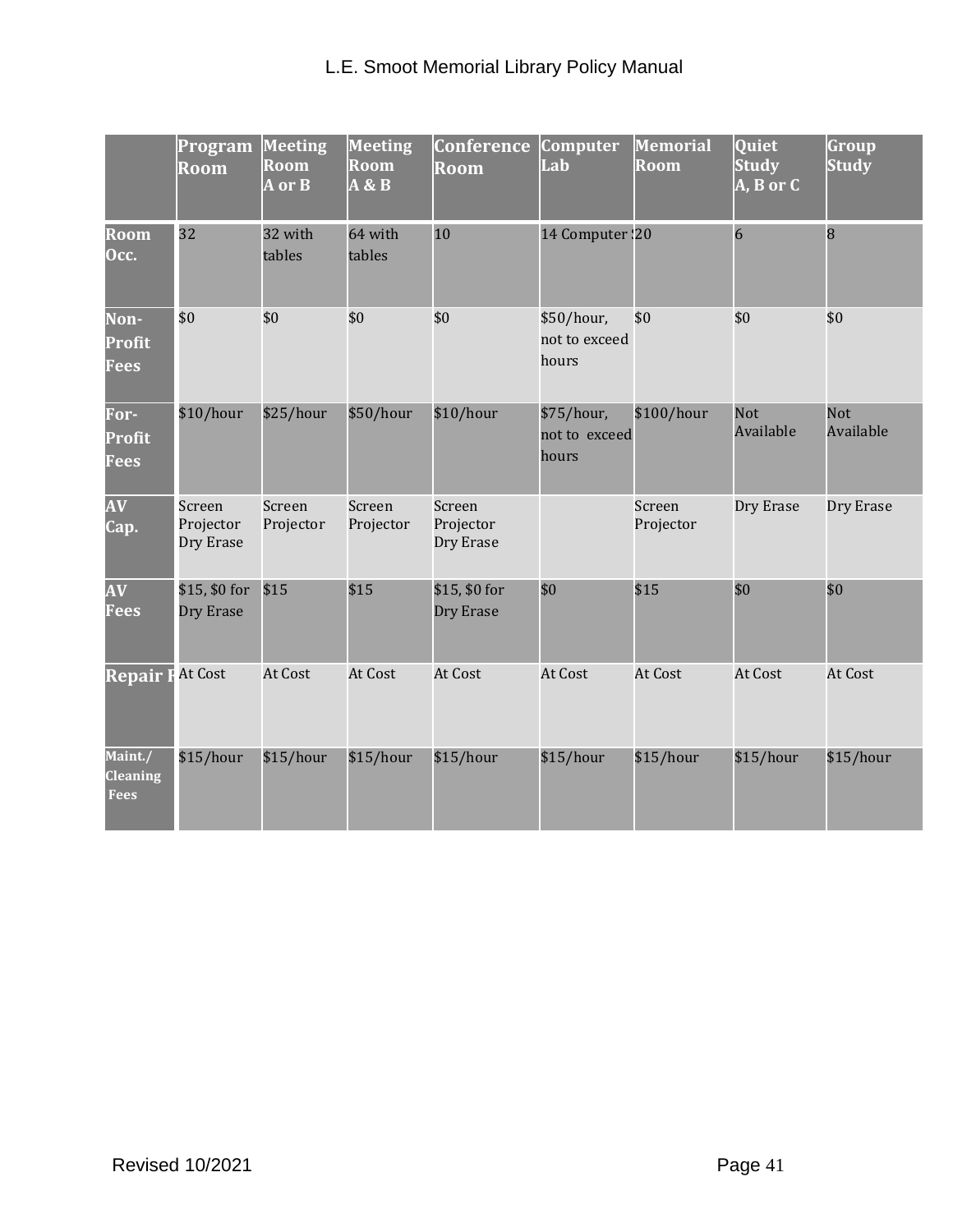# **7.2** *Library Bill of Rights*

The American Library Association affirms that all libraries are forums for information and ideas, and that the following basic policies should guide their services.

I. Books and other library resources should be provided for the interest, information, and enlightenment of all people of the community the library serves. Materials should not be excluded because of the origin, background, or views of those contributing to their creation.

II. Libraries should provide materials and information presenting all points of view on current and historical issues. Materials should not be proscribed or removed because of partisan or doctrinal disapproval.

III. Libraries should challenge censorship in the fulfillment of their responsibility to provide information and enlightenment.

IV. Libraries should cooperate with all persons and groups concerned with resisting abridgment of free expression and free access to ideas.

V. A person's right to use a library should not be denied or abridged because of origin, age, background, or views.

VI. Libraries which make exhibit spaces and meeting rooms available to the public they serve should make such facilities available on an equitable basis, regardless of the beliefs or affiliations of individuals or groups requesting their use.

VII. All people, regardless of origin, age, background, or views, possess a right to privacy and confidentiality in their library use. Libraries should advocate for, educate about, and protect people's privacy, safeguarding all library use data, including personally identifiable information.

Adopted June 19, 1939, by the ALA Council; amended October 14, 1944; June 18, 1948; February 2, 1961; June 27, 1967; January 23, 1980; January 29, 2019.

Inclusion of "age" reaffirmed January 23, 1996.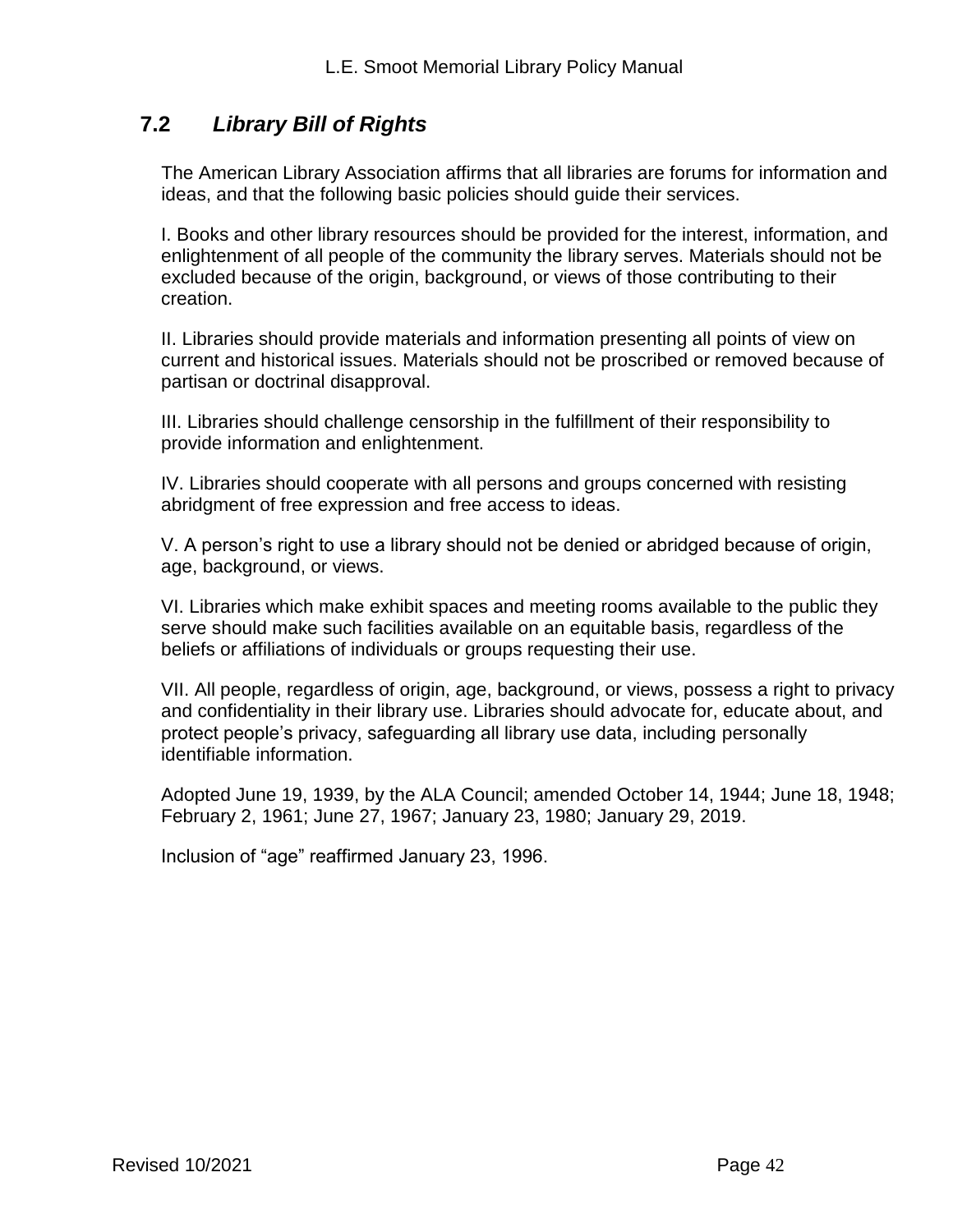# **7.3** *Freedom to Read Statement*

The freedom to read is essential to our democracy. It is continuously under attack. Private groups and public authorities in various parts of the country are working to remove or limit access to reading materials, to censor content in schools, to label "controversial" views, to distribute lists of "objectionable" books or authors, and to purge libraries. These actions apparently rise from a view that our national tradition of free expression is no longer valid; that censorship and suppression are needed to counter threats to safety or national security, as well as to avoid the subversion of politics and the corruption of morals. We, as individuals devoted to reading and as librarians and publishers responsible for disseminating ideas, wish to assert the public interest in the preservation of the freedom to read.

Most attempts at suppression rest on a denial of the fundamental premise of democracy: that the ordinary individual, by exercising critical judgment, will select the good and reject the bad. We trust Americans to recognize propaganda and misinformation, and to make their own decisions about what they read and believe. We do not believe they are prepared to sacrifice their heritage of a free press in order to be "protected" against what others think may be bad for them. We believe they still favor free enterprise in ideas and expression.

These efforts at suppression are related to a larger pattern of pressures being brought against education, the press, art and images, films, broadcast media, and the Internet. The problem is not only one of actual censorship. The shadow of fear cast by these pressures leads, we suspect, to an even larger voluntary curtailment of expression by those who seek to avoid controversy or unwelcome scrutiny by government officials.

Such pressure toward conformity is perhaps natural to a time of accelerated change. And yet suppression is never more dangerous than in such a time of social tension. Freedom has given the United States the elasticity to endure strain. Freedom keeps open the path of novel and creative solutions, and enables change to come by choice. Every silencing of a heresy, every enforcement of an orthodoxy, diminishes the toughness and resilience of our society and leaves it the less able to deal with controversy and difference.

Now as always in our history, reading is among our greatest freedoms. The freedom to read and write is almost the only means for making generally available ideas or manners of expression that can initially command only a small audience. The written word is the natural medium for the new idea and the untried voice from which come the original contributions to social growth. It is essential to the extended discussion that serious thought requires, and to the accumulation of knowledge and ideas into organized collections.

We believe that free communication is essential to the preservation of a free society and a creative culture. We believe that these pressures toward conformity present the danger of limiting the range and variety of inquiry and expression on which our democracy and our culture depend. We believe that every American community must jealously guard the freedom to publish and to circulate, in order to preserve its own freedom to read. We believe that publishers and librarians have a profound responsibility to give validity to that freedom to read by making it possible for the readers to choose freely from a variety of offerings.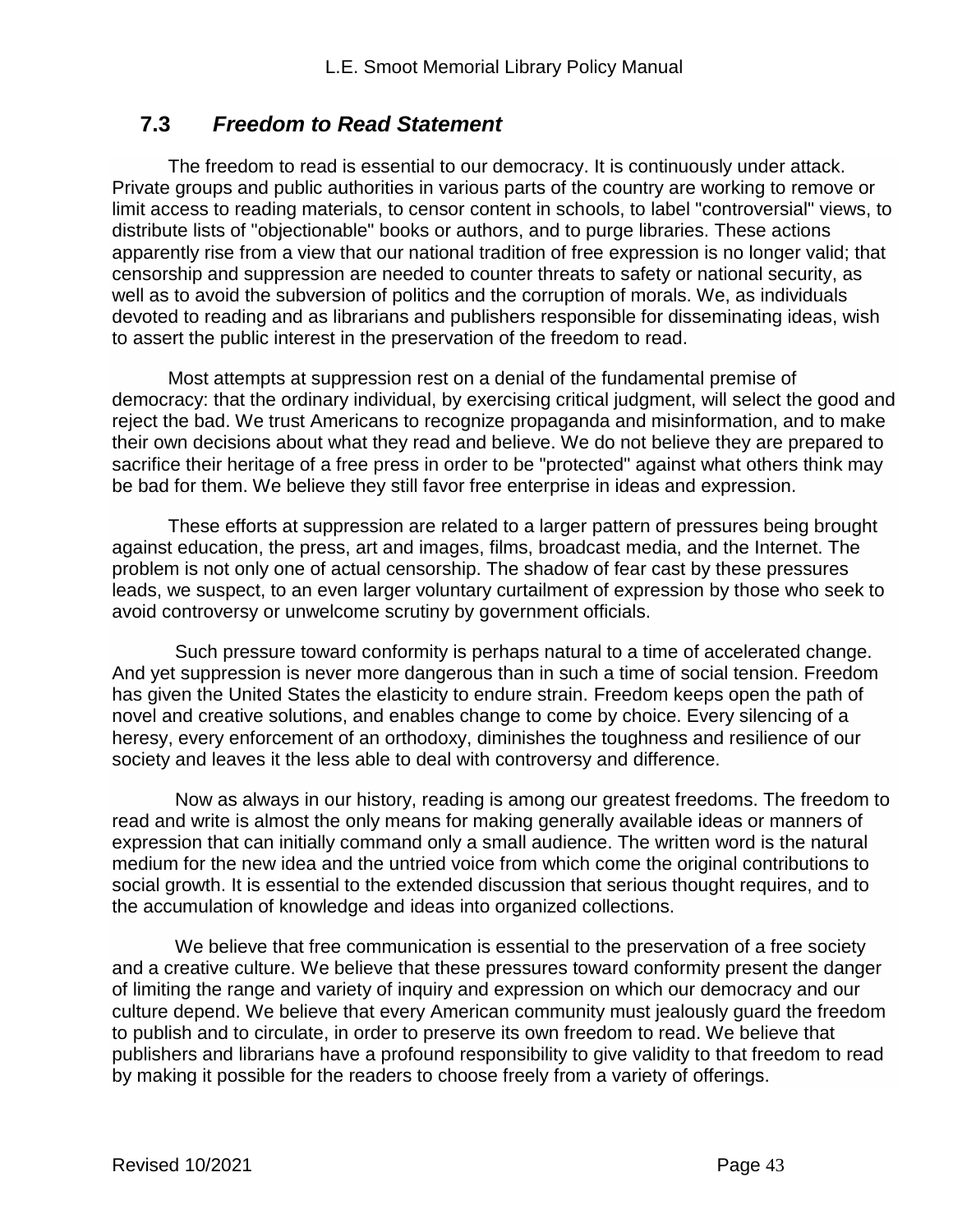The freedom to read is guaranteed by the Constitution. Those with faith in free people will stand firm on these constitutional guarantees of essential rights and will exercise the responsibilities that accompany these rights.

#### We therefore affirm these propositions:

1. *It is in the public interest for publishers and librarians to make available the widest diversity of views and expressions, including those that are unorthodox, unpopular, or considered dangerous by the majority.*

Creative thought is by definition new, and what is new is different. The bearer of every new thought is a rebel until that idea is refined and tested. Totalitarian systems attempt to maintain themselves in power by the ruthless suppression of any concept that challenges the established orthodoxy. The power of a democratic system to adapt to change is vastly strengthened by the freedom of its citizens to choose widely from among conflicting opinions offered freely to them. To stifle every nonconformist idea at birth would mark the end of the democratic process. Furthermore, only through the constant activity of weighing and selecting can the democratic mind attain the strength demanded by times like these. We need to know not only what we believe but why we believe it.

2. *Publishers, librarians, and booksellers do not need to endorse every idea or presentation they make available. It would conflict with the public interest for them to establish their own political, moral, or aesthetic views as a standard for determining what should be published or circulated.*

Publishers and librarians serve the educational process by helping to make available knowledge and ideas required for the growth of the mind and the increase of learning. They do not foster education by imposing as mentors the patterns of their own thought. The people should have the freedom to read and consider a broader range of ideas than those that may be held by any single librarian or publisher or government or church. It is wrong that what one can read should be confined to what another thinks proper.

3. *It is contrary to the public interest for publishers or librarians to bar access to writings on the basis of the personal history or political affiliations of the author.*

No art or literature can flourish if it is to be measured by the political views or private lives of its creators. No society of free people can flourish that draws up lists of writers to whom it will not listen, whatever they may have to say.

4. *There is no place in our society for efforts to coerce the taste of others, to confine adults to the reading matter deemed suitable for adolescents, or to inhibit the efforts of writers to achieve artistic expression.*

To some, much of modern expression is shocking. But is not much of life itself shocking? We cut off literature at the source if we prevent writers from dealing with the stuff of life. Parents and teachers have a responsibility to prepare the young to meet the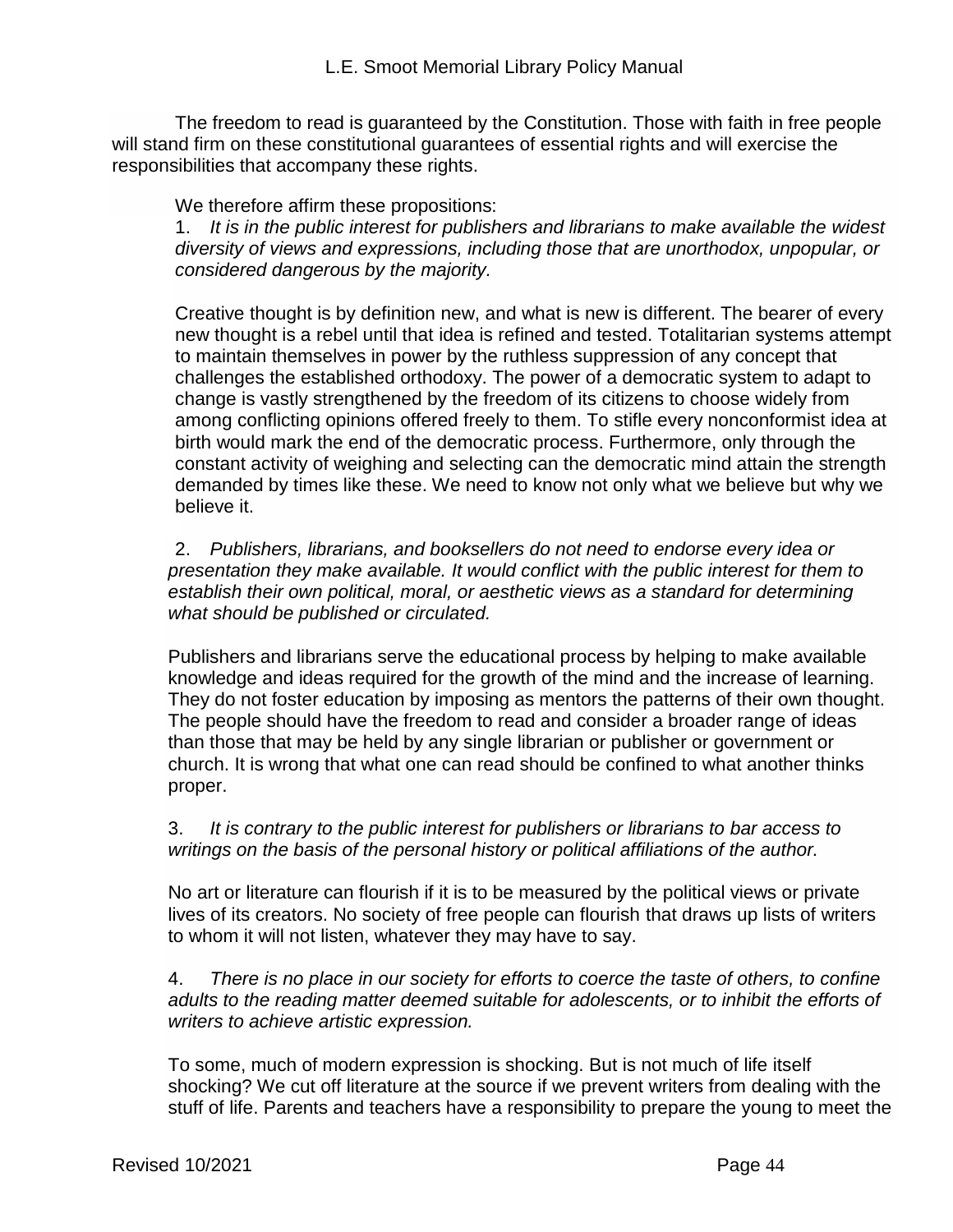diversity of experiences in life to which they will be exposed, as they have a responsibility to help them learn to think critically for themselves. These are affirmative responsibilities, not to be discharged simply by preventing them from reading works for which they are not yet prepared. In these matters values differ, and values cannot be legislated; nor can machinery be devised that will suit the demands of one group without limiting the freedom of others.

5. *It is not in the public interest to force a reader to accept the prejudgment of a label characterizing any expression or its author as subversive or dangerous.*

The ideal of labeling presupposes the existence of individuals or groups with wisdom to determine by authority what is good or bad for others. It presupposes that individuals must be directed in making up their minds about the ideas they examine. But Americans do not need others to do their thinking for them.

6. *It is the responsibility of publishers and librarians, as guardians of the people's freedom to read, to contest encroachments upon that freedom by individuals or groups seeking to impose their own standards or tastes upon the community at large; and by the government whenever it seeks to reduce or deny public access to public information.*

It is inevitable in the give and take of the democratic process that the political, the moral, or the aesthetic concepts of an individual or group will occasionally collide with those of another individual or group. In a free society individuals are free to determine for themselves what they wish to read, and each group is free to determine what it will recommend to its freely associated members. But no group has the right to take the law into its own hands, and to impose its own concept of politics or morality upon other members of a democratic society. Freedom is no freedom if it is accorded only to the accepted and the inoffensive. Further, democratic societies are more safe, free, and creative when the free flow of public information is not restricted by governmental prerogative or self-censorship.

7. *It is the responsibility of publishers and librarians to give full meaning to the freedom to read by providing books that enrich the quality and diversity of thought and expression. By the exercise of this affirmative responsibility, they can demonstrate that the answer to a "bad" book is a good one, the answer to a "bad" idea is a good one.*

The freedom to read is of little consequence when the reader cannot obtain matter fit for that reader's purpose. What is needed is not only the absence of restraint, but the positive provision of opportunity for the people to read the best that has been thought and said. Books are the major channel by which the intellectual inheritance is handed down, and the principal means of its testing and growth. The defense of the freedom to read requires of all publishers and librarians the utmost of their faculties, and deserves of all Americans the fullest of their support.

We state these propositions neither lightly nor as easy generalizations. We here stake out a lofty claim for the value of the written word. We do so because we believe that it is possessed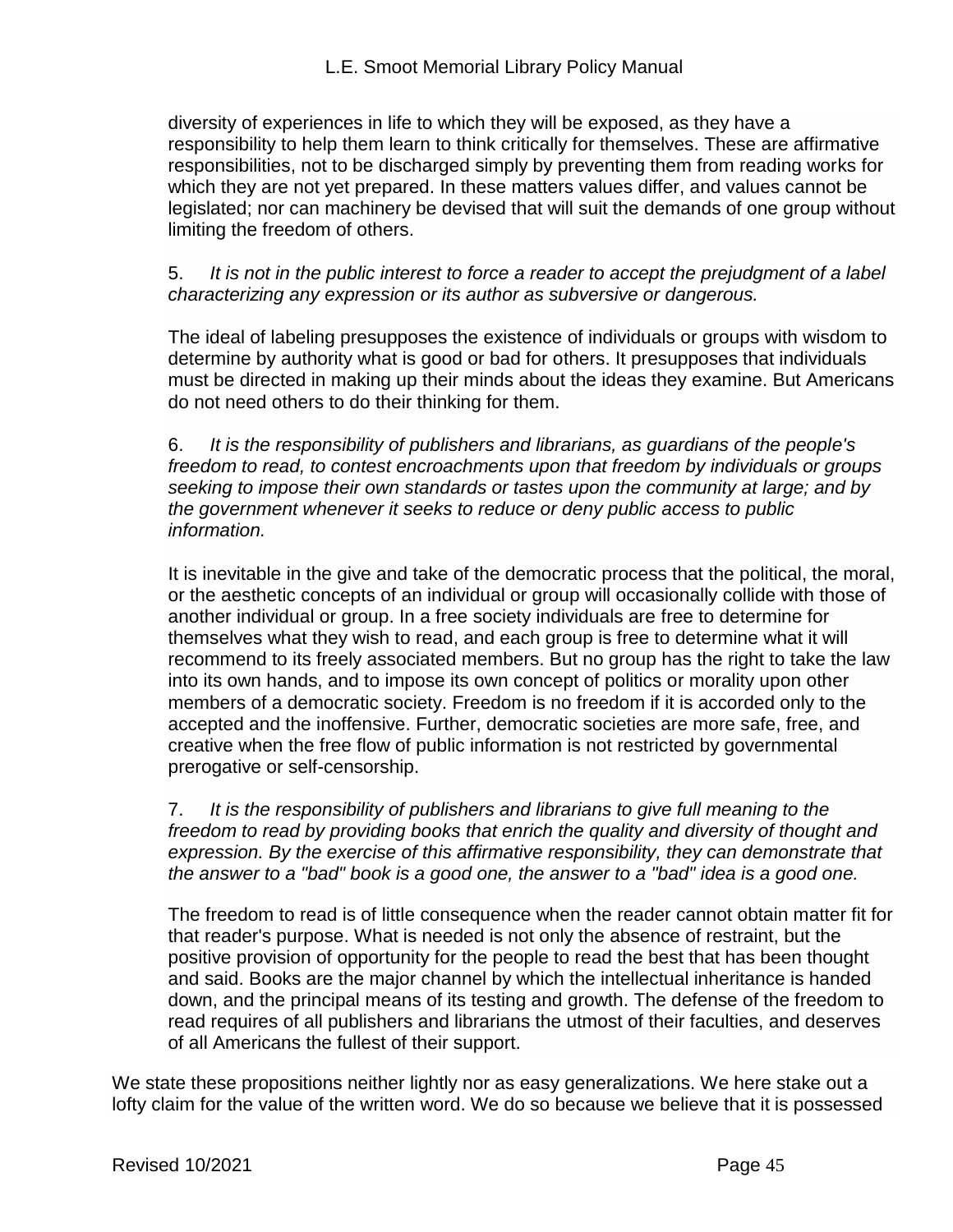of enormous variety and usefulness, worthy of cherishing and keeping free. We realize that the application of these propositions may mean the dissemination of ideas and manners of expression that are repugnant to many persons. We do not state these propositions in the comfortable belief that what people read is unimportant. We believe rather that what people read is deeply important; that ideas can be dangerous; but that the suppression of ideas is fatal to a democratic society. Freedom itself is a dangerous way of life, but it is ours.

This statement was originally issued in May of 1953 by the Westchester Conference of the American Library Association and the American Book Publishers Council, which in 1970 consolidated with the American Educational Publishers Institute to become the Association of American Publishers.

Adopted June 25, 1953, by the ALA Council and the AAP Freedom to Read Committee; amended January 28, 1972; January 16, 1991; July 12, 2000; June 30, 2004. *A Joint Statement by:* [American Library Association](http://www.ala.org/) [Association of American Publishers](http://www.publishers.org/#_blank) *Subsequently endorsed by:* [American Booksellers for Free Expression](http://www.bookweb.org/abfe#_blank) [The Association of American University Presses](http://www.aaupnet.org/#_blank) [The Children's Book Council](http://www.cbcbooks.org/#_blank) [Freedom to Read Foundation](http://www.ftrf.org/#_blank) [National Association of College Stores](http://www.nacs.org/#_blank) [National Coalition Against Censorship](http://www.ncac.org/#_blank) [National Council of Teachers of English](http://www.ncte.org/#_blank) The Thomas Jefferson Center for the Protection of Free Expression